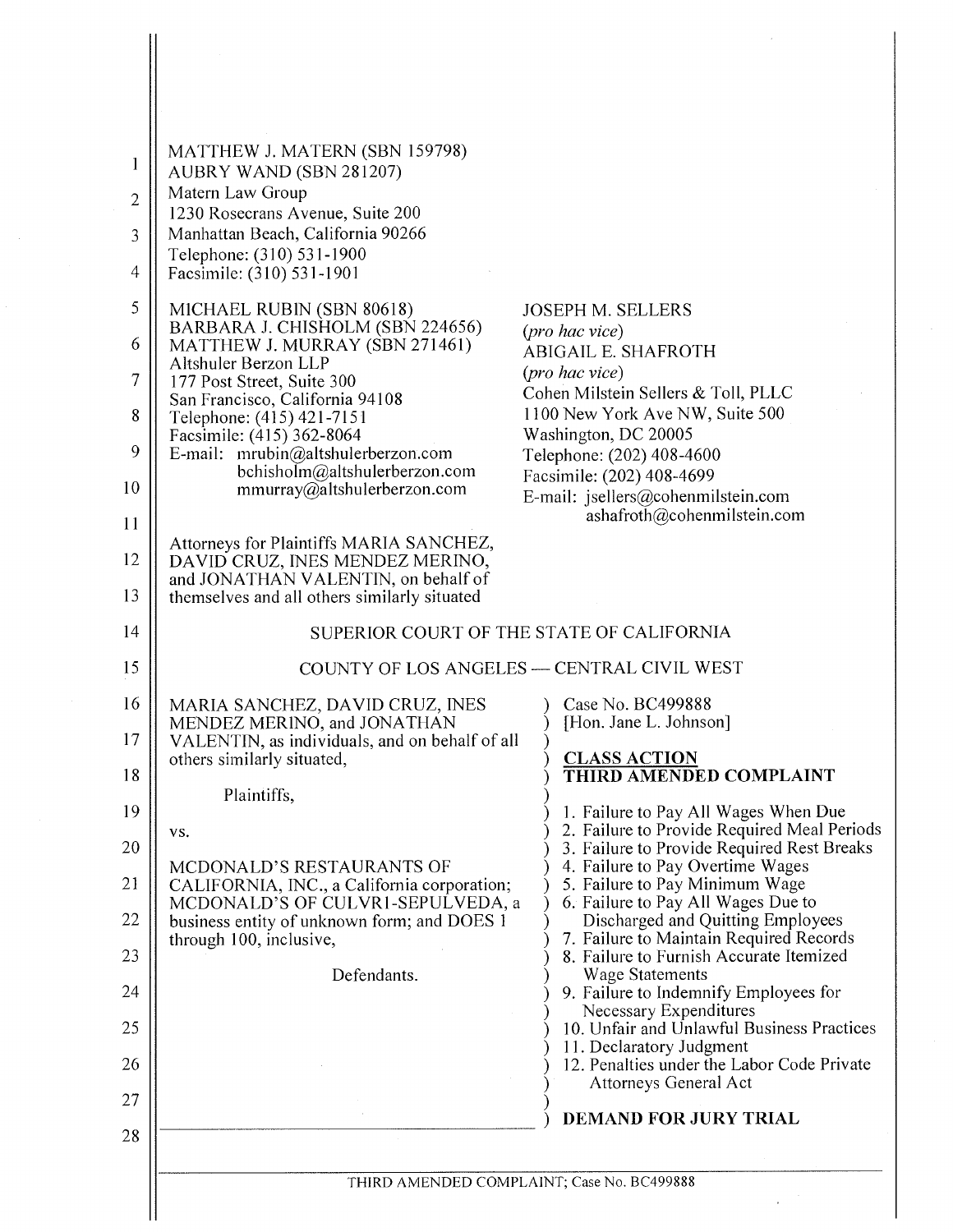### **INTRODUCTION**

 $\mathbf{1}$ 

2 1. This is a class action and representative action brought under California law by four 3 Individuals who are or were employed by Defendants MCDONALD'S RESTAURANTS OF 4 CALIFORNIA, INC., and MCDONALD'S OF CULVR1-SEPULVEDA (along with the Doe 5 | defendants, collectively hereinafter "Defendants" or "McDonald's") to work in one or more of 6 McDonald's corporate-owned California fast food restaurants. Plaintiffs MARIA SANCHEZ, 7 DAVID CRUZ, INES MENDEZ MERINO and JONATHAN VALENTIN bring this action on 8 | behalf of themselves and other similarly situated hourly non-exempt employees (hereinafter "crew" 9 | members") to recover the wages that McDonald's stole – and is continuing to steal – from them in 10 || violation of California law. Plaintiffs also seek redress for McDonald's wrongful schemes to hide 11 | and to cover up the extent of its wrongdoing by improperly altering records of hours worked and 12 | compensation owed; concealing, denying, and/or misrepresenting to the workers the amount of 13 their earnings; and denying workers the opportunity to take legally mandated meal periods and rest 14 breaks while also refusing to pay workers statutorily-required pay for all missed, late, and 15 Shortened meal periods and rest breaks.

16 | 2. Like other similarly situated crew members whom McDonald's also employed 17 during the applicable limitations period, Plaintiffs Sanchez, Cruz, Merino and Valentin spend or 18 Spent their workdays at McDonald's restaurants filling orders, preparing and cooking food, and/or 19 Serving customers under stressful conditions that are worsened by McDonald's insistence that each 20 customer transaction must be completed within an unreasonably brief period of time and its 21 || requirement that at none of its restaurants may the ratio of labor costs to gross sales exceed a pre-22 determined fixed percentage at any time. McDonald's closely monitors the labor cost/sales ratio at 23 | each of its restaurants, and knows and intends this requirement to have the regular and foreseeable 24 consequence of encouraging its restaurant managers to obtain considerable off-the-clock and 25 || unpaid work, unpaid overtime, and uncompensated late or missed meal periods and rest breaks 26 from its workers at the expense of those workers' rights under California law.

27  $\vert$  3. McDonald's is a multi-billion dollar global fast-food business. On information and 28 || belief, it operates more than 35,000 restaurants globally, including more than 1,300 restaurants in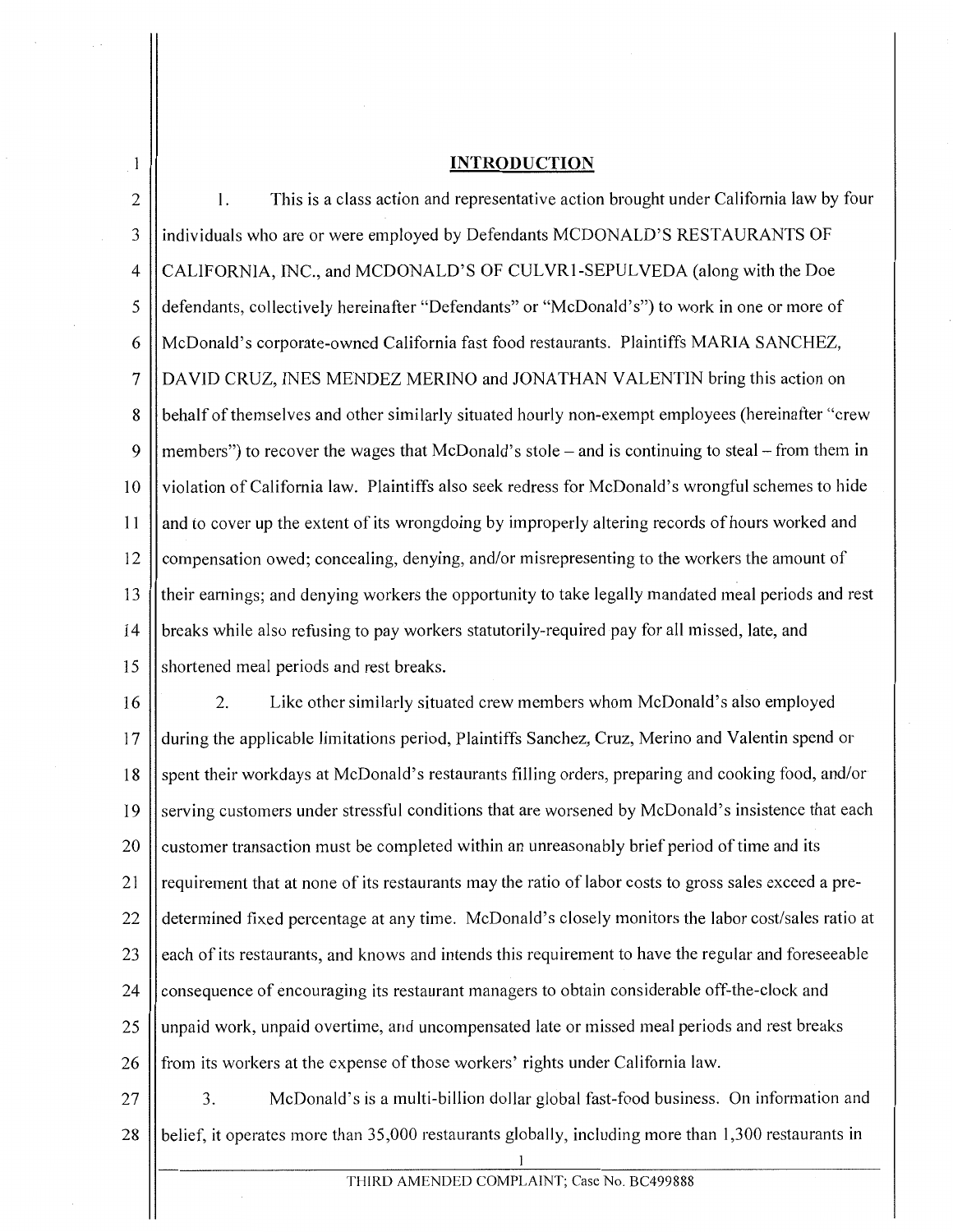California. Approximately 103 of these restaurants in California are owned and operated directly  $\mathbf{1}$ 2 || by McDonald's ("corporate restaurants"). This action involves wage theft and other violations of  $3$  || crew members' legal rights at McDonald's corporate restaurants throughout California.

4 4. Despite its vast revenues, McDonald's pays or paid Plaintiffs Sanchez, Cruz, 5 Merino, and Valentin and other crew members only the minimum wage or slightly more than the  $6 \parallel$  minimum wage. In addition to the considerable corporate profit that McDonald's reaps by paying 7 Plaintiffs Sanchez, Cruz, Merino, and Valentin and similarly situated crew members at or near the 8 Il lowest amount per hour permitted by law, McDonald's also obtains increased and unlawful profits 9 || by depriving Plaintiffs Sanchez, Cruz, Merino, and Valentin and similarly situated crew members 10 || of compensation for work actually performed, in violation of California law, including by: altering 11 or condoning the alteration of time records to deprive Plaintiffs Sanchez, Cruz, Merino, and 12 Valentin and similarly situated crew members of pay for time they worked and overtime premiums 13 || they earned; requiring, suffering, or permitting Plaintiffs Sanchez, Cruz, Merino, and Valentin and 14 | similarly situated crew members to work off the clock without compensation; failing to pay legally 15 || required additional wages and penalties when McDonald's failed or fails to provide Plaintiffs 16 | Sanchez, Cruz, Merino, and Valentin and similarly situated crew members with full and timely 17 || meal periods and rest breaks; and failing to reimburse Plaintiffs Sanchez, Cruz, Merino, and 18 Valentin and similarly situated crew members for expenses McDonald's required or requires them 19  $\parallel$  to incur.

20 | 5. Plaintiffs Sanchez, Cruz, Merino, and Valentin seek declaratory, compensatory and 21  $\parallel$  other statutorily available relief, and current employee Plaintiff Merino seeks injunctive relief, for  $22$  If themselves and the class of all current and former crew member employees of McDonald's 23 | corporate restaurants in California during the applicable limitations period ("Class Members") to 24 | compensate these low-wage workers for the wages McDonald's has stolen from them and to 25 || protect current and future McDonald's workers from being subjected to similar wage theft and  $26$  || unlawful working conditions perpetrated by this multi-billion dollar business.

#### 27 **JURISDICTION AND VENUE**

28 **6.** The Superior Court of the State of California has jurisdiction in this matter because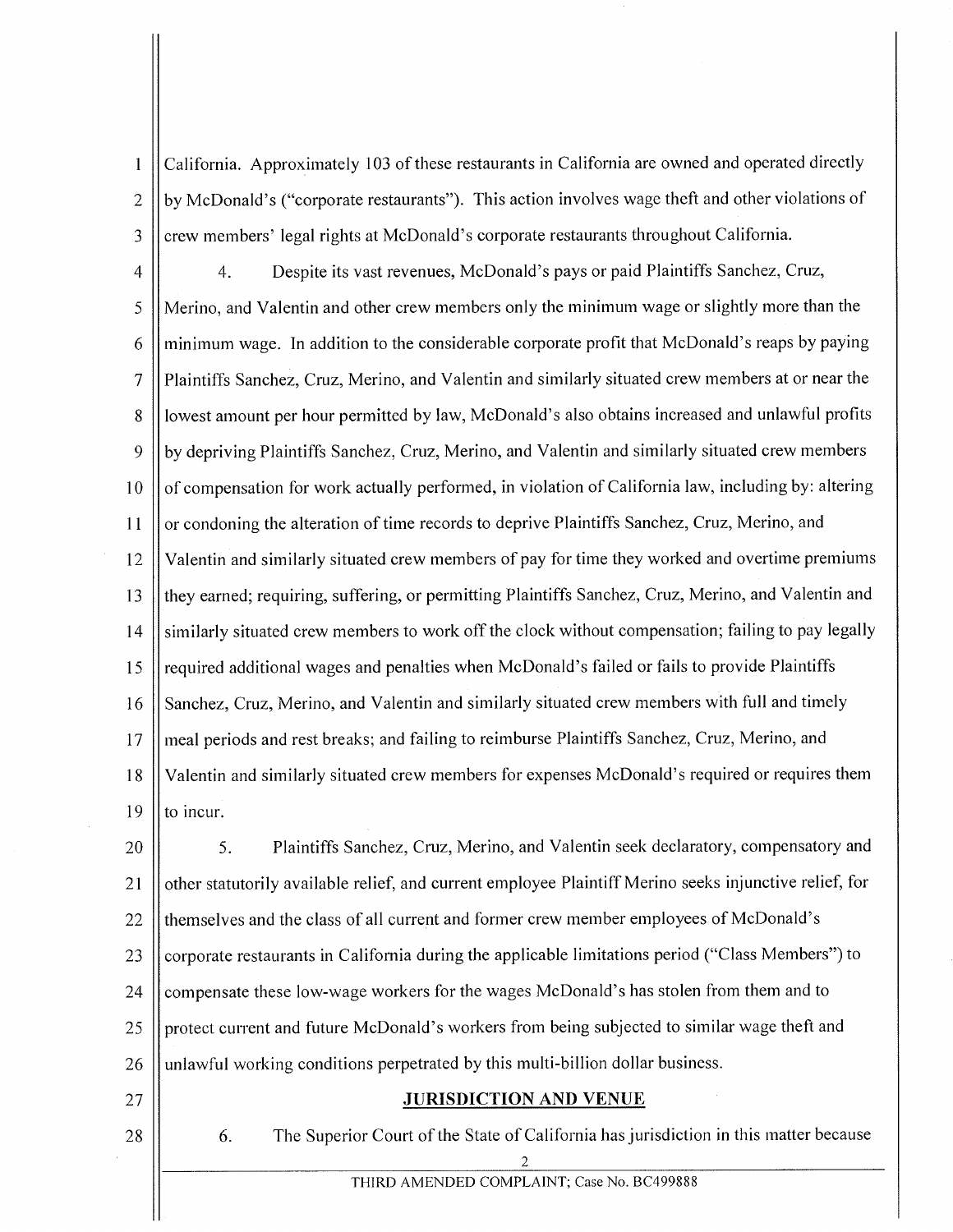$\mathbf{1}$ Defendants MCDONALD'S RESTAURANTS OF CALIFORNIA, INC., which on information 2  $\parallel$  and belief is a California corporation, and MCDONALD'S OF CULVR1-SEPULVEDA, which is 3 || a business entity of unknown form, and DOES 1 through 100, inclusive, each regularly conduct 4 business in California. Further, no federal question is at issue because all Plaintiffs' claims are 5 | based solely on California law.

6 7. Venue is proper in this judicial district and the County of Los Angeles, California 7 because Plaintiffs Sanchez, Cruz, and Valentin and other persons similarly situated performed 8 Work for Defendants in the County of Los Angeles, because Defendants maintain offices and 9 facilities and transact business in the County of Los Angeles, and because Defendants' illegal wage 10 || theft policies and practices that are the subject of this action were applied, at least in part, to II Plaintiffs Sanchez, Cruz, and Valentin and other persons similarly situated in the County of Los  $12$  | Angeles.

## 13 **PARTIES**

14 | 8. Plaintiff MARIA SANCHEZ was a fast-food restaurant worker who was employed 15 by Defendants as a crew member at the McDonald's restaurant located at 4835 South Sepulveda 16 Boulevard in Culver City, California, from approximately 2003 through 2012. Ms. Sanchez is a 17 || resident of the State of California. Before her employment at McDonald's ended, her wage rate I8 was \$9.28 per hour.

19 || 9. Plaintiff DAVID CRUZ was a fast-food restaurant worker who was employed by 20 Defendants as a crew member at the McDonald's corporate restaurant located at 12950 Foothill 21 Boulevard in San Fernando, California, from approximately January 20I3 through January 2014. 22 Mr. Cruz is a resident of Pacoima, California. Before his employment at McDonald's ended, his 23  $\vert\vert$  wage rate was \$8.20 per hour.

24 | 10. Plaintiff INES MENDEZ MERINO is a fast-food restaurant worker who has been 25 | employed by Defendants as a crew member at the McDonald's corporate restaurant located at 1620 26 Strobridge Avenue in Castro Valley, California, from approximately 2010 through the present.  $27$  || Ms. Merino is a resident of Hayward, California. Her wage rate is \$9.25 per hour.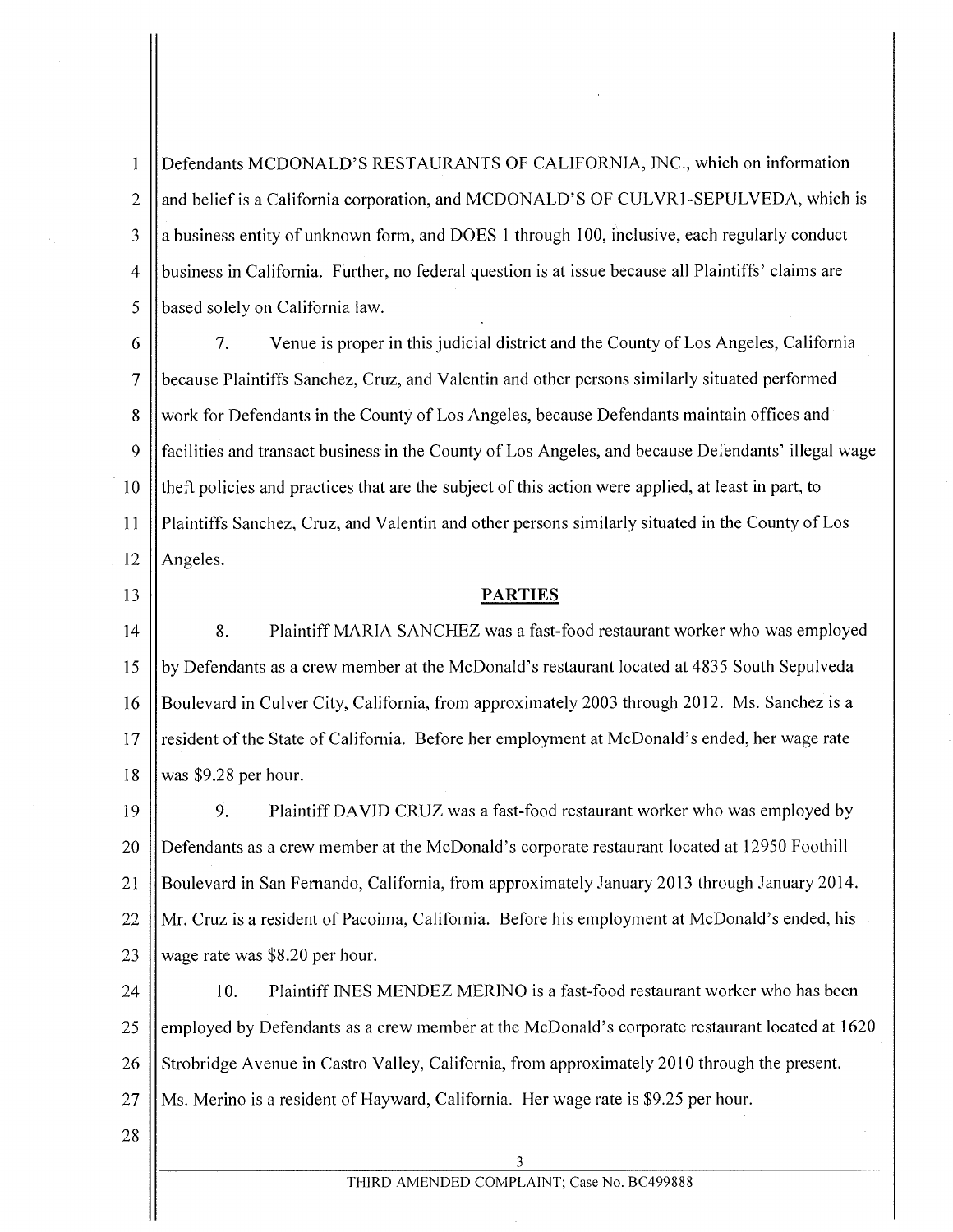11. Plaintiff JONATHAN VALENTIN was a fast-food restaurant worker who was  $\mathbf{1}$ 2 employed by Defendants as a crew member at the McDonald's corporate restaurant located at 101 3 W. Manchester Avenue in Los Angeles, California, from approximately October 2012 through 4 ||approximately March 2014. Mr. Valentin is a resident of Los Angeles, California. Before his  $\frac{1}{5}$  | employment at McDonald's ended, his wage rate was \$8.15 per hour.

6 12. Each of the Plaintiffs identified immediately above brings this lawsuit on her or his  $7 \parallel$  own behalf, on behalf of all similarly situated current and former McDonald's crew members 8 employed by Defendants at corporate restaurants in the State of California, and on behalf of all 9 aggrieved employees and the general public pursuant to California Labor Code §2698 et seq. and 10 California Business & Professions Code §17200 et seq. Plaintiffs Sanchez, Cruz, Merino, and II Valentin bring this class action to recover, among other things, wages and penalties for unpaid  $12$  wages earned and due, including but not limited to: unpaid minimum wages; unpaid and 13 improperly calculated overtime compensation; unpaid additional wages for late, missed and 14 | shortened meal periods and rest breaks; damages and penalties due for failure to maintain required 15 | records, to provide accurate itemized wage statements, and to indemnify employees for necessary 16 expenditures and/or losses incurred in discharging their duties; and interest, attorneys' fees, costs,  $17$  and expenses. In addition, current employee Plaintiff Merino seeks injunctive relief, former 18 employee Plaintiff Sanchez seeks to recover unpaid wages due to discharged employees, and 19 former employees Plaintiffs Cruz and Valentin seek to recover unpaid wages due to quitting  $20$  | employees.

21 13. The proposed class these Plaintiffs seek to represent includes the following similarly 22 | situated individuals: All individuals currently or formerly employed by Defendants as crew 23 || members at one or more of Defendants' corporate (i.e., non-franchise) restaurants in California at 24 any time within the period beginning four (4) years prior to the filing of this action on January 24,  $25 \parallel$  2013 and ending at the time this action proceeds to final judgment (the "Class Period"). Plaintiffs 26 reserve the right to later name additional class representatives and to identify sub-classes and sub- $27$  | class representatives as may be necessary and appropriate.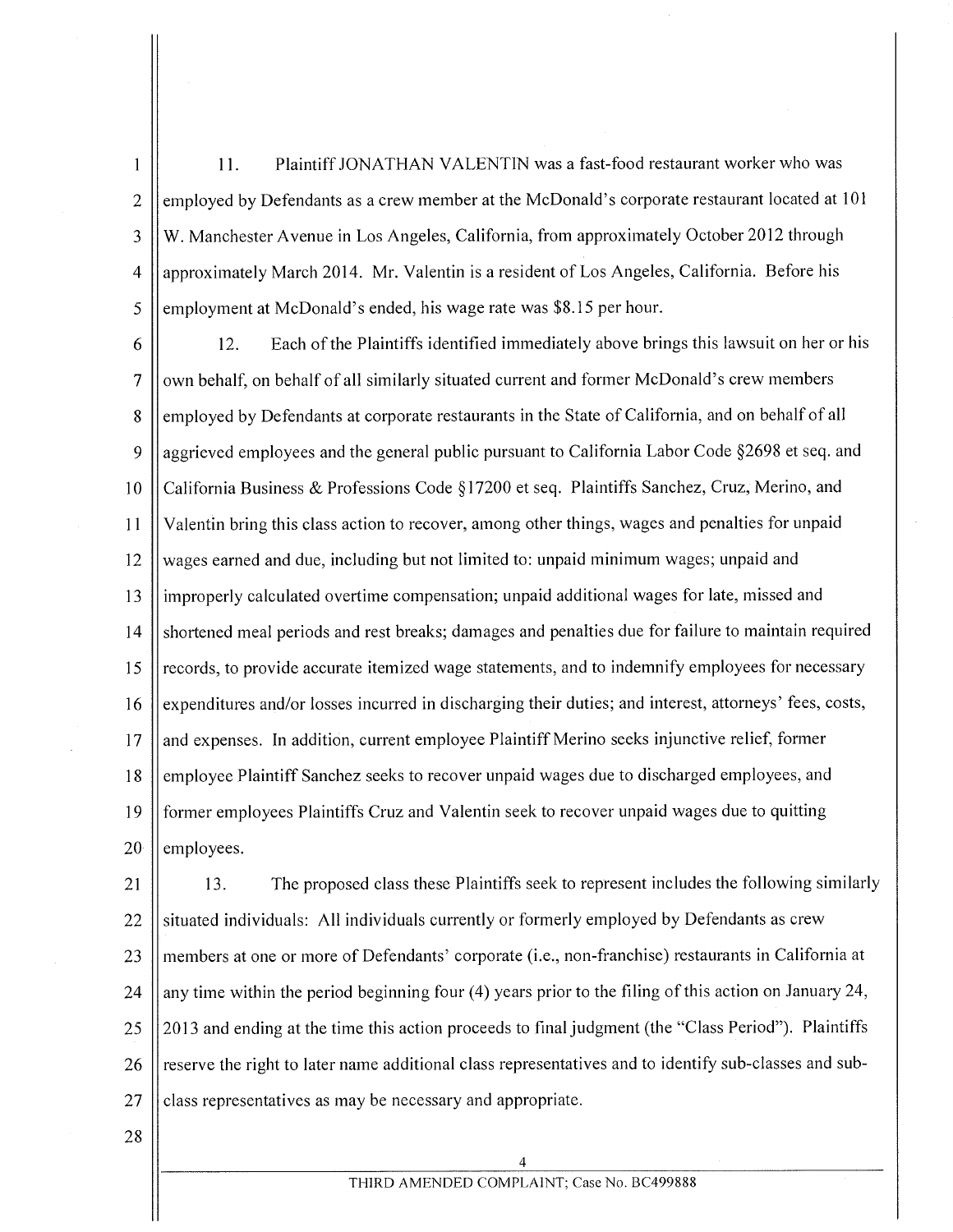14. Plaintiffs are informed and believe, and thereon allege, that Defendant  $\mathbf{1}$ 2 MCDONALD'S RESTAURANTS OF CALIFORNIA, INC. is a California corporation that 3 | operates in California principally operating fast-food restaurants and providing restaurant and 4 | related services; and that at all relevant times, Defendant McDonald's Restaurants of California, 5 | Inc. has done business in California and committed the unlawful acts alleged in this Complaint.

6 | 15. Plaintiffs are informed and believe, and thereon allege, that Defendant 7 MCDONALD'S OF CULVR1-SEPULVEDA is a business entity ofunknown form that conducts 8 **business in the State of California; and that MCDONALD'S OF CULVR1-SEPULVEDA** 9 || maintains offices and facilities and conducts business in the County of Los Angeles, State of 10 || California.

11 16. The true names and capacities of DOES 1 through 100, inclusive, are unknown to 12 Plaintiffs at this time, and Plaintiffs therefore sue such DOE Defendants under fictitious names. 13 Plaintiffs are informed and believe, and thereon allege, that each Defendant designated as a DOE is 14 in some manner responsible for the occurrences alleged herein, and that all Plaintiffs' and Class 15 Members' injuries and damages, as alleged herein, were proximately caused by the conduct of such 16 DOE Defendants. Plaintiffs will seek leave of the Court to amend this complaint to allege the true 17 || names and capacities of such DOE Defendants when ascertained.

18 | 17. All Defendants are collectively referred to herein as "McDonald's" or 19 || "Defendants."

20 | 18. At all relevant times herein, Defendants were the joint employers of Plaintiffs 21 | Sanchez, Cruz, Merino, and Valentin and Class Members. Plaintiffs are informed and believe, and  $22$  H thereon allege, that at all times material to this complaint Defendants were the alter egos, divisions, 23 || affiliates, integrated enterprises, joint employers, subsidiaries, parents, principals, related entities, 24 | coconspirators, authorized agents, partners, joint venturers, and/or guarantors, actual or ostensible, 25 | of each other. Each Defendant was completely dominated by his, her or its co-Defendant, and each 26  $\parallel$  was the alter ego of the other.

27 | 19. At all relevant times herein, Plaintiffs Sanchez, Cruz, Merino, and Valentin and 28 Class Members were employed by Defendants under employment agreements that were partly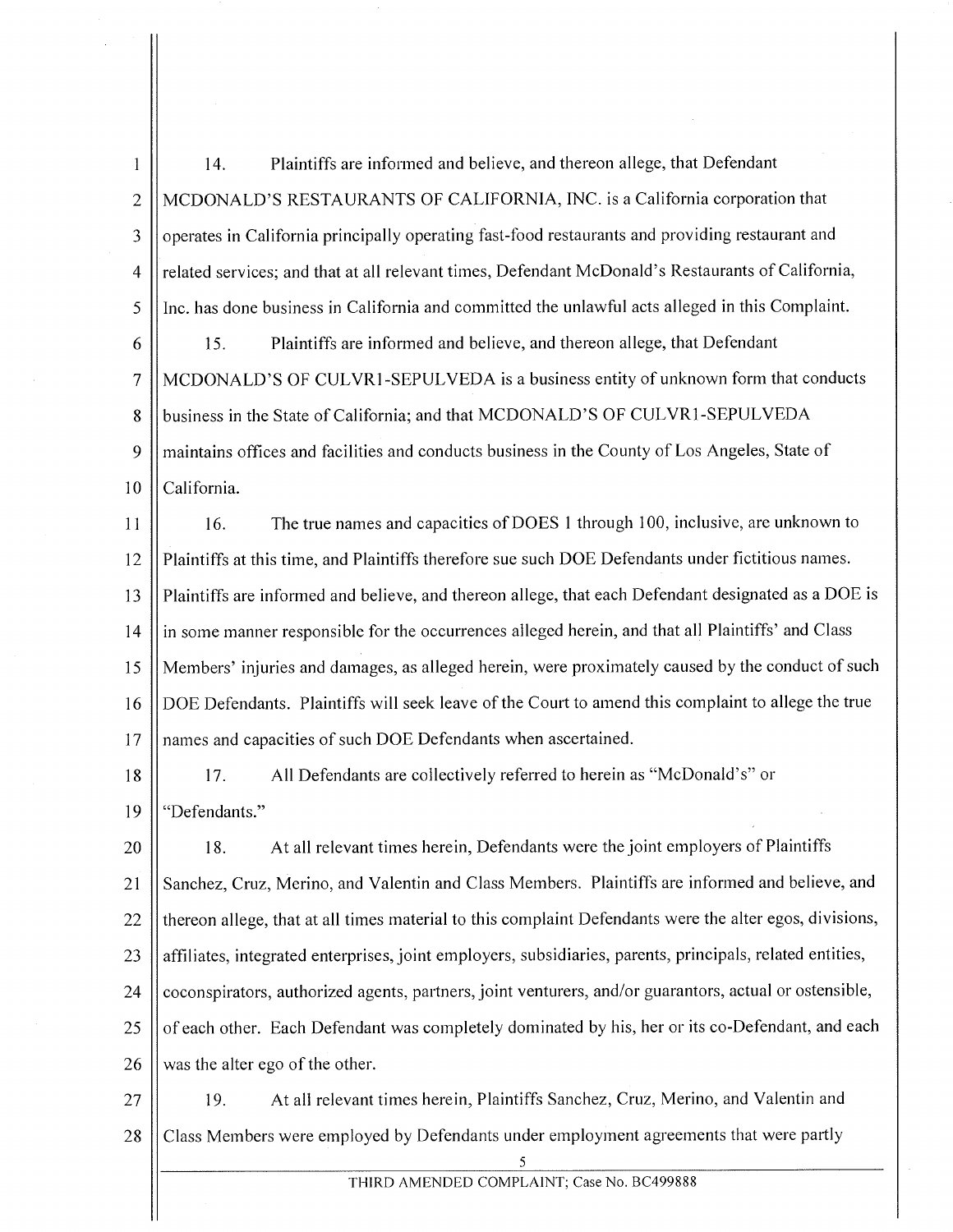written, partly oral, and partly implied. Plaintiffs are informed and believe, and thereon allege, that  $\mathbf{1}$ 2 l in perpetrating the acts and omissions alleged herein, Defendants acted pursuant to, and in 3 || furtherance of, their policies and practices of not paying Plaintiffs Sanchez, Cruz, Merino, and 4 Valentin and Class Members all wages earned and due, through methods and schemes which 5 include, but are not limited to, altering time records in a manner that results in failure to pay for all 6 | time Plaintiffs Sanchez, Cruz, Merino, and Valentin and Class Members actually worked; failing to 7 pay overtime premiums to Plaintiffs Sanchez, Cruz, Merino, and Valentin and Class Members; 8 | failing to provide rest breaks and meal periods as required by law to Plaintiffs Sanchez, Cruz, 9 Merino, and Valentin and Class Members; requiring, permitting or suffering Plaintiffs Sanchez, 10 | Cruz, Merino, and Valentin and Class Members to work off the clock; failing to properly maintain 11 | records regarding Plaintiffs Sanchez, Cruz, Merino, and Valentin and Class Members; failing to  $12$  provide accurate itemized statements for each pay period to Plaintiffs Sanchez, Cruz, Merino, and 13 Valentin and Class Members; and failing to properly compensate Plaintiffs Sanchez, Cruz, Merino, 14 and Valentin and Class Members for necessary expenditures, in violation of the California Labor 15 Code and the applicable IWC Wage Order.

16 || 20. Plaintiffs are informed and believe, and thereon allege, that each and every act and 17 | omission alleged herein was performed by, and/or attributable to, all Defendants, each acting as 18 agents and/or employees of, and/or under the direction and control of, each of the other 19 Defendants, and that said acts and failures to act were within the course and scope of said agency,  $20$  || employment, and/or direction and control.

21 21. As a direct and proximate result of the unlawful actions of Defendants, Plaintiffs 22 Sanchez, Cruz, Merino, and Valentin and Class Members have suffered, and continue to suffer, 23 | losses of earnings in amounts as yet unascertained, but subject to proof at trial, and within the 24  $\parallel$  jurisdiction of this Court.

#### 25 **FACTUAL ALLEGATIONS**

26 **22.** Plaintiffs are informed and believe, and thereon allege, that McDonald's operates 27 || approximately 103 corporately owned (i.e., non-franchise) fast food restaurants throughout 28 | California. In each of these corporate restaurants, McDonald's employs low-wage crew members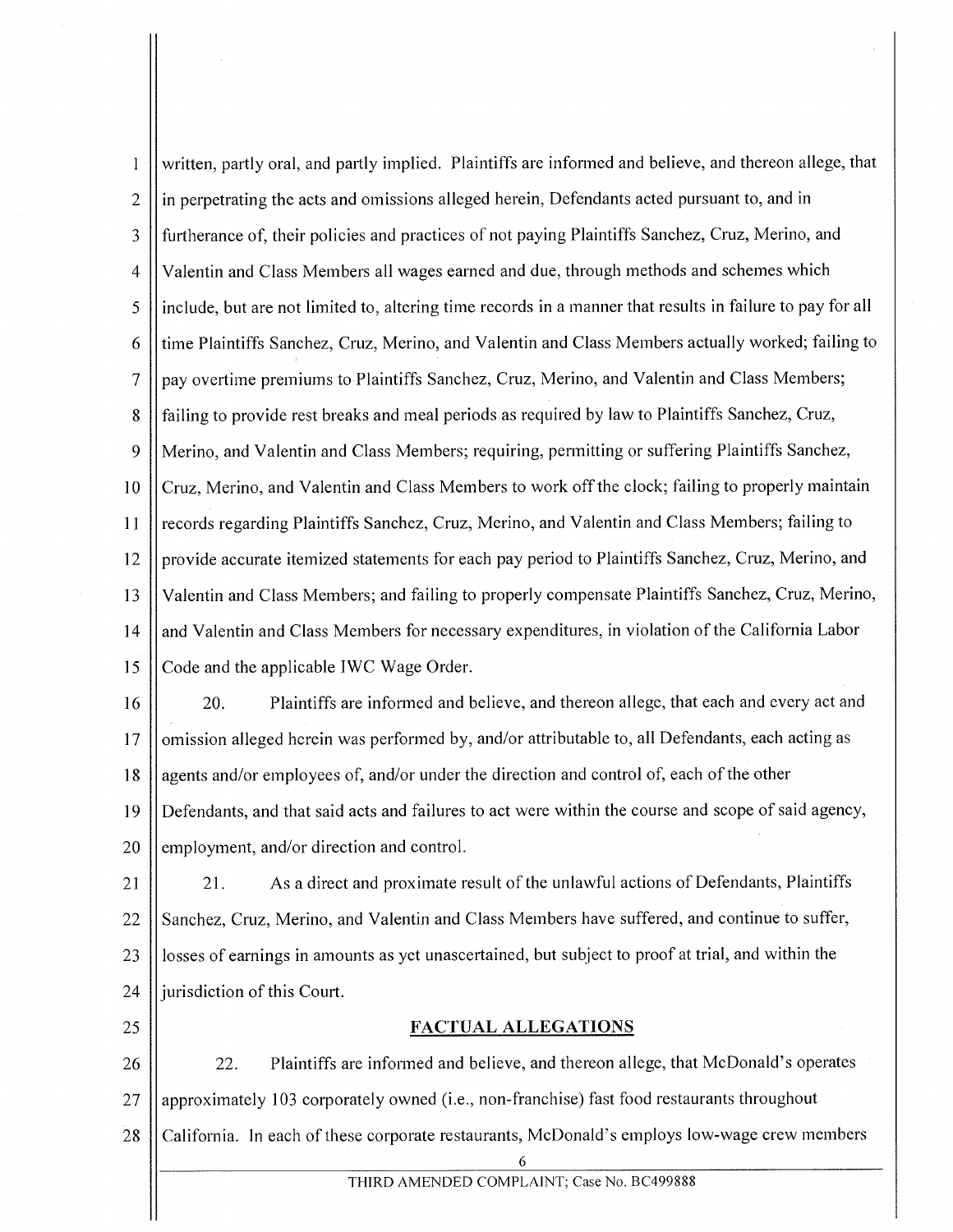who perform a variety of duties, including but not limited to working as cashiers, taking food 1 2  $\parallel$  orders from customers at the counter and at the drive through, serving and presenting food to 3 | customers, stocking supplies, preparing and cooking food, and cleaning the restaurant.

4 23. McDonald's maintains tight control over its restaurants and requires each of its 5 || restaurants to operate in a manner that reduces labor costs while satisfying strict criteria for the 6 timing of customer service, food production, and other restaurant functions.

7 24. McDonald's has a policy and practice of curtailing labor costs and requiring its 8 || restaurants to limit labor costs to no more than a predetermined percentage of its gross sales. 9 Whenever during the course of a workday or other time period a particular restaurant's labor costs 10 | exceed that percentage, McDonald's requires its restaurant managers take prompt steps to reduce 11 Il labor costs.

12 | 25. McDonald's limits labor costs not only by paying crew members low wages that are  $13$  | at or near the minimum wage, but also by maintaining, encouraging and approving policies that 14 | deny Plaintiffs Sanchez, Cruz, Merino, and Valentin and Class Members their full and timely 15 | wages when due.

16 | 26. As a result of the policies and practices described below, time that Plaintiffs 17 || Sanchez, Cruz, Merino, and Valentin and Class Members worked or work routinely did not or does 18 || not appear on their pay stubs, and McDonald's unlawfully failed or fails to compensate Plaintiffs 19 || Sanchez, Cruz, Merino, and Valentin and Class Members for all the time they have worked or for 20 || their missed, untimely, and shortened rest breaks and meal periods.

# 21 **Missed, Late and Shortened Meal Periods and Rest Breaks**

22 27. McDonald's maintained and maintains a policy and practice of providing rest breaks 23 || and meal periods to Plaintiffs Sanchez, Cruz, Merino, and Valentin and Class Members in such a 24 | manner that Plaintiffs Sanchez, Cruz, Merino, and Valentin and Class Members did not or do not 25 || receive timely and full rest breaks and meal periods, and McDonald's failed or fails to pay required 26 additional wages when Plaintiffs Sanchez, Cruz, Merino, and Valentin and Class Members were 27 || not or are not provided timely and full rest breaks and meal periods.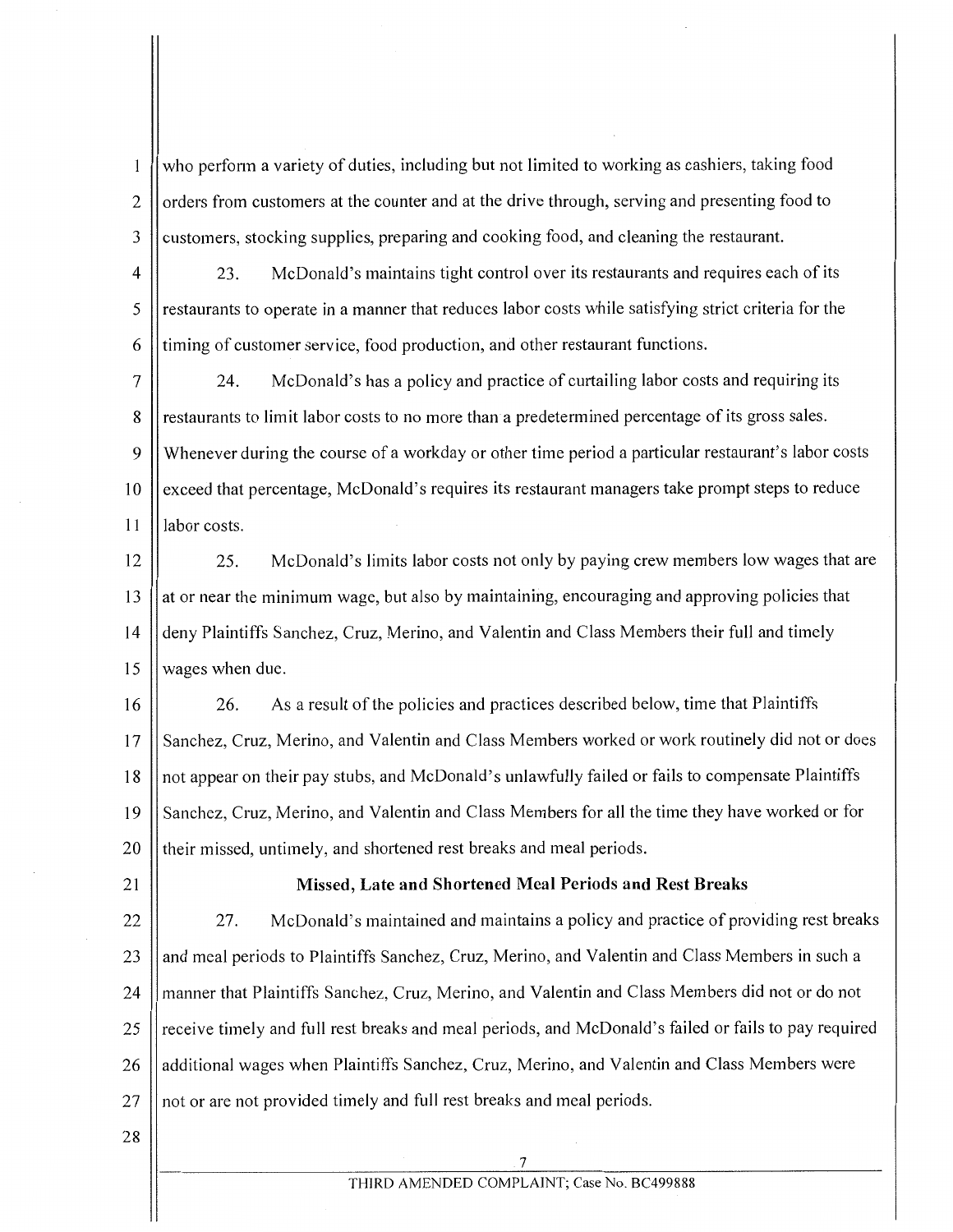28. McDonald's managers determined or determine when Plaintiffs Sanchez, Cruz, 2 Merino, and Valentin and Class Members could or may take rest breaks and meal periods. 3 Plaintiffs Sanchez, Cruz, Merino, and Valentin and Class Members were not or are not permitted to  $4$  | take a rest break or meal period without first being told by a manager they may do so.

5 29. McDonald's has a policy and practice of not providing a second duty-free 30-minute  $6 \parallel$  meal period or a third 10-minute rest break to crew members when they work for periods of more 7 than ten hours. Plaintiff Cruz and Class Members have worked more than ten hours without 8 There iving a second duty-free 30-minute meal period or a third 10-minute rest break.

30. Plaintiffs are informed and believe, and thereon allege, that McDonald's has a | policy that provides that no employee is entitled to a second rest break until after working more than six and a half hours on a shift. Plaintiffs are informed and believe, and thereon allege, that 12 | pursuant to this policy McDonald's has failed and continues to fail to provide Plaintiffs Sanchez, 13 | Cruz, Merino, and Valentin and Class Members with a second ten-minute rest break on shifts  $\parallel$  between six and six and a half hours long.

15  $\vert$  31. McDonald's has a policy and practice of not permitting crew members to take rest 16 Subsets and meal periods when the corporate restaurants are busy. Restaurant managers have not 17 permitted Plaintiffs Sanchez, Cruz, Merino, and Valentin to take rest breaks and meal periods when 18 the restaurants were busy.

32. McDonald's managers have a policy and practice of providing crew members with  $\parallel$  rest breaks that are less than ten minutes in length and meal periods that are less than 30 minutes in 21 | length; and Plaintiffs Sanchez, Cruz, Merino, and Valentin and Class Members have routinely  $\parallel$  received rest breaks that are less than ten minutes in length and meal periods that are less than 30  $\parallel$  minutes in length.

24 | 33. Plaintiffs are informed and believe, and thereon allege, that McDonald's managers 25 And a practice of adjusting the punch records of Plaintiffs Sanchez, Cruz, Merino, and Valentin 26 and Class Members to falsely reflect that Plaintiffs Sanchez, Cruz, Merino, and Valentin and Class 27 Members received full ten-minute rest breaks and full 30-minute meal periods when they did not.

28

 $\mathbf{1}$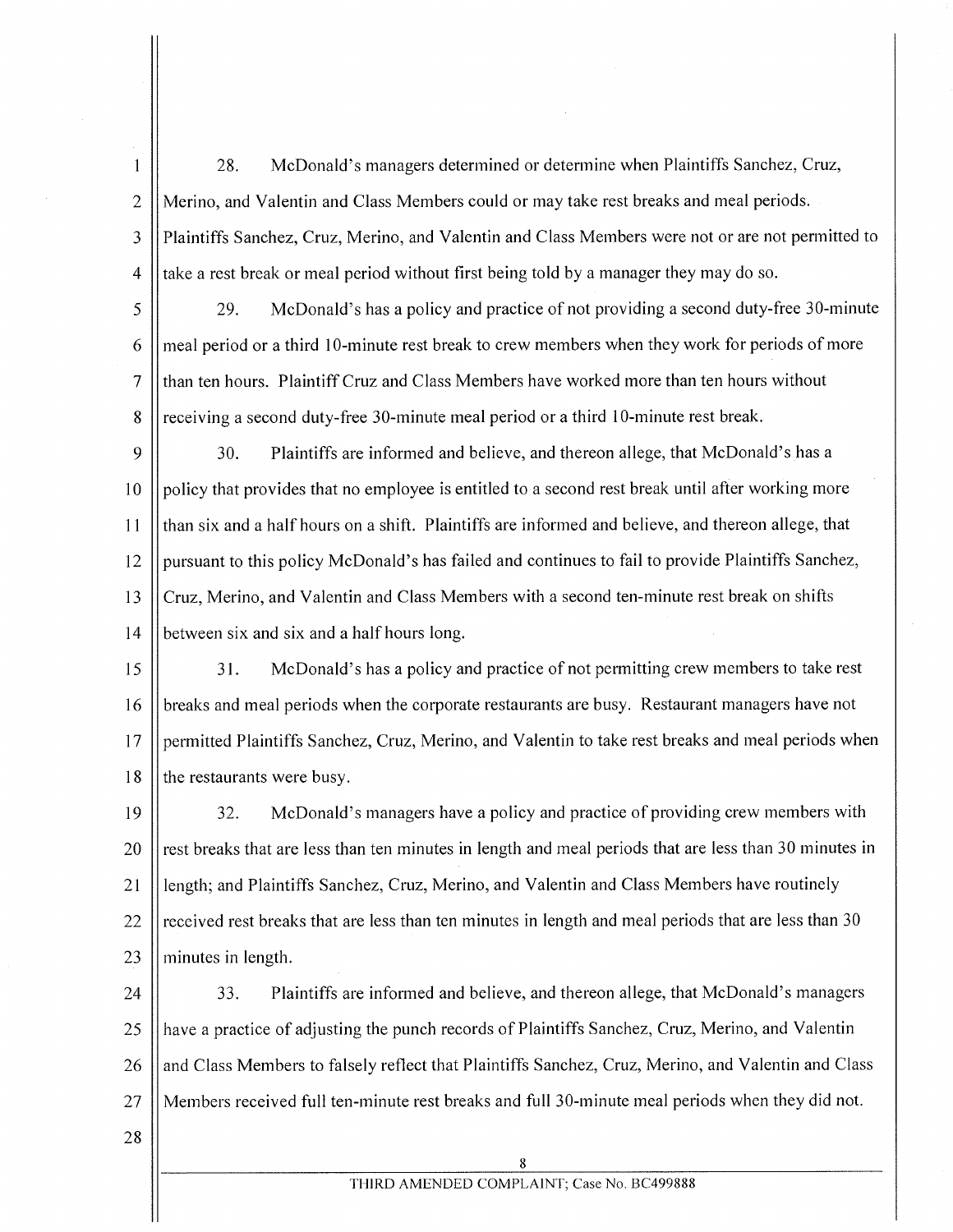$\mathbf{1}$ 34. On information and belief, McDonald's maintains several policies and practices 2 || related to provision of meal periods and rest breaks to Plaintiffs Sanchez, Cruz, Merino, and 3 || Valentin and Class Members that routinely result in rest breaks and meal periods being untimely, 4 including but not limited to the following:

5 | a. McDonald's has a written policy regarding rest breaks applicable to crew 6 members, including Plaintiffs Sanchez, Cruz, Merino, and Valentin and Class Members, that 7 | makes no reference to the timing of required rest breaks.

8 b. McDonald's managers have a policy and practice of providing crew members, 9 including Sanchez, Cruz, Merino, and Valentin and Class Members, with their first ten-minute rest  $10$  | breaks after more than four hours of work.

11 | c. McDonald's managers have a policy and practice of requiring crew members, 12 | including Plaintiffs Sanchez, Cruz, Merino, and Valentin and Class Members, when they work 13 Shifts that entitle them to a second ten-minute rest break, to take their second ten-minute rest break 14  $\parallel$  toward the end or at the very end of their shift.

15 d. McDonald's managers have a policy and practice of requiring crew members, 16 including Plaintiffs Sanchez, Cruz, and Valentin and Class Members, to combine a ten-minute rest 17 **break** with a 30-minute meal period.

18 | e. Plaintiffs are informed and believe, and thereon allege, that McDonald's 19 || required or requires Plaintiffs Sanchez, Cruz, Merino, and Valentin and Class Members to take late 20 | rest breaks and meal periods or to combine rest breaks and meal periods in order to minimize the 21  $\Box$  need to schedule coverage for crew members who are on breaks and to keep labor costs low.

22  $\parallel$  35. Even though McDonald's time records generally record the exact times of crew 23 || member breaks (subject to the problems discussed below in paragraphs  $36-43$ ) and thus 24 McDonald's has full knowledge ofwhen Plaintiffs Sanchez, Cruz, Merino, and Valentin and Class 25 Members have not received or are not receiving meal periods and rest breaks in compliance with 26 California law because the meal periods or rest breaks are missed, late, or too short, McDonald's 27 || has a policy and practice of failing to pay Plaintiffs Sanchez, Cruz, Merino, and Valentin and Class 28 Members one hour of additional pay at their regular rate for each day in which they are not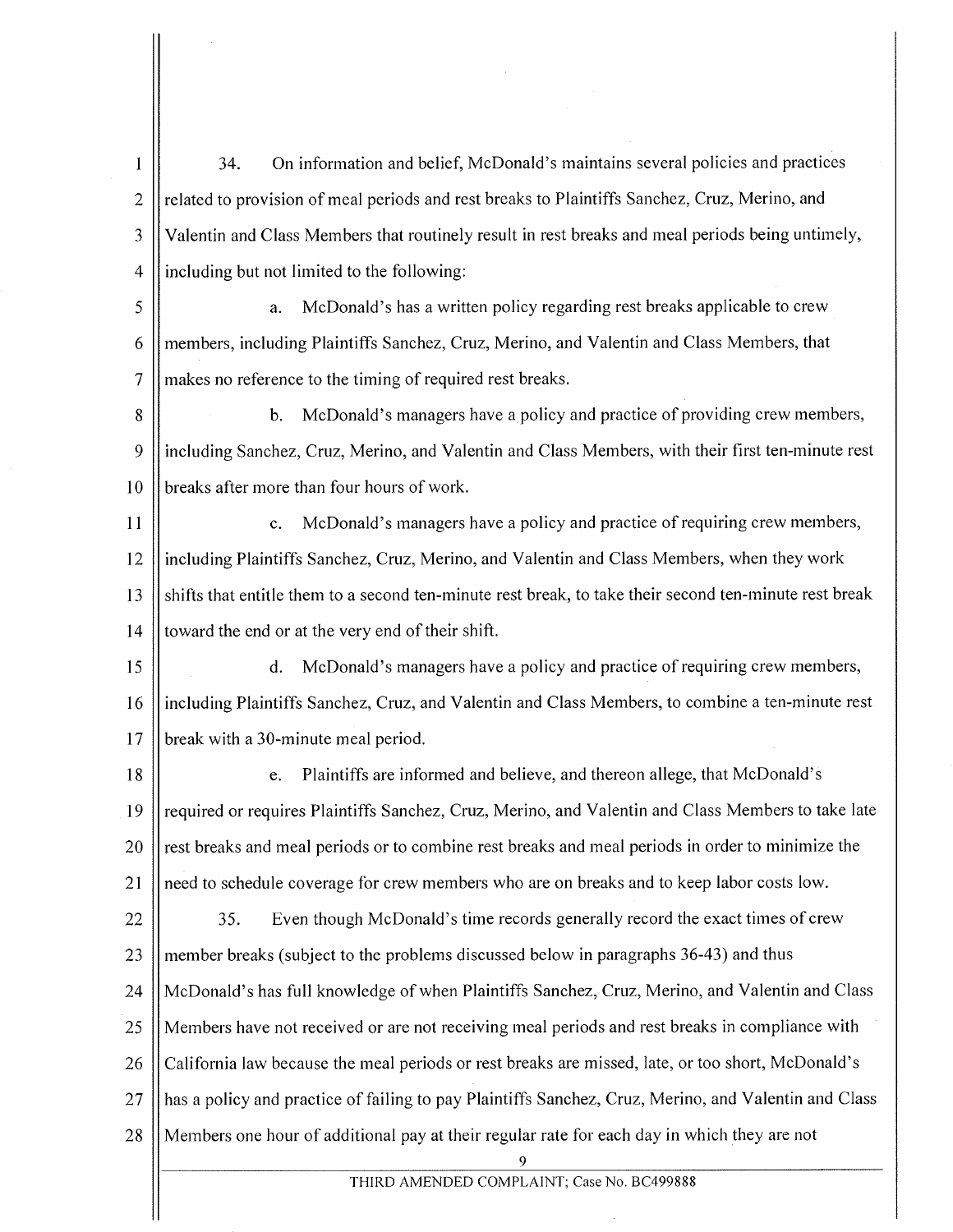provided a full and timely rest break or meal period for the reasons discussed in paragraphs 27-34  $\mathbf{1}$ 2  $\vert$  or for any other reason.

# 3 **Alteration of Time Records**

4 | 36. McDonald's maintains a computer system that enables it to closely monitor data 5 || about labor and sales in each of its restaurants, in part by collecting information regarding each 6 | employee's hours, including punch-in and punch-out times, and pay rates, and McDonald's does in 7 || fact closely monitor data about labor and sales in each of its restaurants in this manner.

8 | 37. Plaintiffs are informed and believe, and thereon allege, that McDonald's through its 9 computer system also tracks sales in each of McDonald's restaurants and can and does provide 10 || real-time information to McDonald's managers regarding the relationship of labor costs to sales. 11 On information and belief, McDonald's directs its restaurant managers that labor costs may not 12 | exceed a certain percentage of sales, and has programmed its computer system to alert managers 13 When labor costs exceed the specified percentage.

14 | 38. Plaintiffs Sanchez, Cruz, Merino, and Valentin and Class Members in McDonald's 15 | corporate restaurants were or are required to punch in at the beginning of their shifts and to punch 16 | out at the end of their shifts. They were or are also generally required to punch out at the 17 | beginning and to punch back in at the end of each meal period and rest break.

18 | 39. McDonald's computer system records all Plaintiffs' and Class Members' punch-in 19 and punch-out times. McDonald's uses such records for generating payroll.

20

40. Plaintiffs are informed and believe, and thereon allege, that:

21 a. The McDonald's computer system calculates and informs restaurant managers 22 When a crew member's punch-in and punch-out times entitle that crew member to premium pay for 23 | overtime hours worked, and when a crew member has not received a full or timely rest break or 24  $\parallel$  meal period.

25 || b. McDonald's managers are able to—and routinely do—alter the punch-in and 26 || punch-out times of crew members in McDonald's computer system.

27 | c. McDonald's computer system records and reflects alterations to crew members'  $28$  | punch-in and punch-out times.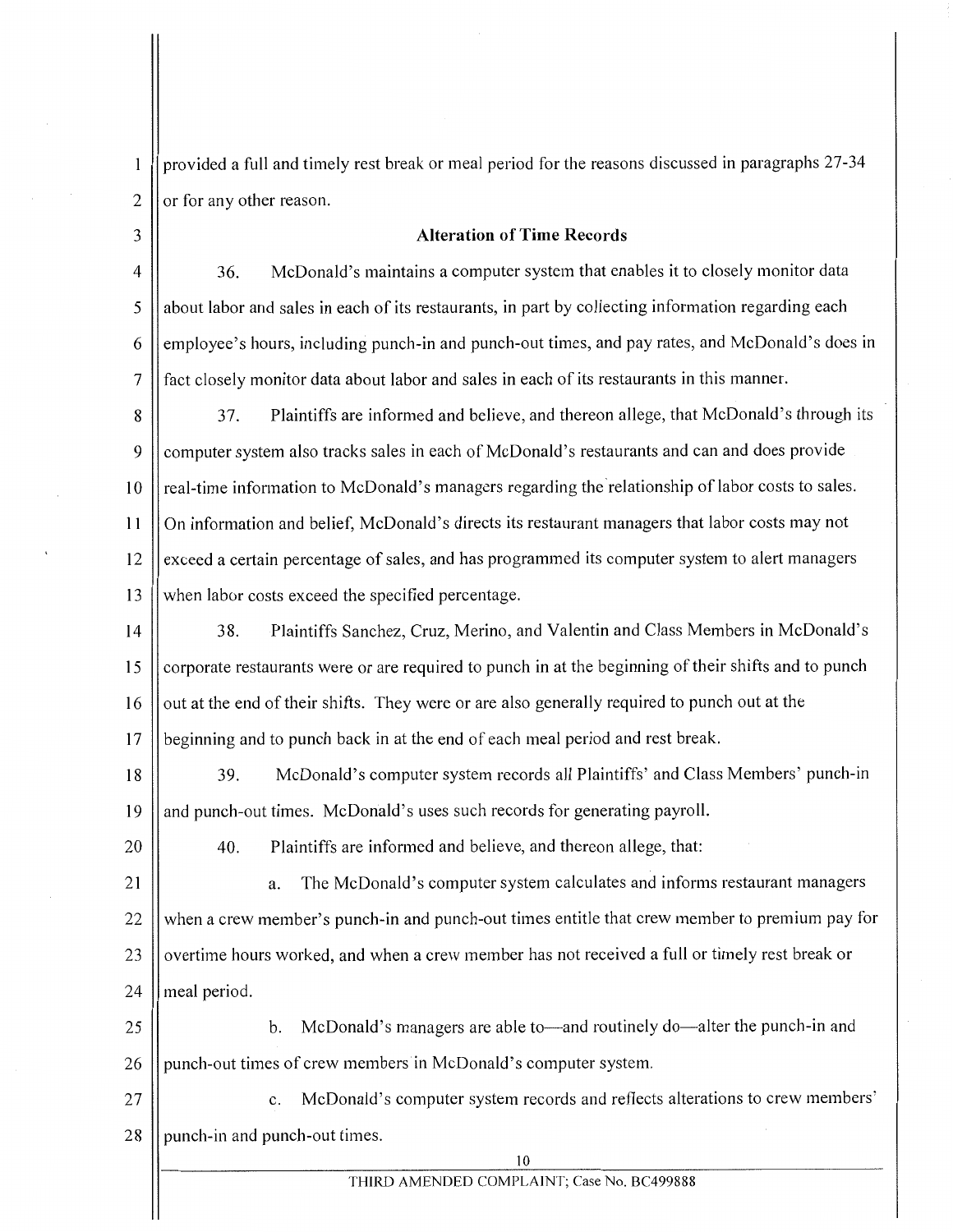$\mathbf{1}$ d. McDonald's and its managers at the corporate restaurants where Plaintiffs 2 Sanchez, Cruz, Merino, and Valentin and Class Members are or have been employed have a 3 pattern, policy, and practice of altering the contemporaneously recorded punch-in and punch-out 4 times of crew members in order to change time entries that, if not changed, would demonstrate that  $5 \parallel a$  crew member did not receive a legally required meal period or rest break, or that a crew member 6 || worked time that would be subject to overtime pay requirements.

7 e. McDonald's has been aware of, intended, and condoned the practice and policy 8 | of altering Plaintiffs Sanchez's, Cruz's, Merino's, and Valentin's and Class Members' time records 9 || in a manner that causes those time records to not accurately reflect the hours worked by Plaintiffs 10 | Sanchez, Cruz, Merino, and Valentin and Class Members; indeed, the computerized records of 11 | crew members' punches are accessible to and monitored by managers throughout McDonald's 12 | hierarchy.

#### 13 **Failure to Correct Inaccurate Time Records Causing Reduced Pay**

14  $\vert$  41. McDonald's computer system records every crew member's first-time punch entry 15 || on a shift as a punch-in and any second punch entry as a punch-out, and will alternate thereafter 16 **b**etween punch-ins and punch-outs until the computer system is reset.

17 | 42. McDonald's restaurants reset their computer systems during the overnight shifts. 18 | Following each such reset, the next attempt by a crew member to punch-out is recorded by the 19 McDonald's computer system as a punch-in.

20  $\parallel$  43. Plaintiffs are informed and believe, and thereon allege, that McDonald's follows a 21 | policy or practice of failing to properly correct these problems with its time records and entering 22 | punch times that understate the hours actually worked by crew members. Plaintiffs Cruz, Merino, 23 || and Valentin are informed and believe, and thereon allege, that hours they and other Class 24 Members worked on overnight shifts were not accurately recorded and compensated as a result of 25  $\parallel$  the overnight computer system reset. On information and belief, as result of this policy and 26 | practice, McDonald's failed or fails to pay Plaintiffs Cruz, Merino, and Valentin and Class 27 Members who worked or work overnight shifts for all hours they worked or work.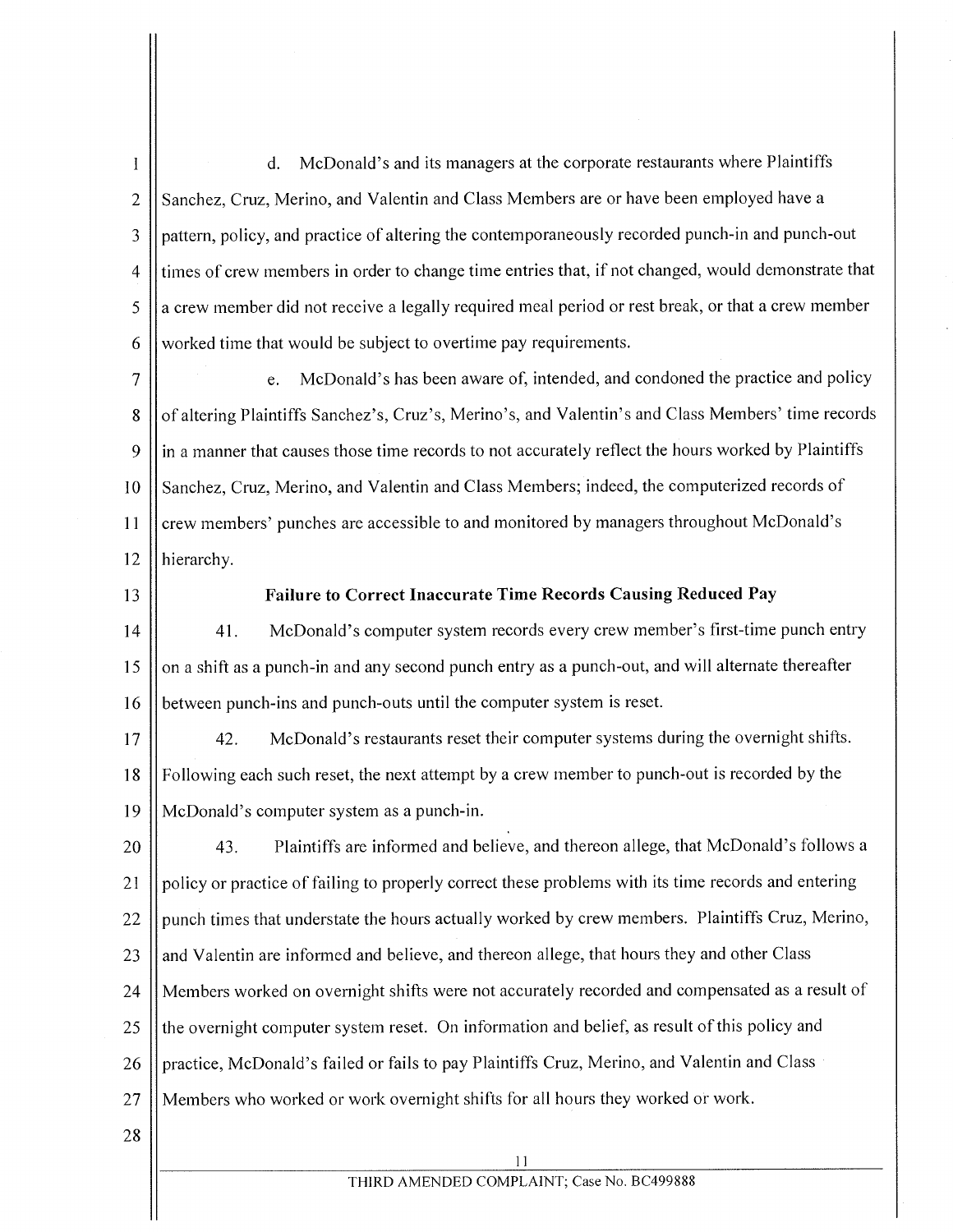## **Five-Hour Shift Rule**

 $\mathbf{1}$ 

2  $\parallel$  44. McDonald's maintains a policy and practice of scheduling crew members for five- $3$  || hour shifts and then requiring them to punch out shortly before the end of the five-hour shift.

4  $\vert$  45. McDonald's further maintains a policy and practice of requiring crew members who  $5 \parallel$  work the full five-hour shifts for which they are scheduled and who fail to clock out before five 6 hours have elapsed on the clock to take 30-minute unpaid meal periods after their five-hour shift, to 7 then punch back in at the end of the 30 minutes, and to punch back out after waiting one or two 8 minutes ("five-hour rule"). This policy effectively requires crew members who fail to punch out 9  $\parallel$  early from their five-hour shifts to wait at or near the workplace for an additional 30 minutes, 10 Without being paid, and before being permitted to go home. Plaintiffs Cruz and Valentin have been 11 | required to take a 30-minute "meal" period after working slightly more than five hours as a result  $12$  || of the "five-hour rule."

I3 46. Plaintiffs are informed and believe, and thereon allege, that McDonald's did not  $14$  and does not pay crew members who are required to take a 30-minute unpaid meal period at the  $15$  | end of a five hour shift as a result of the "five-hour rule" for the period of time between when they 16 | punch back in and when they punch back out again after the mandatory 30-minute unpaid meal 17 | period described in paragraph 45.

I8 47. McDonald's did not and does not inform Plaintiffs Sanchez, Cruz, Merino, and I9 Valentin and Class Members that they may waive an unpaid, 30-minute meal period when they 20 || have worked exactly five hours or a few minutes more than five hours.

2I 48. Although a meal period is untimely when it does not commence within a crew 22 || member's first five hours of work (and so triggers a requirement under California law to pay an 23 additional hour of wages at the employee's regular rate), McDonald's has a policy and practice of 24 || not paying Plaintiffs Sanchez, Cruz, Merino, and Valentin and Class Members an additional hour 25  $\parallel$  of pay when it knows that they have worked more than five hours without a meal period, and 26 instead required or requires crew members who work more than five hours to take an unpaid meal  $27$  period before being permitted to go home. Plaintiffs Cruz and Valentin have been required, as a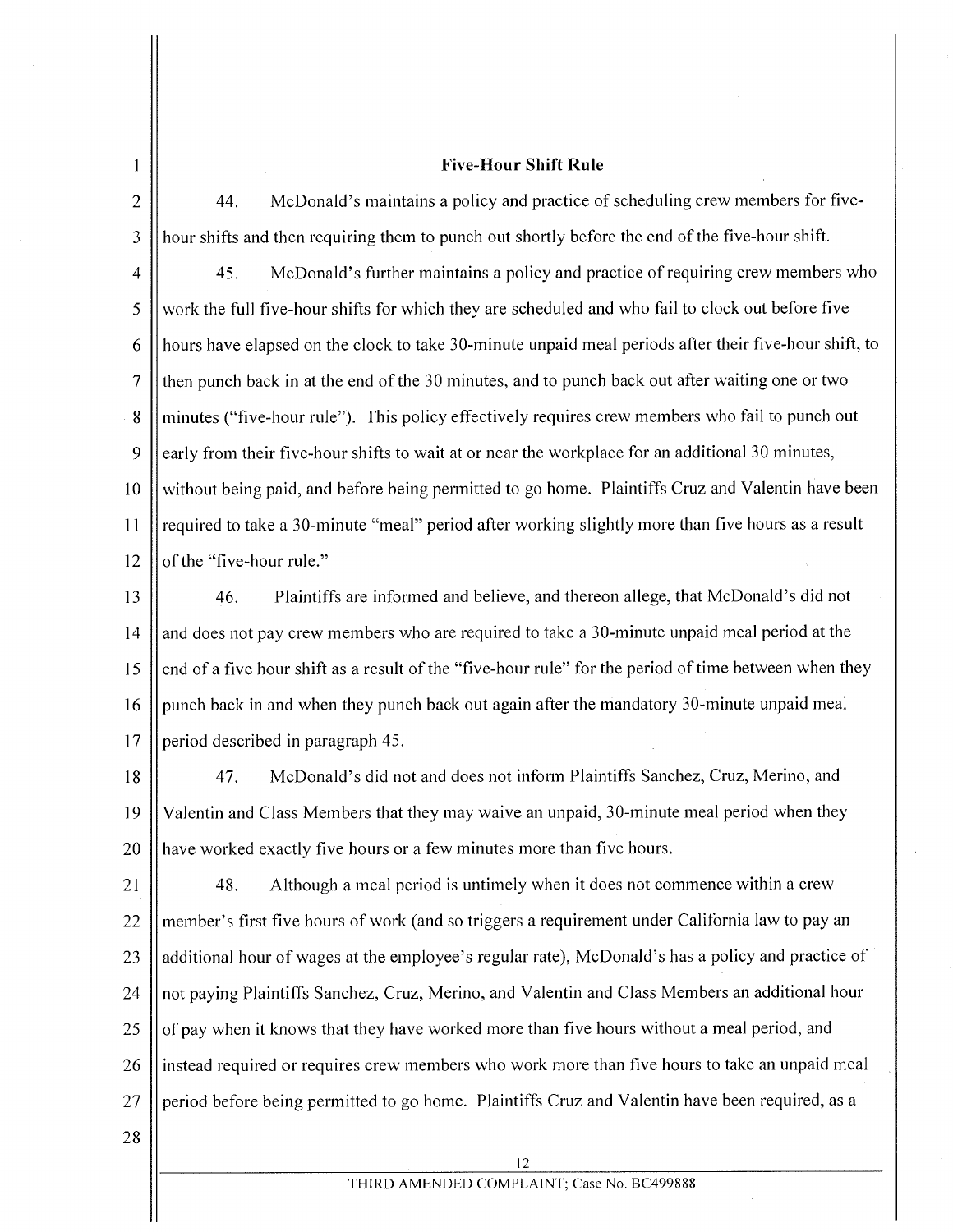result of the five-hour rule, to stay for a late, unpaid 30-minute meal period, and were not paid an 2 | additional hour of wages at their regular rate of pay.

 $\mathbf{1}$ 

3 49. Plaintiffs are informed and believe, and thereon allege, that pursuant to McDonald's 4 | policy and practice, McDonald's has given crew members written and verbal warnings for seeking  $5 \parallel$  to leave at the end of their five-hour shifts and not to wait until the end of an unpaid 30-minute 6  $\parallel$  period to punch out and leave work.

7 50. McDonald's five-hour rule, as described in paragraphs 44-49, is punitive in nature 8 and penalizes crew members who work their full scheduled shifts on the clock. The policy is used  $9 \parallel$  to discourage crew members from working their full scheduled shifts on the clock and to require 10 crew members to punch out shortly before the end of their five-hour shifts and then to complete II their work off the clock to avoid being required to stay and wait through a 30-minute unpaid meal 12 period. Plaintiff Valentin has worked off the clock to avoid being required to stay through a  $30$ -13 || minute unpaid meal period pursuant to the "five-hour rule."

14 | 51. McDonald's five-hour rule, as described in paragraphs 44-49, also causes every 15  $\parallel$  crew member affected by this rule to work a split shift as defined by California law, yet I6 McDonald's fails to pay any such affected worker the one-hour split shift minimum wage premium 17 || required by California law. By requiring workers on five-hour shifts to take a punitive 30-minute I8 meal period against the workers' will if they fail to punch out before working a full five hours, and 19 || then to punch back in after 30 minutes and then punch out again for a second time, McDonald's is 20  $\parallel$  requiring those workers to punch in for two different periods of work that are separated by a period 21  $\parallel$  that is not a bona meal period or rest break, because it is imposed against the employees' will in a 22 Situation in which the employee can legally waive the break, and is imposed to benefit 23 || McDonald's, rather than the employee. Not only has McDonald's failed to pay the mandatory 24 | additional hour of pay required under California law for late meal periods whenever it enforces its 25  $\parallel$  five-hour rule by requiring crew members to take a punitive 30-minute break after they have 26 worked for five or more hours, but McDonald's has also failed to pay the mandatory additional 27 H hour of minimum wage required under California law to crew members, including Plaintiffs Cruz 28  $\parallel$  and Valentin, who worked a split shift under the circumstances described above.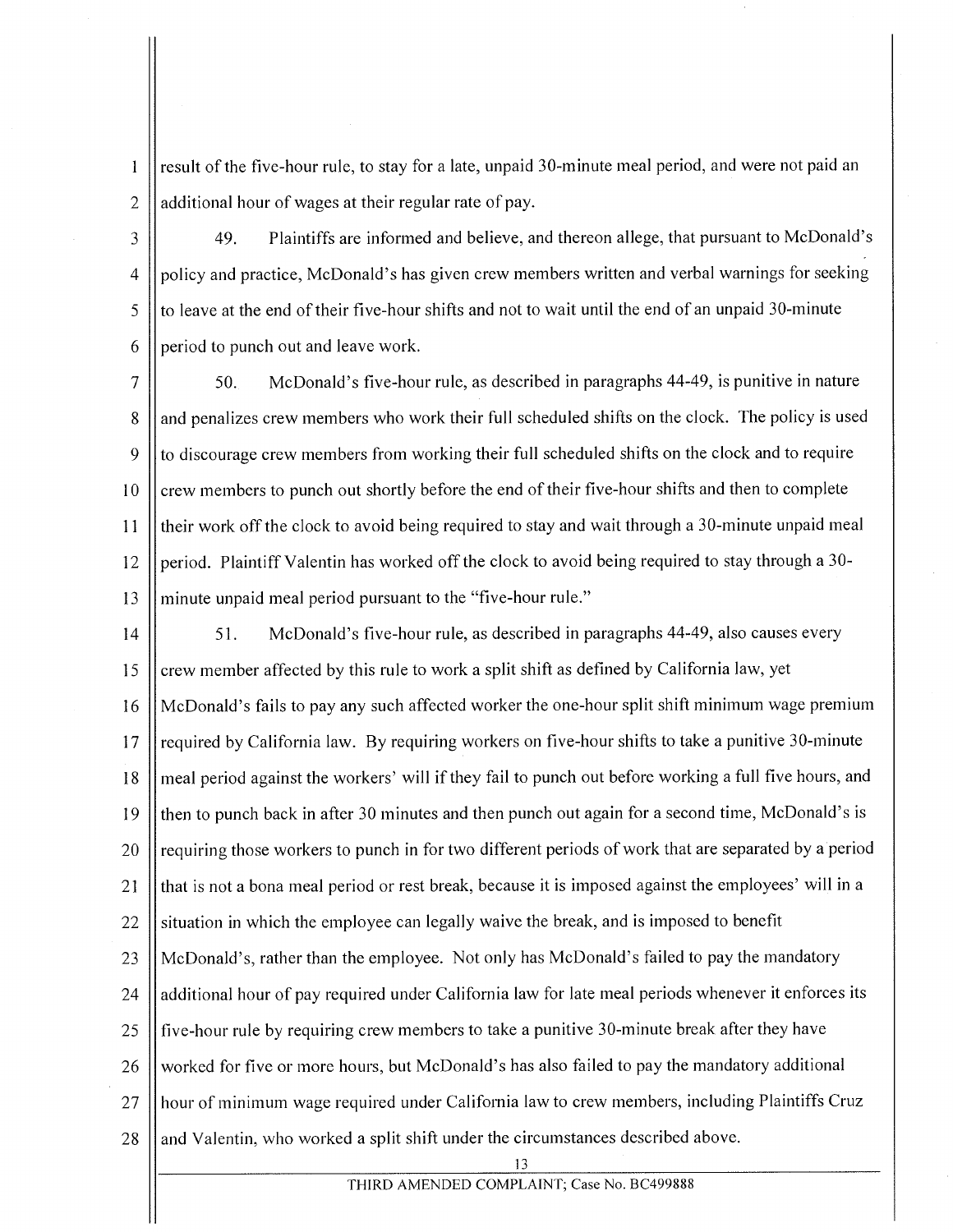## Off-the-Clock Work

2 | 52. Defendants have required, suffered, or permitted Plaintiffs Sanchez, Cruz, Merino, 3 and Valentin and Class Members to perform substantial amounts of unpaid of f-the-clock work in 4 Violation of California law.

5 | 53. McDonald's managers require, suffer, or permit crew members to perform work 6 || when they are not punched in on McDonald's computer system. McDonald's managers have 7 || routinely required, suffered, or permitted Plaintiffs Sanchez, Cruz, Merino, and Valentin to 8 | perform work before punching into the computer system to begin their shifts, while punched out of 9 the computer system during a meal period or rest break or while traveling between stores, or after 10 | punching out of the computer system to complete tasks before leaving the restaurant, or while 11 waiting for crew members who are scheduled to work the next shift to arrive and begin work.

12 54. Plaintiffs are informed and believe, and thereon allege, that McDonald's restaurant 13 managers require crew members to engage in off-the-clock work in order to maintain low "labor" 14 | numbers in the McDonald's computer system and to avoid recording overtime hours, while 15 maintaining expected service levels and service speeds during shifts and shift change-overs.

16 | 55. All of the unpaid work that McDonald's required, suffered, or permitted Plaintiffs 17 Sanchez, Cruz, Merino, and Valentin and Class Members to perform has benefitted Defendants, 18 enabling them to keep labor costs lower, both in absolute terms and as a percentage of sales.

 $\mathbf{1}$ 

#### 19 Failure to Pay Overtime Rates

20 | 56. Plaintiffs Sanchez, Cruz, Merino, and Valentin and Class Members who have 21 Worked more than eight hours per day or more than 40 hours per week have not received timely 22  $\parallel$  legally required premium pay for hours worked in excess of eight per day or 40 per week.

23 | 57. Plaintiffs are informed and believe, and on that basis allege, that the McDonald's 24 computer system alerts McDonald's managers when a crew member's recorded punch-in and 25 || punch-out times indicate that the crew member has worked overtime, and notifies the managers 26  $\parallel$  that this is an "overtime violation."

27  $\parallel$  58. Plaintiffs are informed and believe, and on that basis allege, that McDonald's 28 || managers have a policy and practice of altering Plaintiff Sanchez's, Cruz's, Merino's, and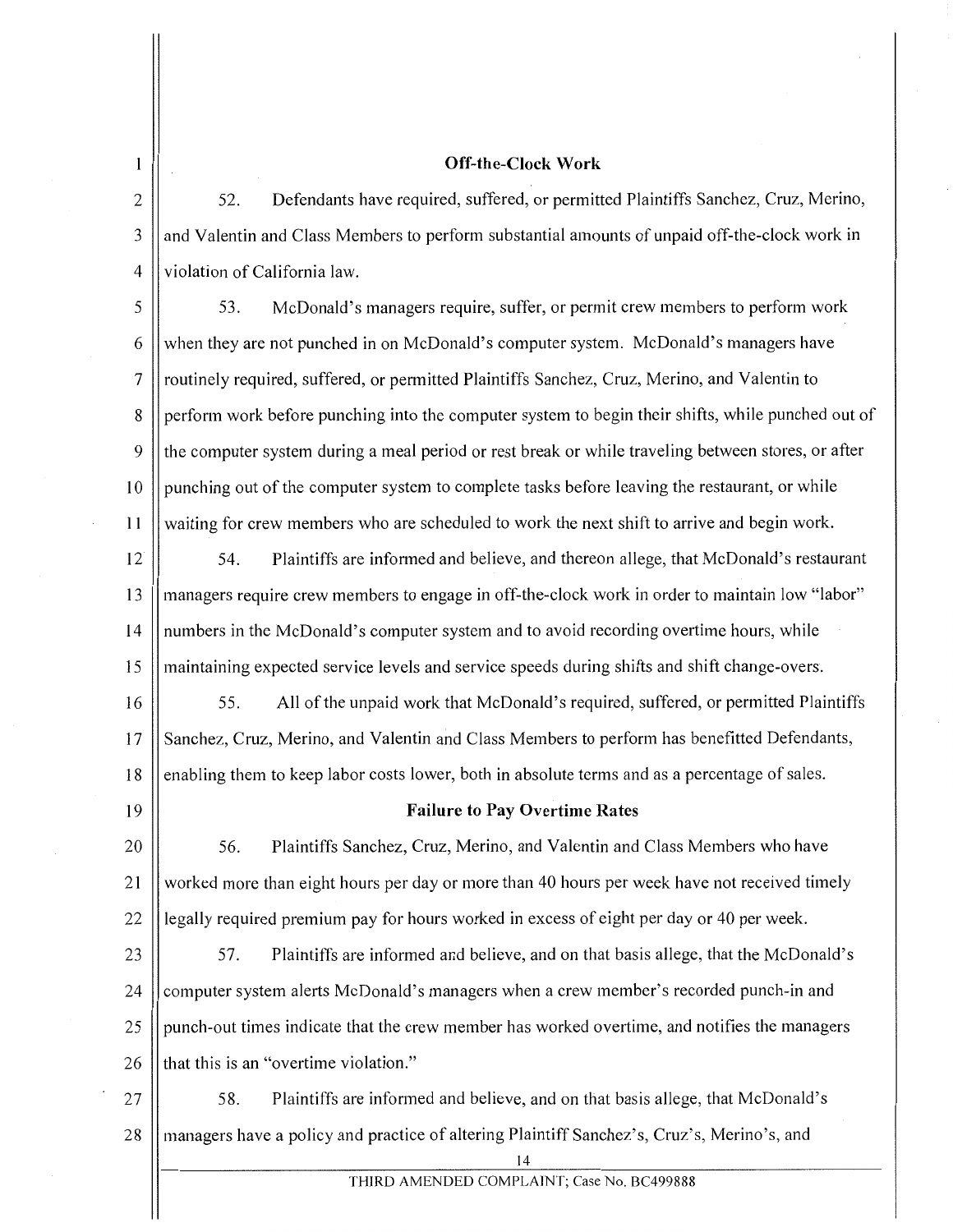$\mathbf{1}$ Valentin's and Class Members' recorded hours in the McDonald's computer system so as to 2 eliminate, move to another date, or otherwise alter recorded overtime hours worked to avoid 3 McDonald's obligation to pay overtime premiums as required by California law.

4 Failure to Keep Accurate Records and Provide Accurate Itemized Wage Statements 5  $\parallel$  59. As a result of the policies and practices described above, McDonald's has not and 6 | does not keep accurate records of, or provide to Plaintiffs Sanchez, Cruz, Merino, and Valentin and 7 Class Members accurate itemized wage statements reflecting, all time that Plaintiffs Sanchez, Cruz, 8 Merino, and Valentin and Class Members work or their proper wage rates, including but not 9 limited to overtime rates applicable to all hours that Plaintiffs Sanchez, Cruz, Merino, and Valentin 10 **and Class Members work.** 

#### 11 | Failure to Pay All Wages When Due for Discharged and Quitting Employees

12  $\vert$  60. McDonald's terminated Plaintiff Sanchez in or around June 2012 yet McDonald's 13 failed to provide her with her final paycheck until two weeks after the date of her termination. 14 When Plaintiff Sanchez was terminated, a McDonald's manager told Ms. Sanchez that her final 15 | paycheck would not be ready until the next pay period, which was two weeks later. McDonald's 16 | did not give Ms. Sanchez any option to receive her final paycheck another way or tell her she could 17 | provide specific mailing instructions for the paycheck.

18 | 61. Plaintiff Cruz quit his employment in or around January 2014. He provided 19 McDonald's approximately two weeks' notice, and well more than 72 hours, ofhis intention to 20  $\parallel$  quit. Plaintiff Cruz went to the McDonald's restaurant where he worked on his final day but was 21 not provided his final paycheck. He called McDonald's twice after his final day to ask for his final 22  $\parallel$  paycheck, but McDonald's still has not provided his final check.

23

62. Plaintiff Valentin quit his employment in or around March 2014.

24 63. Plaintiffs are informed and believe, and thereon allege, that McDonald's has a 25 policy and practice of failing to provide terminated crew members all wages due to them 26 I immediately upon termination at the place of discharge; and that McDonald's has a policy and 27 practice of failing to provide all wages due to crew members who quit their employment, either (a) 28 || immediately at the time and place of quitting, for crew members who give at least 72 hours' notice 15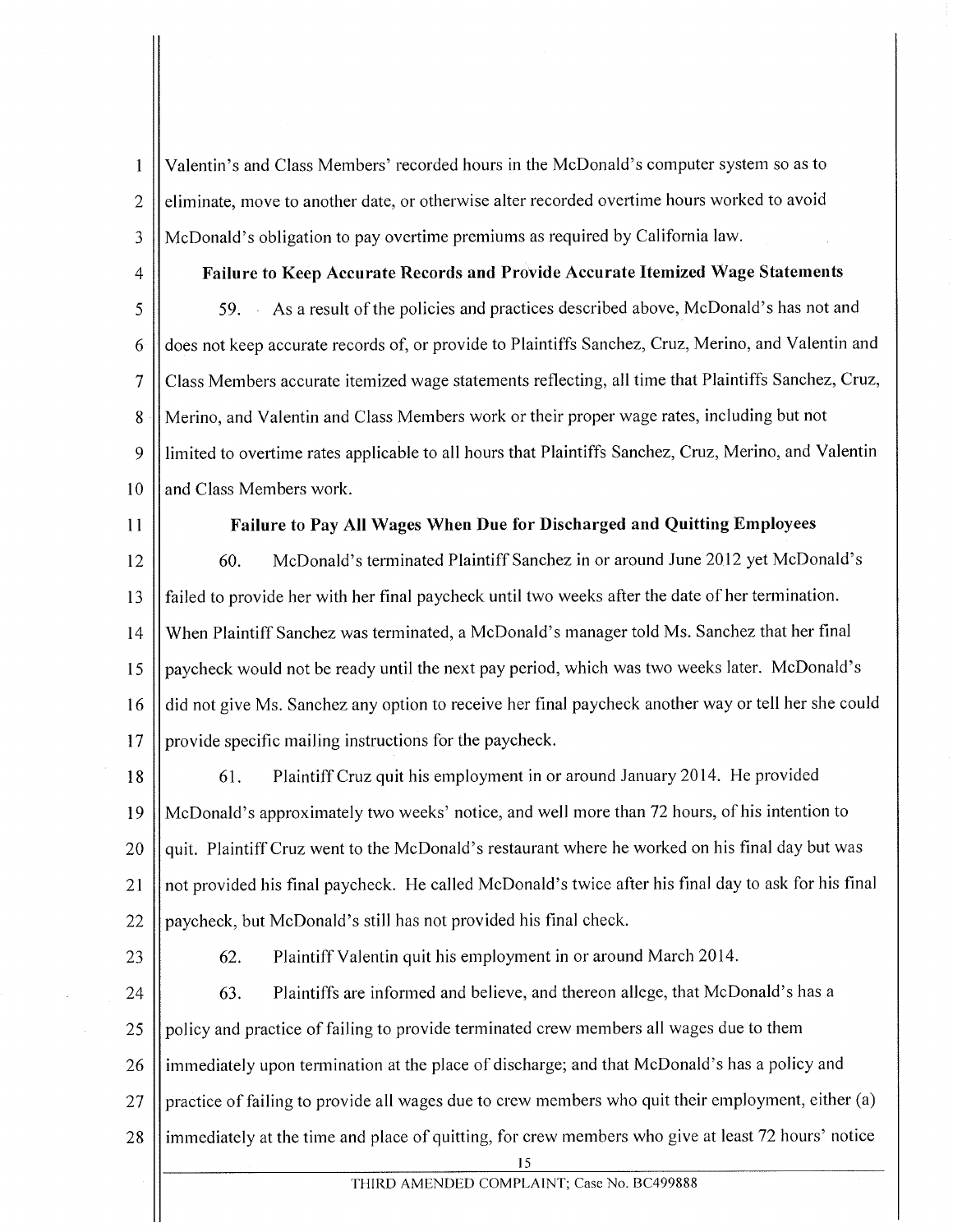of their intention to quit, or (b) not later than 72 hours after quitting, either at the restaurant or  $\mathbf{I}$  $2 \parallel$  through the mail to a mailing address designated by the crew member, for all other crew members. 3 Failure to Reimburse Necessary Expenses 4  $\vert$  64. McDonald's required or requires that Plaintiffs Sanchez, Cruz, Merino, and 5 Valentin and Class Members wear McDonald's uniforms as a condition of employment. 6 McDonald's provided or provides a limited number of uniforms to Plaintiffs Sanchez, Cruz, 7 Merino, and Valentin and Class Members, yet has implemented no policy or practice that provides 8 for the maintenance of these uniforms. Consequently, Plaintiffs Sanchez, Cruz, Merino, and 9 Valentin and Class Members have been required to incur expenses and to spend unpaid time to 10 maintain their uniforms themselves. Because McDonald's runs a food service business, the 11 uniforms of Plaintiffs Sanchez, Cruz, Merino, and Valentin and Class Members regularly become 12 extremely dirty over time and necessitate special and/or frequent cleaning. McDonald's has a 13 | policy and practice of failing to reimburse Plaintiffs Sanchez, Cruz, Merino, and Valentin and 14 Class Members for the reasonable expenses they have incurred in maintaining their uniforms, and 15  $\parallel$  of failing to pay them for the time they must spend maintaining their uniforms. 16 || CLASS ACTION ALLEGATIONS 17  $\vert$  65. This action is appropriately suited for a Class Action because: 18 || a. The potential class is significant, and, on information and belief, includes 19 thousands of current and former McDonald's employees across California. Joinder of all current  $20$  || and former employees individually would be impractical. 21 | b. This action involves common questions of law and fact to the potential class 22  $\parallel$  because the action focuses on McDonald's systematic unlawful payroll practices, including but not 23 limited to: McDonald's failure to pay Plaintiffs and Class Members all wages when due pursuant to 24  $\parallel$  California Labor Code §§204, 206, and 223 and IWC Wage Order No. 5-2001, §§3 and 4; 25 McDonald's failure to provide Plaintiffs and Class Members with proper meal periods or to pay for 26 | missed, shortened or late meal period wages pursuant to California Labor Code  $\S$ §226.7, 510, and 27  $\parallel$  512 and IWC Wage Order No. 5-2001, §11; McDonald's failure to provide Plaintiffs and Class 28 || Members with proper rest breaks or to pay for missed, shortened or late rest break wages pursuant 16

THIRD AMENDED COMPLAINT; Case No. BC499888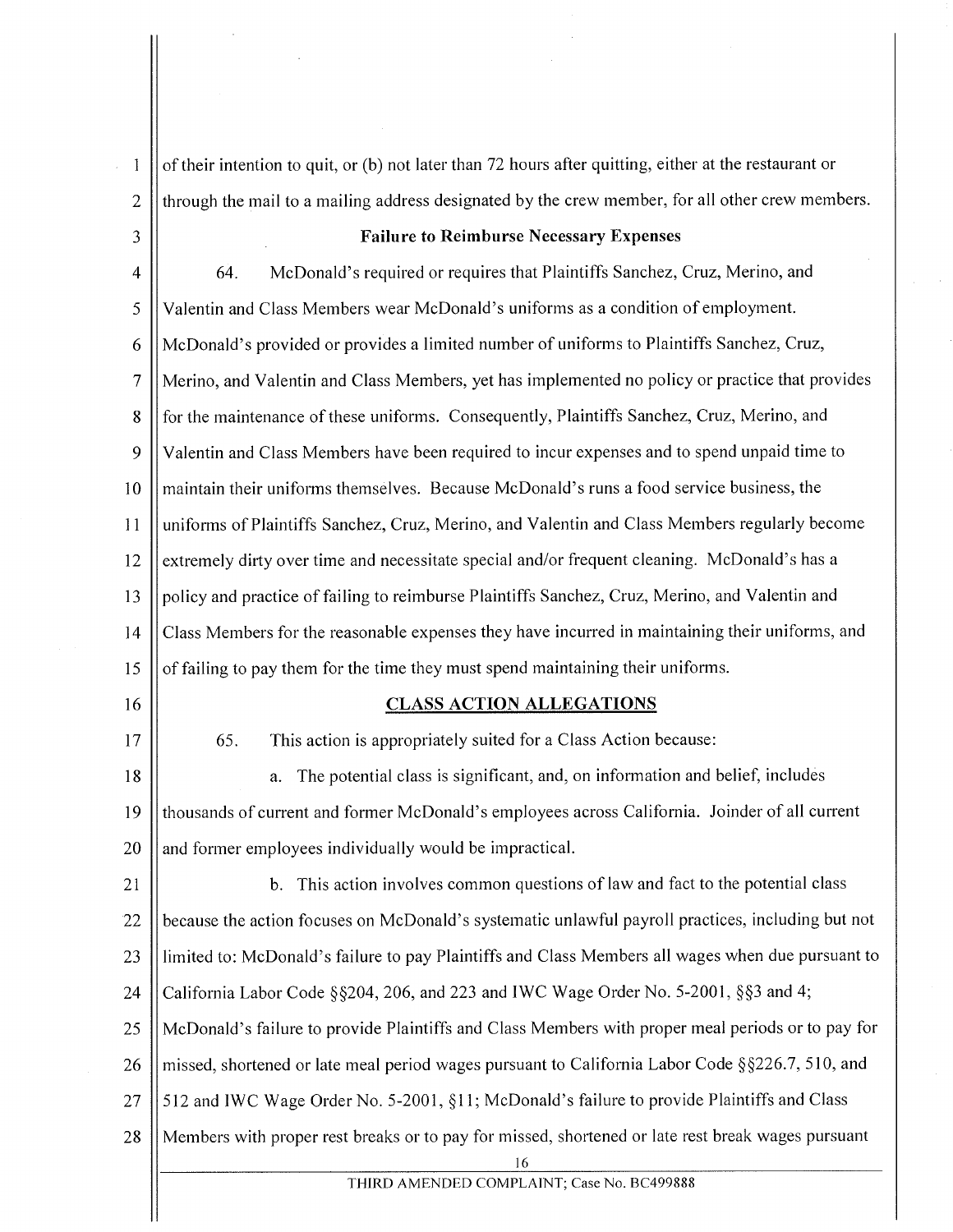to California Labor Code §§226.7 and 512, and IWC Wage Order No. 5-2001, §12; McDonald's  $\mathbf{1}$ 2 failure to pay Plaintiffs and Class Members all overtime wages due pursuant to California Labor 3 Code §§510, 1194, and 1198, and IWC Wage Order No. 5-2001, §3; McDonald's failure to provide 4 Plaintiffs and Class Members with complete and accurate wage statements pursuant to California 5 || Labor Code §226 and IWC Wage Order No. 5-2001, §7; McDonald's failure to maintain records 6  $\parallel$  for Plaintiffs and Class Members as required under California Labor Code §§226 and 1174 and 7 IWC Wage Order No. 5-2001, §7; McDonald's failure to pay Plaintiffs Sanchez, Cruz, and 8 Valentin and former employee Class Members all wages due to discharged and/or quitting 9 employees pursuant to California Labor Code  $\S$ §201, 202, and 203; McDonald's failure to pay 10 || Plaintiffs and Class Members the applicable minimum wage for all hours worked pursuant to 11 California Labor Code§§ 1194 and 1197 and IWC Wage Order No. 5-2001, §4; and McDonald's 12 failure to indemnify Plaintiffs and Class Members for necessary expenditures incurred in the 13 | discharge of their job duties in violation of Cal. Labor Code §§221, 450, and 2802 and IWC Wage 14 | Order No. 5-2001, §9.

15 c. Plaintiff Merino is currently employed, and Plaintiffs Sanchez, Cruz, and 16 Valentin were employed, by McDonald's as crew members at all times during the Class Period. 17 || The claims of Plaintiffs Sanchez, Cruz, Merino, and Valentin are typical of the class of 18 McDonald's crew members because McDonald's operates a chain of fast-food restaurants 19 throughout the State of California, which are all under common ownership and control and 20 || maintain uniform operations, including the "McDonald's System." McDonald's has applied 21 | uniform wage and hour policies and practices—as challenged herein—at each of its California 22 | corporate restaurant locations at all times during the Class Period, including the restaurants worked 23 || at by Plaintiffs Sanchez, Cruz, Merino, and Valentin, and has subjected all crew members in the 24 | proposed class, including Plaintiffs Sanchez, Cruz, Merino, and Valentin, to identical violations of 25 || the California Labor Code, the applicable IWC wage order, and the California Business and 26 || Professions Code.

27 | d. Plaintiffs Sanchez, Cruz, Merino, and Valentin are able to fairly and adequately 28 || protect the interests of all members of the class because it is in all Plaintiffs' best interests to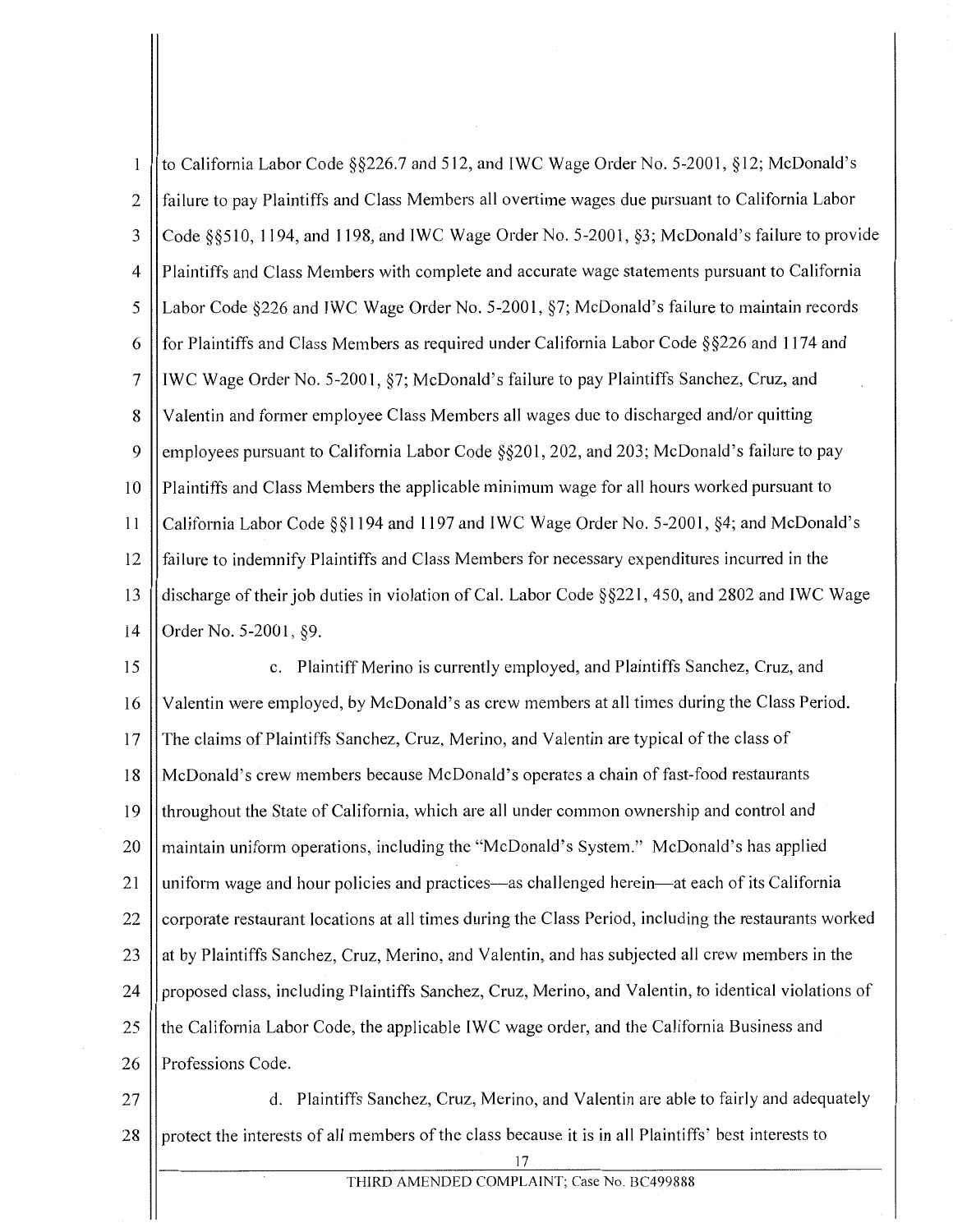| 1              | prosecute the claims alleged herein to obtain full compensation due to the class for all services        |  |  |
|----------------|----------------------------------------------------------------------------------------------------------|--|--|
| 2              | rendered and hours worked and to obtain injunctive relief to protect the class from further wage         |  |  |
| 3              | and hour violations going forward. Counsel for Plaintiffs have the requisite resources and ability to    |  |  |
| 4              | prosecute this case as a class action and are experienced labor and employment attorneys who have        |  |  |
| 5              | successfully litigated other cases involving similar issues, including in class actions.                 |  |  |
| 6              | This suit is properly maintained as a class action under C.C.P. §382 because<br>e.                       |  |  |
| $\overline{7}$ | McDonald's has implemented a series of unlawful schemes that are generally applicable to the             |  |  |
| 8              | class, making it appropriate to issue final injunctive relief and corresponding declaratory relief with  |  |  |
| 9              | respect to the class as a whole. This suit is also properly maintained as a class action because the     |  |  |
| 10             | common questions of law and fact predominate over any questions affecting only individual                |  |  |
| <sup>11</sup>  | members of the class. For all these and other reasons, a class action is superior to other available     |  |  |
| 12             | methods for the fair and efficient adjudication of the controversy set forth in this Complaint.          |  |  |
| 13             | <b>FIRST CAUSE OF ACTION</b>                                                                             |  |  |
| 14             | Wage Theft - Failure to Pay All Wages When Due<br>[Cal. Labor Code §§204, 206, 223, 1194, 1194.5 1195.5; |  |  |
| 15             | <b>IWC Wage Order No. 5-2001, §§3, 4]</b><br>(Brought by Plaintiffs Sanchez, Cruz, Merino, and Valentin  |  |  |
| 16             | on behalf of Themselves and the Plaintiff Class<br><b>Against All Defendants)</b>                        |  |  |
| 17             | Plaintiffs incorporate herein by specific reference, as though fully set forth, the<br>66.               |  |  |
| 18             | allegations in paragraphs 1 through 65.                                                                  |  |  |
| 19             | 67.<br>At all times relevant herein, as part of McDonald's illegal payroll policies and                  |  |  |
| 20             | practices to deprive their crew members all wages earned and due, McDonald's has failed and              |  |  |
| 21             | continues to fail to pay Plaintiffs Sanchez, Cruz, Merino, and Valentin and Class Members all            |  |  |
| 22             | wages when they are due. These illegal policies and practices include but are not limited to the         |  |  |
| 23             | following:                                                                                               |  |  |
| 24             | Altered and Inaccurate Records of Punch Times. McDonald's has failed and<br>а.                           |  |  |
| 25             | continues to fail to pay Plaintiffs Sanchez, Cruz, Merino, and Valentin and Class Members for all        |  |  |
| 26             | hours worked by following a policy and practice of encouraging, permitting, and/or ratifying             |  |  |
| 27             | managers or supervisors routinely to edit or delete time recorded in McDonald's computerized             |  |  |
| 28             | records by the punch-in and punch-out system and by failing to accurately record all hours worked        |  |  |
|                | 18<br>THIRD AMENDED COMPLAINT; Case No. BC499888                                                         |  |  |
|                |                                                                                                          |  |  |

 $\cdot$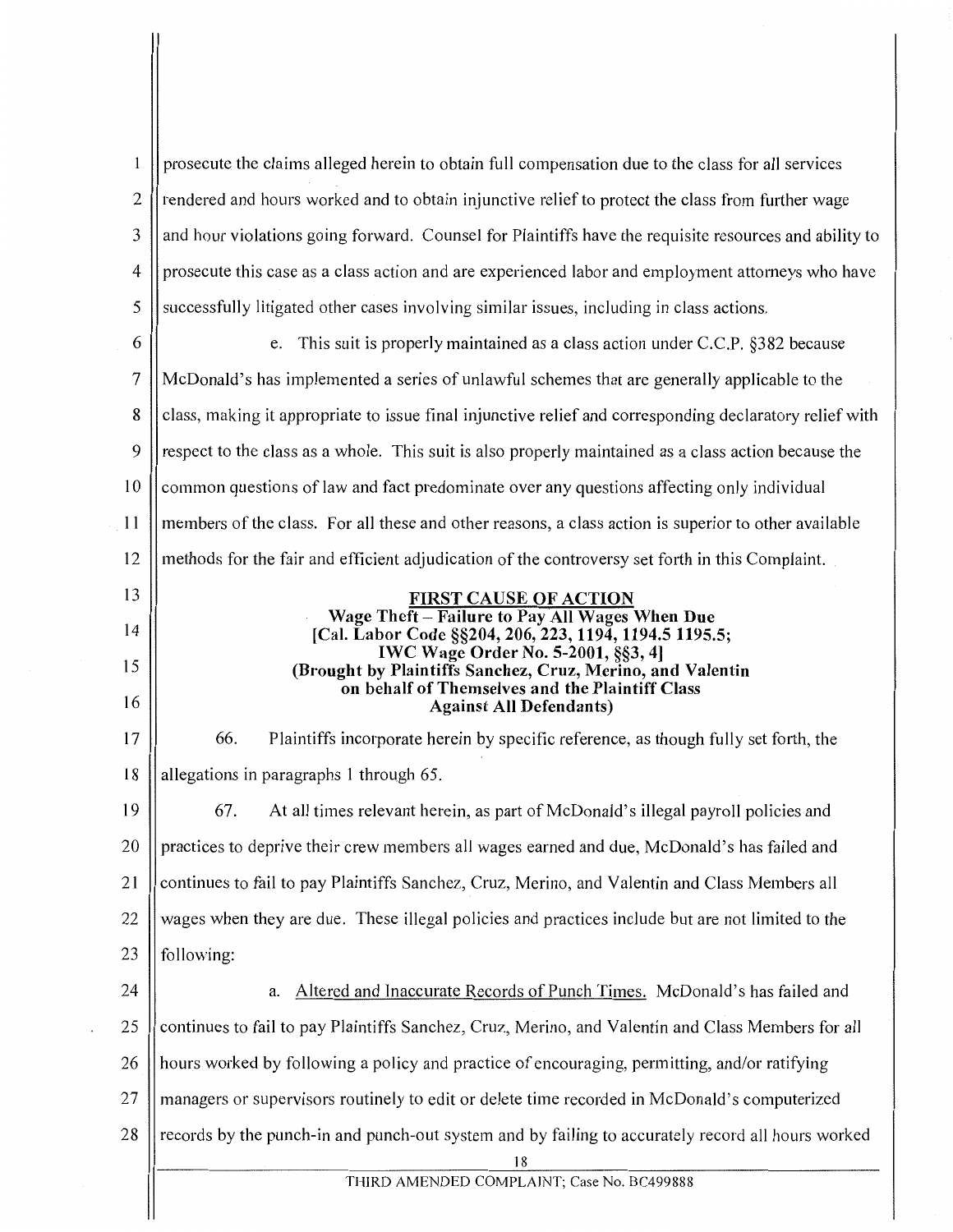and meal periods and rest breaks taken by crew members, including but not limited to while the  $\mathbf{1}$ 2 || computer system is off. These policies and practices have resulted in McDonald's paying Plaintiffs 3 Sanchez, Cruz, Merino, and Valentin and Class Members for less time than they have actually 4 | worked, and at times have resulted in McDonald's failure to pay Plaintiffs Sanchez, Cruz, Merino, 5 || and Valentin and Class Members for overtime they have earned by working more than eight hours 6  $\parallel$  in a day and/or more than 40 hours in a week.

7 | b. Off-the-Clock Work. In addition, McDonald's has followed and continues to 8 | follow a policy and practice of requiring, suffering, or permitting Plaintiffs Sanchez, Cruz, Merino, 9 || and Valentin and Class Members to perform uncompensated work off the clock. McDonald's has 10 || failed and continues to fail to pay Plaintiffs Sanchez, Cruz, Merino, and Valentin for time spent II working before punching in, for time spent working while punched out for a meal period or rest 12 || break or while traveling between stores, or for time spent working after punching out, including but  $13$  || not limited to time spent continuing to perform regular work duties while waiting for another 14 | employee to arrive to work the next shift, performing other tasks that needed to be completed but 15 were not or are not completed during the shift, or completing tasks after punching out to avoid 16 | staying for a punitive unpaid 30-minute "meal" period pursuant to the "five-hour rule" described in 17  $\parallel$  paragraphs 44-51.

# 18 | C. Minimum Wages, Overtime, and Missed Meal Period and Rest Break Premium

I9 Wages. As alleged in the Second through Fifth Claims for Relief below and incorporated by 20 I reference here, Defendants have followed and continue to follow a policy and practice of failing to 21 | pay Plaintiffs Sanchez, Cruz, Merino, and Valentin and Class Members additional wages due for 22 || missed, untimely, or shortened meal periods and rest breaks, overtime compensation, and minimum 23 || wages, thereby failing to pay Plaintiffs Sanchez, Cruz, Merino, and Valentin and Class Members 24  $\parallel$  all wages due for all hours worked.

25  $\vert$  68. Through McDonald's conduct described above, and through its failure to properly 26 || pay minimum wages, overtime compensation, and missed break premium wages to Plaintiffs 27 || Sanchez, Cruz, Merino, and Valentin and Class Members as alleged herein, McDonald's has 28 | violated and continues to violate Labor Code §§204, 206, and 1195.5, which require employers,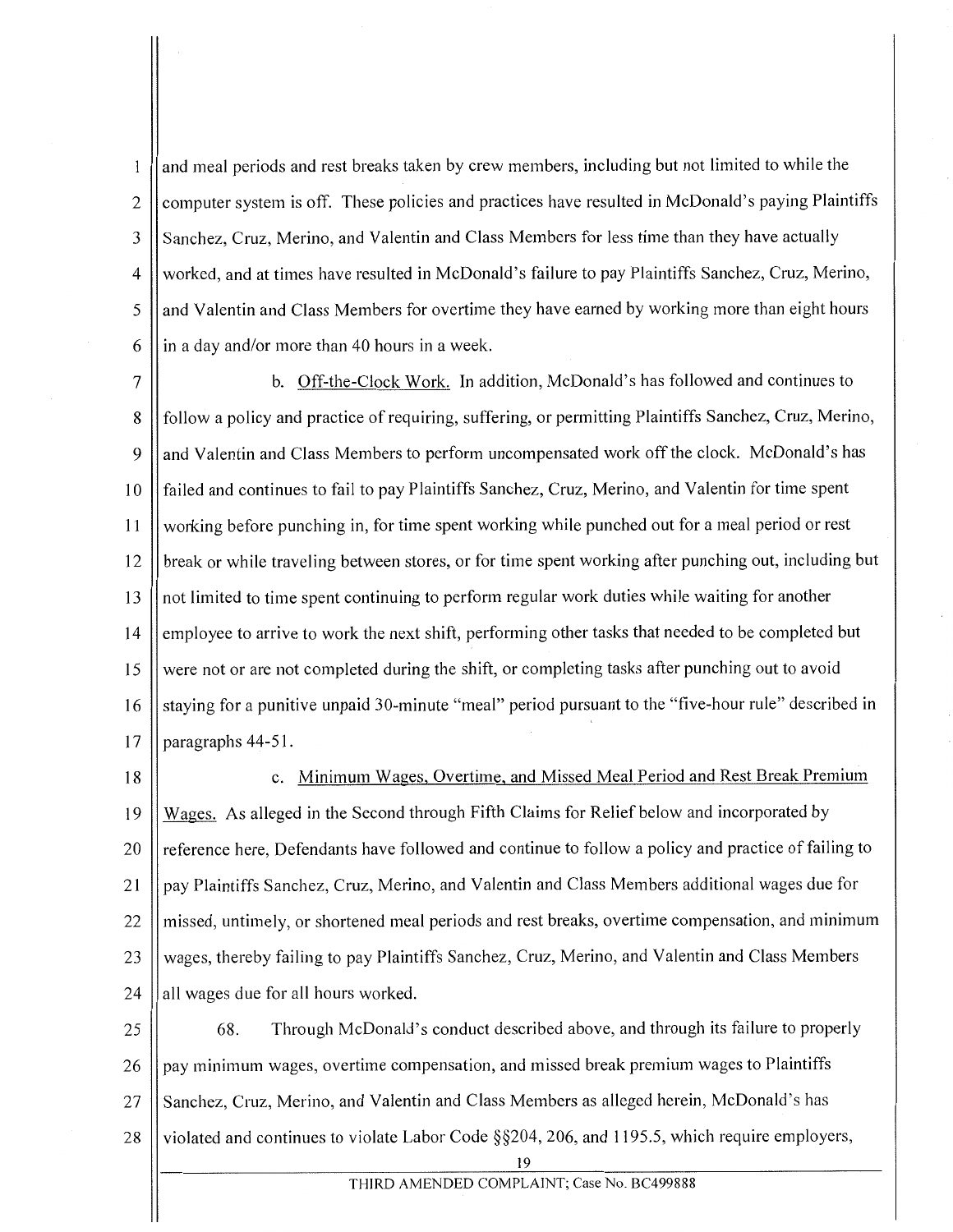including McDonald's, to pay their employees their full wages when due, and Labor Code §223,  $\mathbf{1}$  $2 \parallel$  which prohibits employers, including McDonald's, from secretly paying a lower wage than 3 || required by statute or contract.

4 69. McDonald's has committed and continues to commit the acts alleged herein  $5$  || knowingly and willfully.

6 70. As a proximate result of McDonald's unlawful actions and omissions, Plaintiffs 7 Sanchez, Cruz, Merino, and Valentin and Class Members have been damaged in an amount 8 according to proof at trial, and seek all wages earned and due, plus interest thereon.

 $\mathbf Q$ 10 11 12 13 14 15 16 17 18 71. McDonald's conduct described herein violates California Labor Code §§204, 510, 1194, 1198 and IWC Wage Order No. 5-2001, §§3 and 4. Therefore, pursuant to California Labor Code §§200, 210, 558, 1194, 1197.1, and other applicable provisions under the California Labor Code and IWC Wage Orders, Plaintiffs Sanchez, Cruz, Merino, and Valentin and Class Members are entitled to recover the unpaid balance of wages owed to them by McDonald's, plus interest, penalties, attorneys' fees, expenses, and costs of suit. Pursuant to California Labor Code § 1194.5, Plaintiff Merino and current McDonald's employee Class Members, who are low-wage workers for whom McDonald's failure to pay wages for all hours worked when due creates substantial hardship, are also entitled to preliminary and permanent injunctive relief against further violations of these laws and wage orders.

19 20

21

22

23

72.

# IWC Wage Order No. 5-2001, §11] (Brought by Plaintiffs Sanchez, Cruz, Merino, and Valentin on behalf of Themselves and the Plaintiff Class Against All Defendants) Plaintiffs incorporate herein by specific reference, as though fully set forth, the

SECOND CAUSE OF ACTION Failure to Provide Required Meal Periods or Pay Missed Meal Period Wages [Cal. Labor Code §§226.7, 510, 512, 1194, 1194.5, 1197, 1198;

24  $\parallel$  allegations in paragraphs 1 through 71.

25  $\parallel$  73. During the Class Period, as part of McDonald's illegal payroll policies and practices

26  $\parallel$  to deprive their non-exempt employees all wages earned and due, McDonald's has failed to

27 || provide and continues to fail to provide Plaintiffs Sanchez, Cruz, Merino, and Valentin and Class

28 Members full and timely meal periods, and has failed to provide and continues to fail to provide

20

THIRD AMENDED COMPLAINT; Case No. BC499888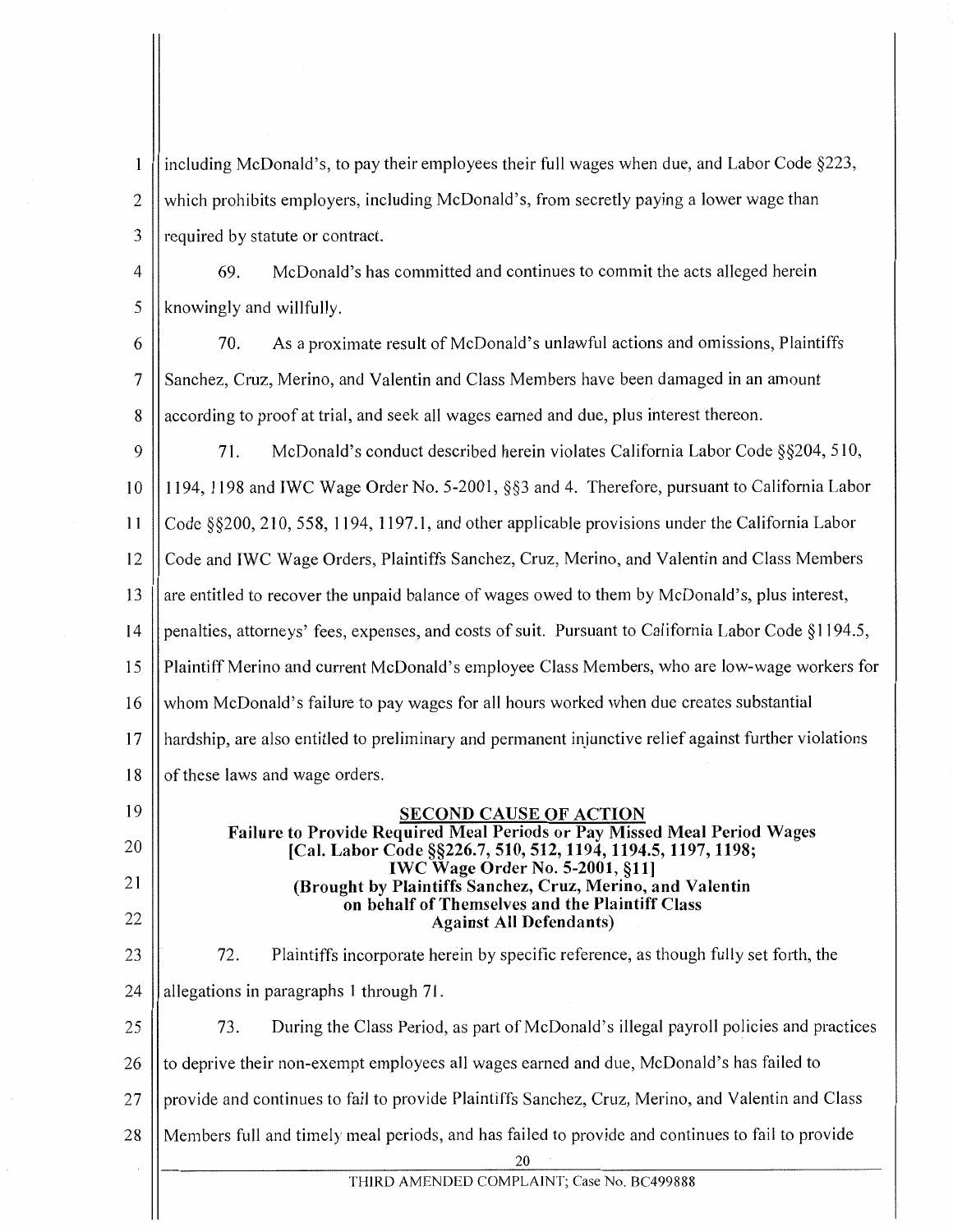missed meal period wages when they receive no, late, or shortened meal periods, in violation of 1 2 California Labor Code  $\S$   $\S$ 226.7, 512 and IWC Order No. 5-2001,  $\S$ 11.

3 74. Specifically, McDonald's has followed and continues to follow a policy and practice 4 || of requiring, suffering, or permitting Plaintiffs Sanchez, Cruz, Merino, and Valentin and Class 5 Members to work for periods in excess of 5 hours without providing them a full timely bona fide  $6 \parallel$  meal period of not less than 30 minutes.

7 75. In addition, McDonald's has followed and continues to follow a policy and practice 8 of requiring, suffering, or permitting crew members to work for periods in excess of 10 hours 9 || without providing them a second meal period of not less than 30 minutes. Plaintiff Cruz and other 10 Class Members who have worked for periods in excess of 10 hours were not provided a second 11 || meal period of not less than 30 minutes during such shifts.

12 76. When Plaintiffs Sanchez, Cruz, Merino, and Valentin and Class Members received 13 or receive meal periods, these meal periods often have been, and continue to be, late, short and/or 14 interrupted. McDonald's restaurants are frequently busy and McDonald's has implemented and 15 | continues to implement a policy and practice of understaffing its restaurants, including but not 16 limited to understaffing all Plaintiffs' and Class Members' positions as crew members. 17 McDonald's has permitted and continues to permit Plaintiffs Sanchez, Cruz, Merino, and Valentin 18 || and Class Members to take breaks only when told to do so by their managers. McDonald's also 19 has prohibited and continues to prohibit Plaintiffs Sanchez, Cruz, Merino, and Valentin and Class 20 || Members from taking breaks when the restaurant is busy. Through these and other policies and 21 Spractices, Plaintiffs Sanchez, Cruz, Merino, and Valentin and Class Members regularly have been 22 denied, and continue to be denied, the opportunity to take a full, uninterrupted, and timely meal 23 period as required under the California Labor Code  $\S$ §226.7, 512, and IWC Wage Order No.

 $24$  | 5-2001, §11.

25 77. McDonald's has further violated and continues to violate California Labor Code 26 || §§226.7 and IWC Wage Order No. 5-2001, §11 by failing to compensate Plaintiffs Sanchez, Cruz, 27 Merino, and Valentin and Class Members who are not provided with a timely and full 30-minute 28 || meal period, in accordance with the applicable wage order, one additional hour of compensation at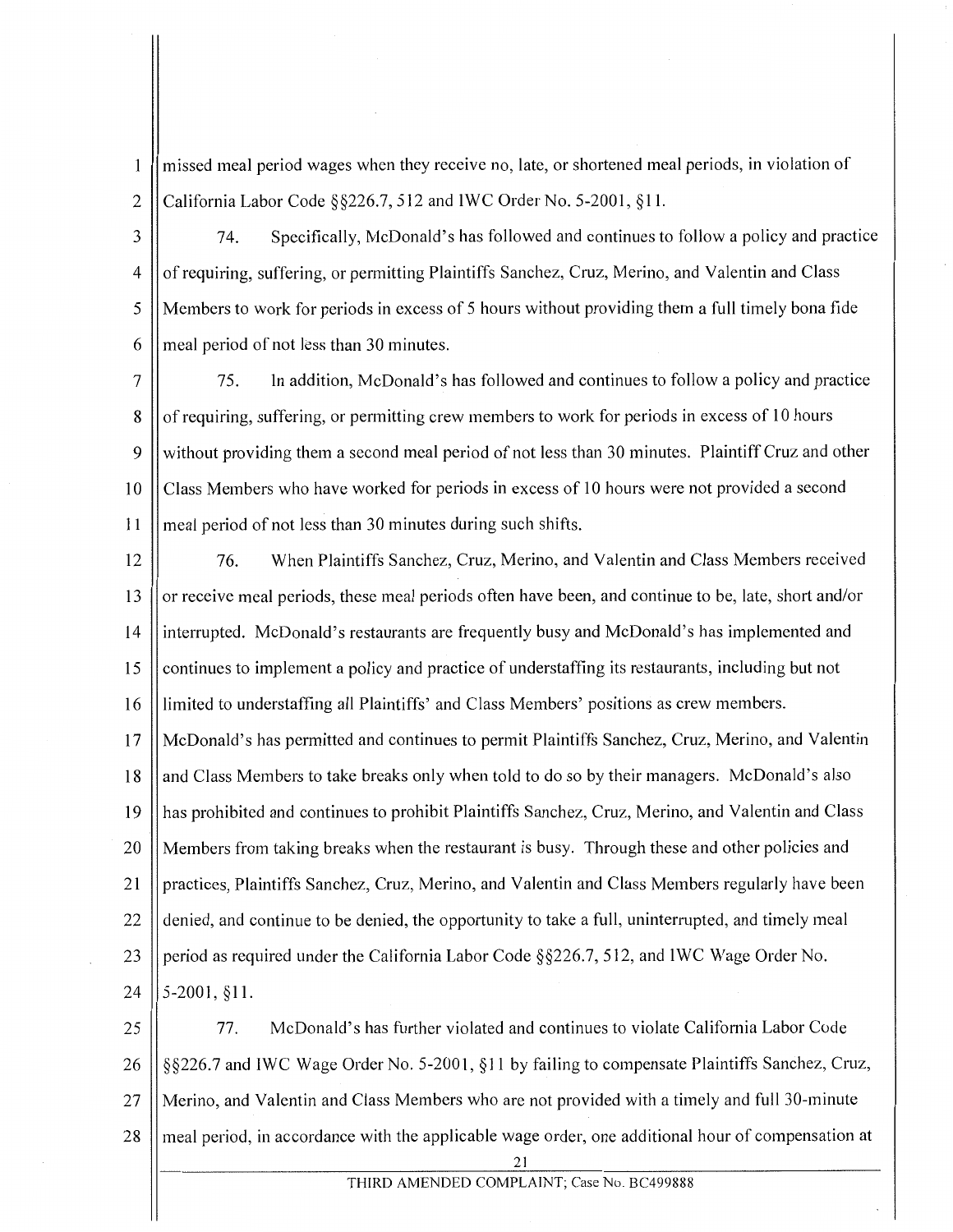each employee's regular rate of pay for each workday that a timely and full meal period is not  $\mathbf{1}$  $2$  | provided.

3 78. McDonald's has further violated and continues to violate California Labor Code 4  $\parallel$  §§226.7 and 512 and IWC Wage Order No. 5-2001, §11 by implementing and enforcing the "five-5 hour rule" described in paragraphs 44-5I. Specifically, McDonald's has followed and continues to  $6 \parallel$  follow a policy or practice whereby, when crew members are scheduled to work five hours and in 7 fact work exactly five hours or slightly more than five hours on the clock, McDonald's forces them 8 to take a punitive "meal period," requiring them to punch out after the five hours or slightly more 9 than five hours of work for an unpaid 30-minute "break" and then to punch back in for a brief time  $10$  | period before punching out again. By strictly enforcing and implementing this five-hour rule, 11 McDonald's has failed and continues to fail to provide timely meal periods or late meal period pay 12 | in violation of California Labor Code §§226.7 and 512 and IWC Wage Order No. 5-2001, §11, 13 Subsequent these punitive meal periods begin after more than five hours of work. Plaintiffs Cruz and 14 Valentin have had late meal periods beginning after more than five hours on a five-hour shift 15 | because of the "five-hour rule."

I6 79. McDonald's has committed and continues to commit the acts alleged herein  $17$  || knowingly and willfully.

18 80. As a proximate result of the aforementioned violations, Plaintiffs Sanchez, Cruz, I9 Merino, and Valentin and Class Members have been damaged in an amount according to proof at 20 || trial, and seek all wages earned and due, interest, penalties, expenses, and costs of suit. Pursuant to 21 || California Labor Code §1194.5, Plaintiff Merino and current employee Class Members, who are 22 || low-wage workers for whom McDonald's failure to provide full and timely meal periods or to pay 23 the requisite amount when required meal periods are missed creates substantial hardship, are also 24 | entitled to preliminary and permanent injunctive relief against further violations of the meal period 25 || laws and wage orders.

 $26$  II //

- $27$  II //
- $28$  ||//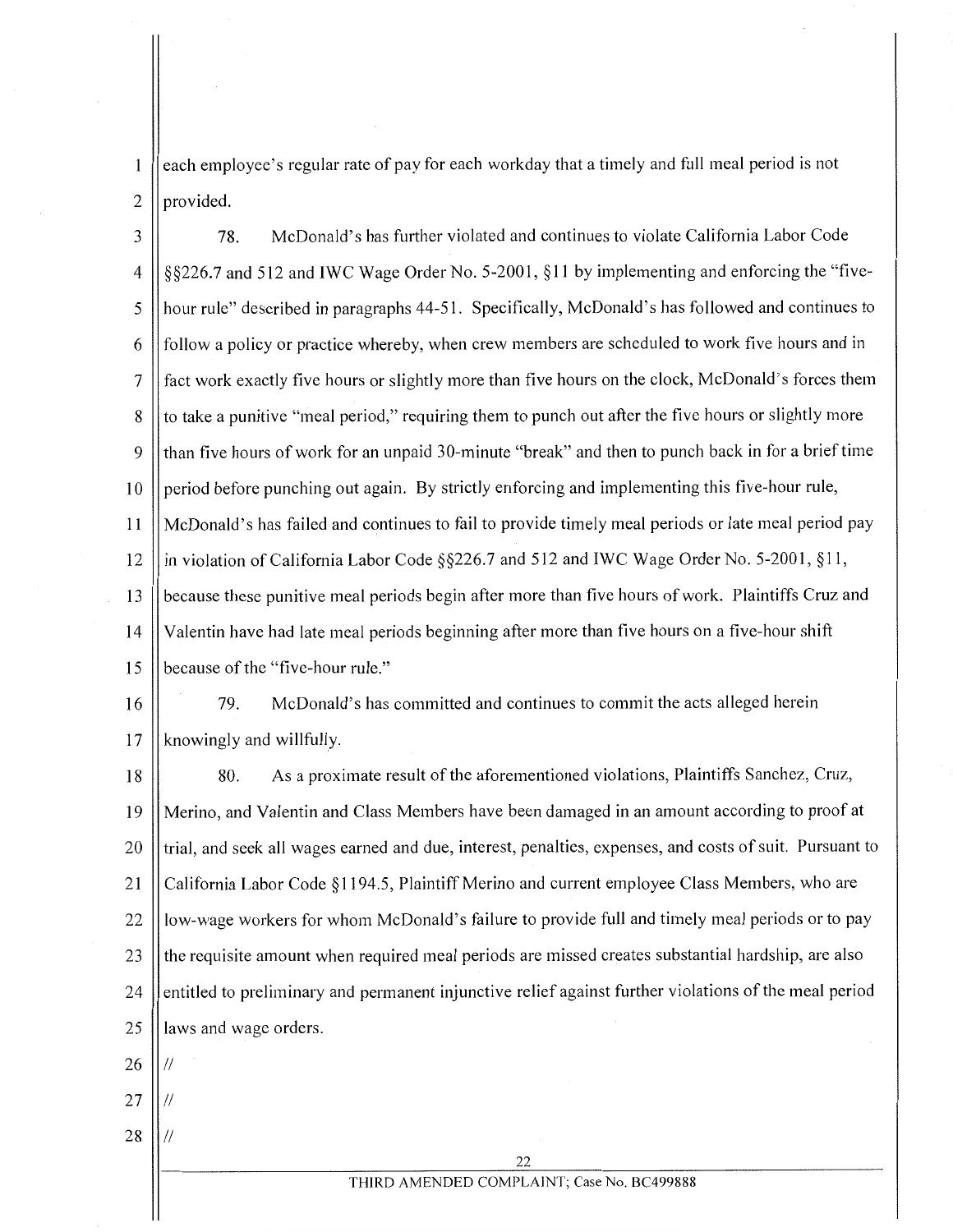THIRD CAUSE OF ACTION Failure to Provide Required Rest Breaks or Pay Missed Rest Break Wages [Cal. Labor Code §§226.7, 512, 1194.5 1198; IWC Wage Order No. 5-2001, §12] (Brought by Plaintiffs Sanchez, Cruz, Merino, and Valentin on behalf of Themselves and the Plaintiff Class Against All Defendants) 81. Plaintiffs incorporate herein by specific reference, as though fully set forth, the

6 | allegations in paragraphs 1 through 80.

2

 $\mathbf{1}$ 

3

4

5

7 82. At all times relevant herein, as part of McDonald's illegal payroll policies and 8 practices to deprive crew members of all wages earned and due, McDonald's has failed and 9 Continues to fail to provide full and timely rest breaks to Plaintiffs Sanchez, Cruz, Merino, and 10 Valentin and Class Members, and has failed to provide and continues to fail to provide missed rest 11 break wages when they receive no, late, or shortened rest breaks, in violation of California Labor 12 Code  $\frac{$2001, $226.7$$  and  $512$ , and IWC Wage Order No. 5-2001,  $\$12$ .

- 13 | 83. As set forth above, McDonald's owns and operates a busy restaurant chain yet 14 willfully understaffs its California corporate restaurant locations, in part to satisfy McDonald's  $15$  | objectives that labor costs be kept to a minimum, including below a certain percentage of gross 16 Sales. As a direct consequence of this understaffing and imperative to keep labor costs low during 17 the Class Period, Plaintiffs Sanchez's, Cruz's, Merino's, and Valentin's and Class Members' rest 18 breaks, when provided at all, have been and continue to be short, late, and/or interrupted, as I9 described in paragraphs 27 through 35. McDonald's additionally has failed and continues to fail to 20 | authorize and permit crew members who work shifts longer than ten hours, including Plaintiff 21  $\parallel$  Cruz, to take a third rest break during such shifts.
- 22 | 84. Additionally, McDonald's has followed and continues to follow a policy or practice 23 | of failing to provide Plaintiffs Sanchez, Cruz, Merino, and Valentin and Class Members 10-minute  $24$  | rest breaks in the middle of work periods, including but not limited to by requiring crew members 25  $\parallel$  to take their first 10-minute rest break after more than four hours of work, by requiring crew 26 members to take their 10-minute rest breaks consecutively with their 30-minute meal periods, or by 27  $\parallel$  requiring crew members to take a second 10-minute rest break near, at the very end, or following
- 28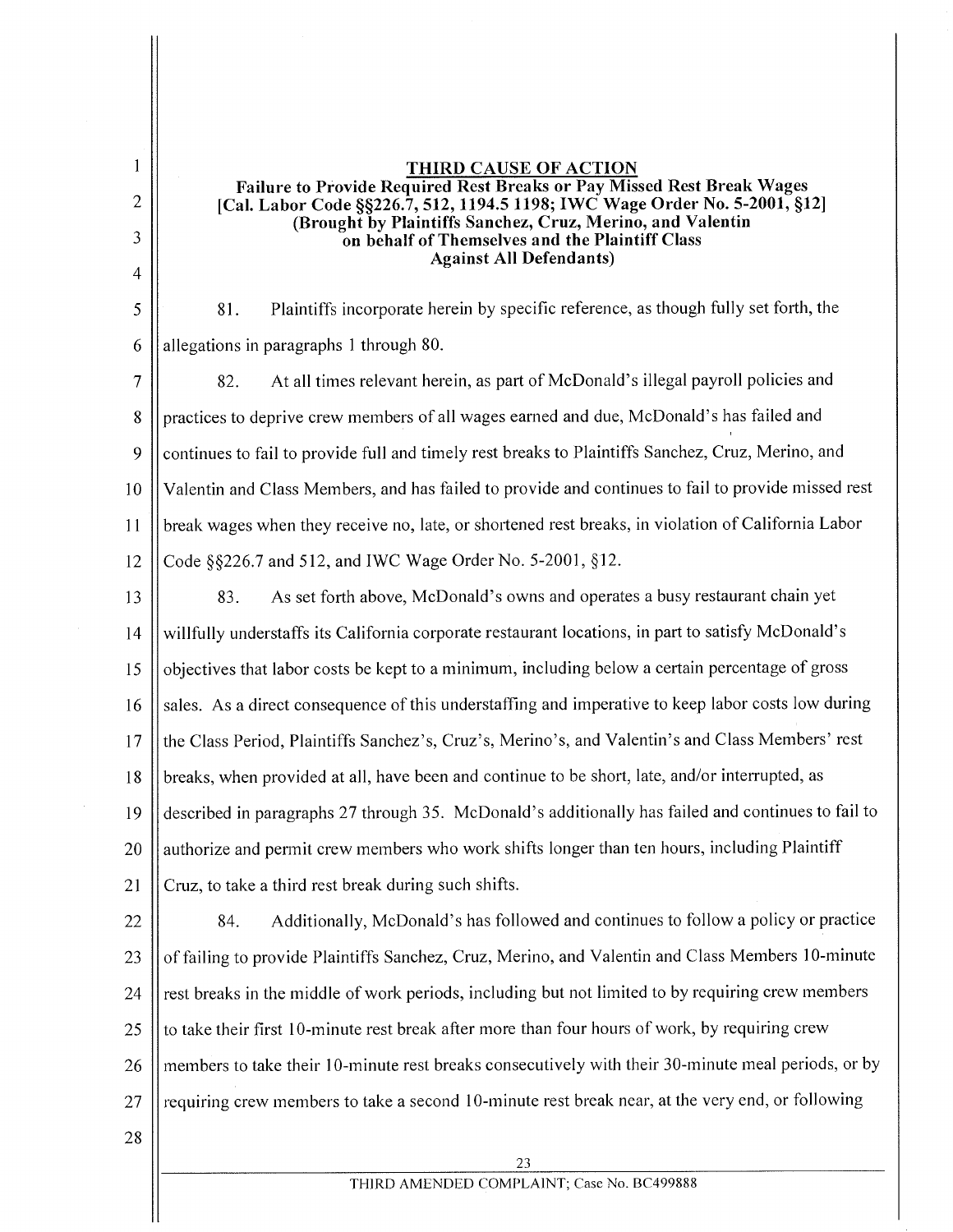the end of their scheduled shifts, thereby violating California Labor Code §226.7 and IWC Wage  $\mathbf{1}$ 2 | Order No. 5-2001,  $§12$ .

3 85. McDonald's has further violated and continues to violate California Labor Code 4 | §226.7 and IWC Wage Order No. 5-2001, §12 by failing to pay Plaintiffs Sanchez, Cruz, Merino, 5 || and Valentin and Class Members who were not provided with a timely, full 10-minute rest break,  $6 \parallel$  in accordance with the applicable wage order, one additional hour of compensation at each 7 | employee's regular rate of pay for each workday that a full and timely rest break was not provided. 8 8 86. McDonald's has committed and continues to commit the acts alleged herein  $9$  || knowingly and willfully. 10 87. As a proximate result of the aforementioned violations, Plaintiffs Sanchez, Cruz, 11 Merino, and Valentin and Class Members have been damaged in an amount according to proof at  $12$  trial, and seek all wages earned and due, interest, penalties, expenses, and costs of suit. Pursuant to 13 California Labor Code § 1194.5, Plaintiff Merino and current employee Class Members, who are 14 | low-wage workers for whom McDonald's failure to provide required rest breaks or pay the 15 || requisite amount when required rest breaks are missed creates substantial hardship, are also entitled 16 || to preliminary and permanent injunctive relief against further violations of the rest break laws and 17 || wage orders. 18

#### FOURTH CAUSE OF ACTION Failure to Pay Overtime Wages [Cal. Labor Code §§510, 1194, 1194.5, 1198; IWC Wage Order No. 5-2001, §3] (Brought by Plaintiffs Sanchez, Cruz, Merino, and Valentin on behalf of Themselves and the Plaintiff Class

Against All Defendants) 88. Plaintiffs incorporate herein by specific reference, as though fully set forth, the 23  $\parallel$  allegations in paragraphs 1 through 87.

 $\vert$  89. Pursuant to California Labor Code §§510, 1194, and IWC Wage Order No. 5-2001,  $\parallel$  §3, McDonald's is required to compensate crew members for all overtime, which is calculated at 26 || one and one-half times the regular rate of pay for all hours worked in excess of eight hours per day || and/or forty hours per week, and for the first eight hours on the seventh consecutive workday, with

28

19

20

21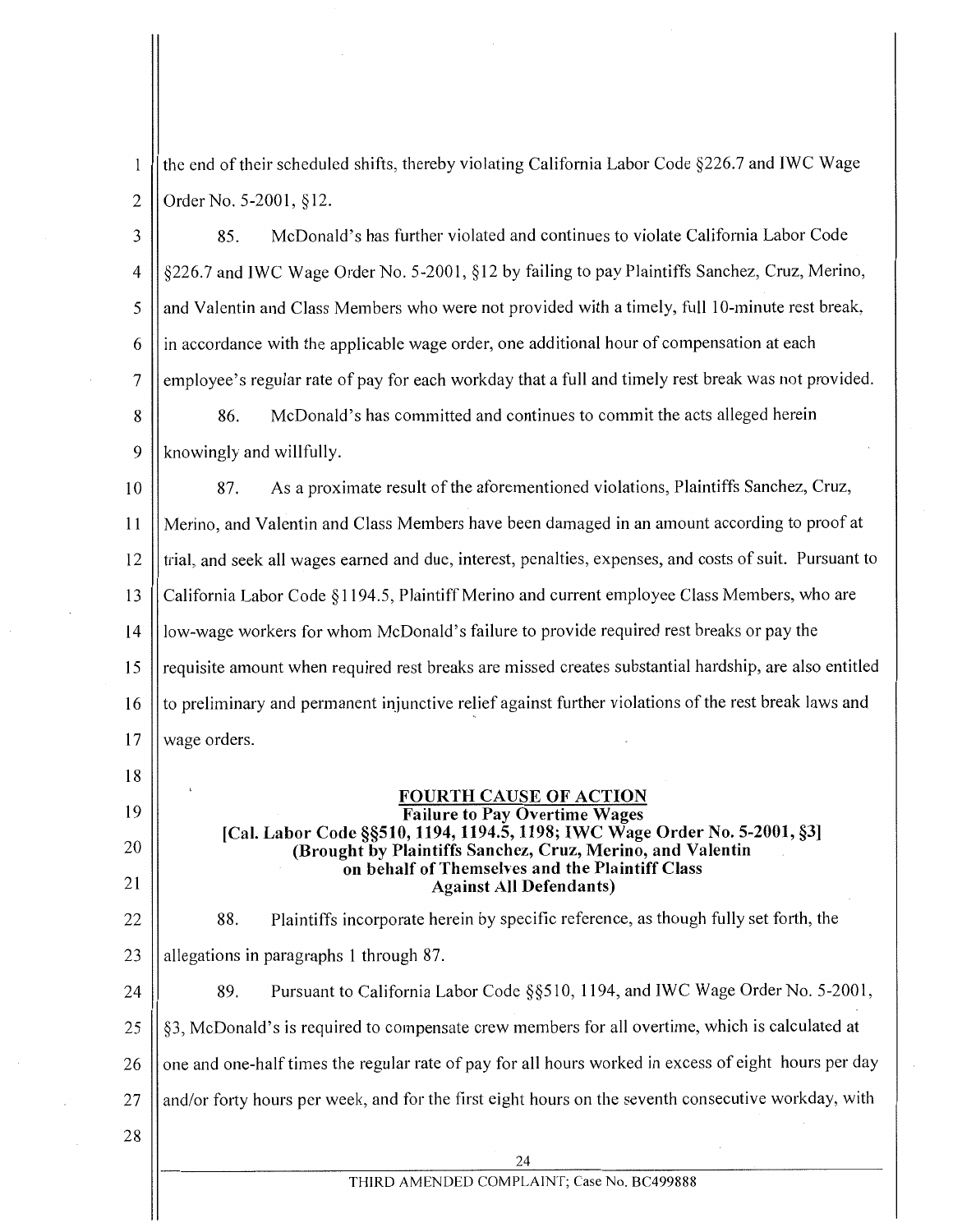double time for all hours worked in excess of twelve hours in any workday and for all hours  $\mathbf{1}$ 2 worked in excess of eight hours on the seventh consecutive day of work in any workweek.

3 | 90. Plaintiffs Sanchez, Cruz, Merino, and Valentin and Class Members are current and 4 || former non-exempt employees entitled to the protections of California Labor Code §§510, 1194, 5 || and IWC Wage Order No. 5-2001. During the Class Period, McDonald's has failed and continues  $6$  || to fail to compensate Plaintiffs Sanchez, Cruz, Merino, and Valentin and Class Members for all 7 | overtime hours worked as required under the foregoing provisions of the California Labor Code 8 || and IWC Wage Order by failing to pay overtime at one and one-half or double the regular rate of 9 || pay as provided by California Labor Code §§510, 1194, and IWC Wage Order No. 5-2001, §3.

10 | 91. Additionally, McDonald's has failed and continues to fail to pay Plaintiffs Sanchez, 11 | Cruz, Merino, and Valentin and Class Members for all overtime hours, including but not limited to,  $12$  on information and belief: hours that McDonald's requires, permits, or suffers them to work off the 13 Clock; hours that McDonald's alters or removes; or hours McDonald's moves in its payroll records 14 | from one day to another to avoid overtime rates.

15 92. McDonald's has committed and continues to commit the acts alleged herein 16 | knowingly and willfully.

17 | 93. In violation of California law, McDonald's has knowingly and willfully refused to 18 | perform its obligations to compensate Plaintiffs Sanchez, Cruz, Merino, and Valentin and Class 19 Members for all overtime wages earned and all hours worked. As a proximate result, Plaintiffs 20 | Sanchez, Cruz, Merino, and Valentin and Class Members have suffered, and continue to suffer, 21 | substantial losses related to the use and enjoyment of such wages, lost interest on such wages, and 22 | expenses and attorneys' fees in seeking to compel McDonald's to fully perform its obligations  $23$  || under state law, all to their respective damages in amounts according to proof at time of trial, and 24  $\parallel$  within the jurisdiction of this Court.

25 | 94. McDonald's conduct described herein violates California Labor Code §§510, 1194, 26 1198 and IWC Wage Order No. 5-2001, §3. Therefore, pursuant to California Labor Code §§200, 27 || 203, 226, 558, 1194, 1197.1, and other applicable provisions under the California Labor Code and 28 | IWC Wage Orders, Plaintiffs Sanchez, Cruz, Merino, and Valentin and Class Members are entitled

<sup>25</sup>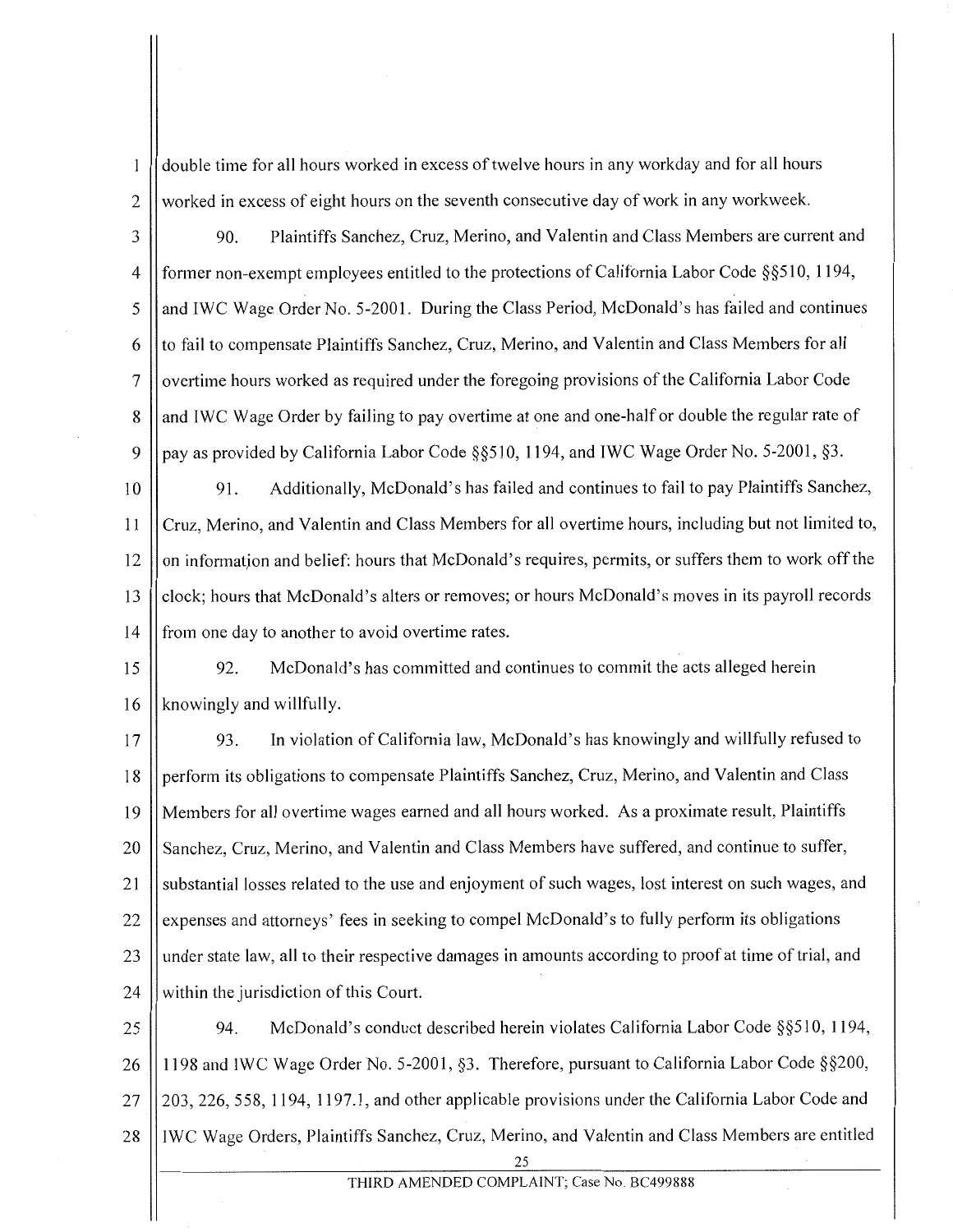to recover the unpaid balance of wages owed to them by McDonald's, plus interest, penalties,  $\mathbf{1}$ 2 attorneys' fees, expenses, and costs of suit. Pursuant to California Labor Code § II94.5, Plaintiff Merino and current employee Class Members, who are low-wage workers for whom McDonald's 3 4 failure to pay required overtime creates substantial hardship, are also entitled to preliminary and 5 permanent injunctive relief against further violations of these laws and wage orders. 6 FIFTH CAUSE OF ACTION Failure to Pay Minimum Wages 7 [Cal. Labor Code §§1182.12, 1194, 1194.2, 1194.5, 1197, 1198; IWC Wage Order No. 5-2001, §4] 8 (Brought by Plaintiffs Sanchez, Cruz, Merino, and Valentin on behalf of Themselves and the Plaintiff Class 9 Against All Defendants) 95. Plaintiffs incorporate herein by specific reference, as though fully set forth, the 10 11 | allegations in paragraphs 1 through 94. 12 96. Pursuant to California Labor Code  $\S$ § 1194, 1197, and IWC Wage Order No. 5-13 2001, §4, payment to an employee ofless than the applicable minimum wage for all hours worked 14  $\parallel$  in a payroll period is unlawful. IWC Wage Order No. 5-2011, §4(C) further requires all 15  $\parallel$  employers, including McDonald's, to pay an employee one hour's pay at the minimum wage in 16 addition to the employee's pay for that workday when an employee works a split shift. 17 97. During the Class Period, McDonald's has failed and continues to fail to pay 18 Plaintiffs Sanchez, Cruz, Merino, and Valentin and Class Members minimum wages for all hours 19 Worked, including but not limited to hours McDonald's requires, permits, or suffers Plaintiffs 20 Sanchez, Cruz, Merino, and Valentin and Class Members to work off the clock, or hours worked 21 | that McDonald's alters or removes in its computer system. 22 | 98. In addition, McDonald's "five-hour rule" described in paragraphs 44-51 has resulted  $23$  and continues to result in crew members working split shifts when McDonald's requires them to 24  $\vert\vert$  clock out for 30 minutes at the end of their shifts, then clock back in and clock out again shortly 25 Thereafter. These punitive 30-minute periods are not bona fide meal periods or rest breaks. 26 McDonald's has had and continues to have a policy and practice of failing to pay crew members 27  $\Box$  one hour's pay at minimum wage when they work these split shifts as a result of the "five-hour" 28  $\parallel$  rule," in violation of IWC Wage Order No. 5-2001, §4(c). Plaintiffs Cruz and Valentin have been 26 THIRD AMENDED COMPLAINT; Case No. BC499888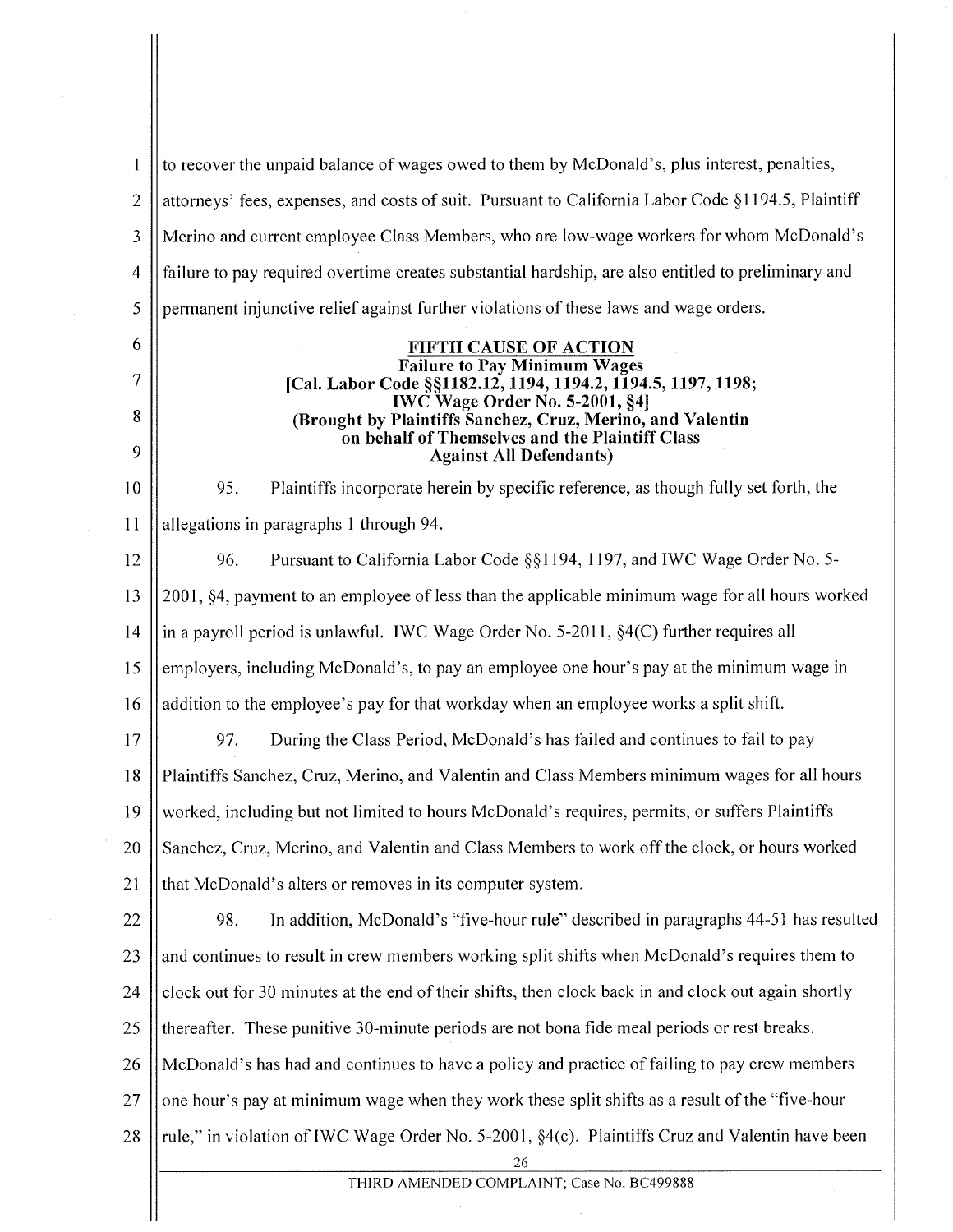required to take a punitive 30-minute period after the end of a scheduled five-hour shift pursuant to  $\mathbf{1}$ 2 the "five-hour rule" and have not been paid one hour's pay at minimum wage as compensation for  $3$  || the resulting split shift.

4 99. McDonald's has committed and continues to commit the acts alleged herein  $5$  || knowingly and willfully.

6  $\parallel$  100. McDonald's conduct described herein violates California Labor Code §§1194, 7 1197, and IWC Wage Order No. 5-2001, §4. As a proximate result of the aforementioned 8 | violations, Plaintiffs Sanchez, Cruz, Merino, and Valentin and Class Members have been damaged 9  $\parallel$  in an amount according to proof at trial. Therefore, pursuant to California Labor Code §§200, 203, 10 226, 558, 1194, 1197.1, and other applicable provisions under the Labor Code and IWC Wage 11 Orders, Plaintiffs Sanchez, Cruz, Merino, and Valentin and Class Members are entitled to recover 12 || the unpaid balance of wages owed to them by McDonald's, plus interest, penalties, attorneys' fees, 13 || expenses, and costs of suit. Pursuant to California Labor Code §1194.5, Plaintiff Merino and 14 | current employee Class Members, who are low-wage workers for whom McDonald's failure to pay 15 || required minimum wage for all hours worked creates substantial hardship, are also entitled to 16 || preliminary and permanent injunctive relief against further violations of these laws and wage  $17$  | orders. 18 19 SIXTH CAUSE OF ACTION

# Failure to Pay All Wages Due to Discharged and Quitting Employees [Cal. Labor Code §§201, 202, 203, 1194.5] (Brought by Plaintiffs Sanchez, Cruz, Merino, and Valentin on behalf of Themselves and the Plaintiff Class Against All Defendants)

22 101. Plaintiffs incorporate herein by specific reference, as though fully set forth, the 23  $\parallel$  allegations in paragraphs 1 through 100. 24  $\vert$  102. Pursuant to California Labor Code §§201, 202, and 203, McDonald's is required to

20

21

 $25$  || pay all earned and unpaid wages to an employee who is discharged or quits. California Labor

26 Code §201 mandates that if an employer discharges an employee, the employee's wages accrued

27 || and unpaid at the time of discharge are due and payable immediately. California Labor Code §202

28 mandates that if an employee quits, the employee's wages accrued and unpaid at the time of

27

THIRD AMENDED COMPLAINT; Case No. BC499888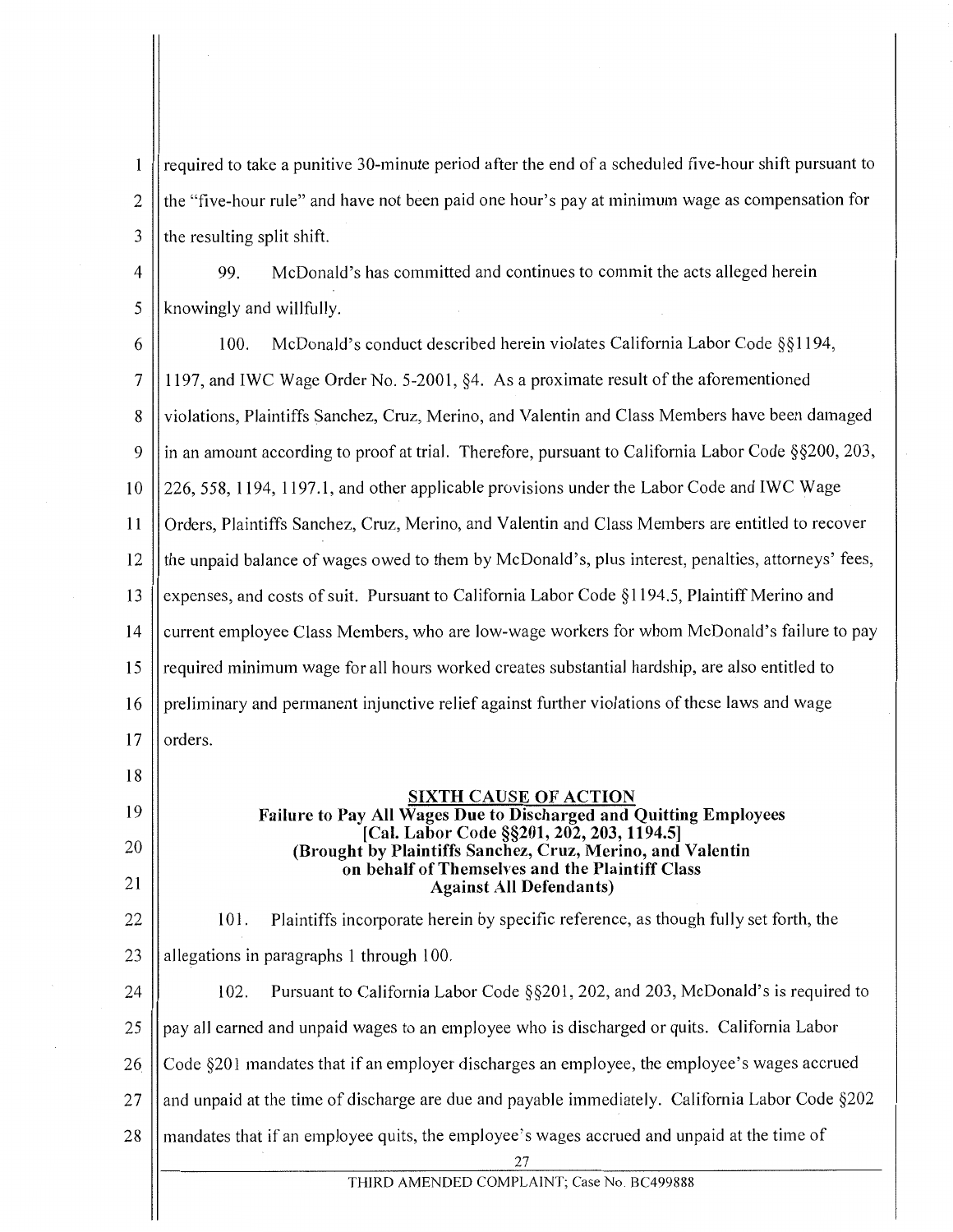quitting are due and payable no later than 72 hours after the employee quits his or her employment,  $\mathbf{1}$ 2 || unless the employee provided at least 72 hours of previous notice of his or her intention to quit, in  $3$  || which case the wages are due immediately at the time of quitting.

4 | 103. California Labor Code §203 provides that if an employer willfully fails to pay, in 5  $\parallel$  accordance with California Labor Code §§201 and 202, any wages of an employee who is 6 discharged or who quits, the employer is liable for waiting time penalties in the form of continued 7 | compensation to the employee at the same rate for up to 30 work days.

8 | 104. McDonald's terminated Plaintiff Sanchez in or around June 2012, yet McDonald's 9 failed to provide Plaintiff Sanchez with her final paycheck until two weeks after the date of her 10 | termination thereby violating California Labor Code §§201, 202, and 203.

- 11 105. Plaintiff Cruz quit his employment in or around January 2014. Plaintiff Cruz gave 12 McDonald's more than 72 hours' notice of his intention to quit, and he was present at the 13 restaurant on his final day of employment, but he was not provided his final paycheck that day. 14 Moreover, he called McDonald's twice after his final day to ask for his paycheck and McDonald's  $15$   $\parallel$  still did not provide him his final paycheck.
- 

16 | 106. Plaintiff Valentin quit his employment in or around March 2014.

17 107. Plaintiffs are informed and believe, and thereon allege, that at all relevant times 18 | herein, as part of McDonald's illegal payroll policies and practices to deprive crew members of all 19 wages earned and due, McDonald's has engaged and continues to engage in a policy and practice 20 | of willfully failing to provide final paychecks to Class Members who quit or are discharged within 21 | the time periods required by California Labor Code §§201, 202, and 203.

 $22$  || 108. Additionally, because McDonald's has failed and continues to fail to properly 23 || compensate Plaintiffs Sanchez, Cruz, Merino, and Valentin and Class Members for all hours 24 || worked when due, overtime wages, minimum wages, and non-compliant meal periods and rest 25 || breaks, McDonald's also has willfully failed and continues to fail to pay accrued wages and other 26 Compensation to former employee Plaintiffs Sanchez, Cruz, and Valentin and discharged and 27  $\parallel$  quitting Class Members in accordance with California Labor Code §§201 and 202. As a result, 28 Plaintiffs Sanchez, Cruz, and Valentin and former employee Class Members are entitled to all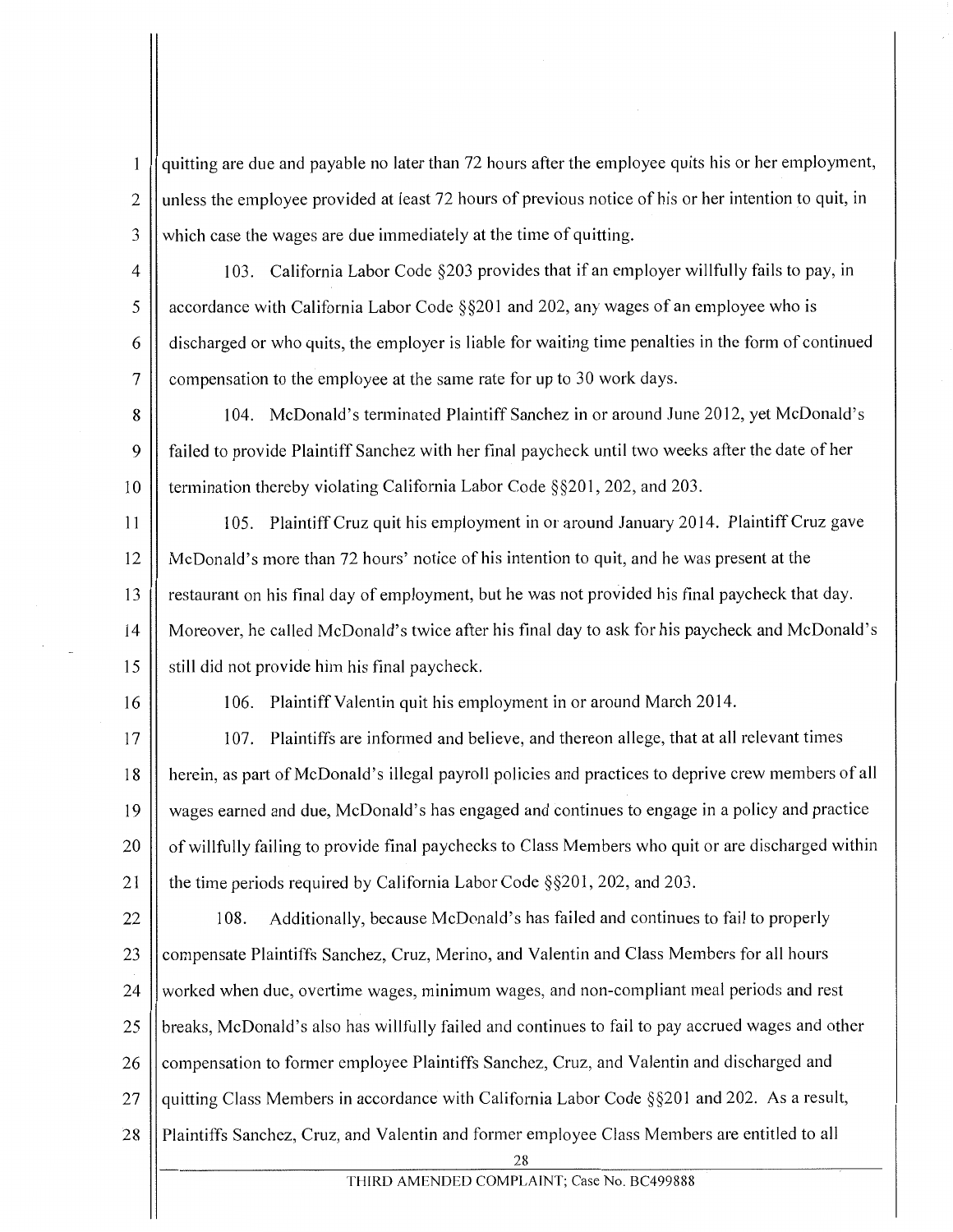$\mathbf{1}$ available statutory penalties, including the waiting time penalties provided in California Labor 2  $\vert$  Code §203, together with interest thereon, as well as other available remedies. 3 | 109. As a proximate result of McDonald's unlawful actions and omissions, Plaintiffs 4 Sanchez, Cruz, and Valentin and former employee Class Members have been deprived of 5 compensation in an amount according to proof at the time of trial, and are entitled to recovery of  $6 \parallel$  such amounts, plus interest thereon, and attorneys' fees and costs, pursuant to California Labor 7 Code § 1194. Pursuant to California Labor Code § 1194.5, Plaintiff Merino and current employee 8 Class Members, who are low-wage workers for whom McDonald's failure to pay required wages 9 || when due if and when they leave McDonald's employment would create substantial hardship, are 10 || also entitled to preliminary and permanent injunctive relief against further violations of California 11 Labor Code §§201-203. 12 SEVENTH CAUSE OF ACTION 13 Failure to Maintain Required Records [Cal. Labor Code§§ 226, 1174, 1194.5, 1198; IWC Wage Order No. 5-2001, § 7] 14 (Brought by Plaintiffs Sanchez, Cruz, Merino, and Valentin on behalf of Themselves and the Plaintiff Class 15 Against All Defendants) 110. Plaintiffs incorporate herein by specific reference, as though fully set forth, the 16  $17$  || allegations in paragraphs 1 through 109. 18 | 111. During the Class Period, as part of McDonald's illegal payroll policies and practices 19 to deprive Plaintiffs Sanchez, Cruz, Merino, and Valentin and Class Members of all wages earned  $20$  || and due, McDonald's has knowingly and intentionally failed and continues to fail to maintain 21 || records as required under California Labor Code  $\S$ §226, 1174, and IWC Wage Order No. 5-2001, 22  $\|\$  §7, including but not limited to the following records: total daily hours worked by each employee 23 || and the applicable regular and overtime rates of pay; all deductions; meal periods; time records 24 | showing when each employee begins and ends each work period; and accurate itemized statements. 25 112. McDonald's has failed and continues to fail to provide Plaintiffs Sanchez, Cruz, 26 Merino, and Valentin and Class Members with clear and accurate itemized wage statements  $27$  reflecting the actual hours worked and the applicable regular and overtime rates of pay associated 28 || with these hours worked.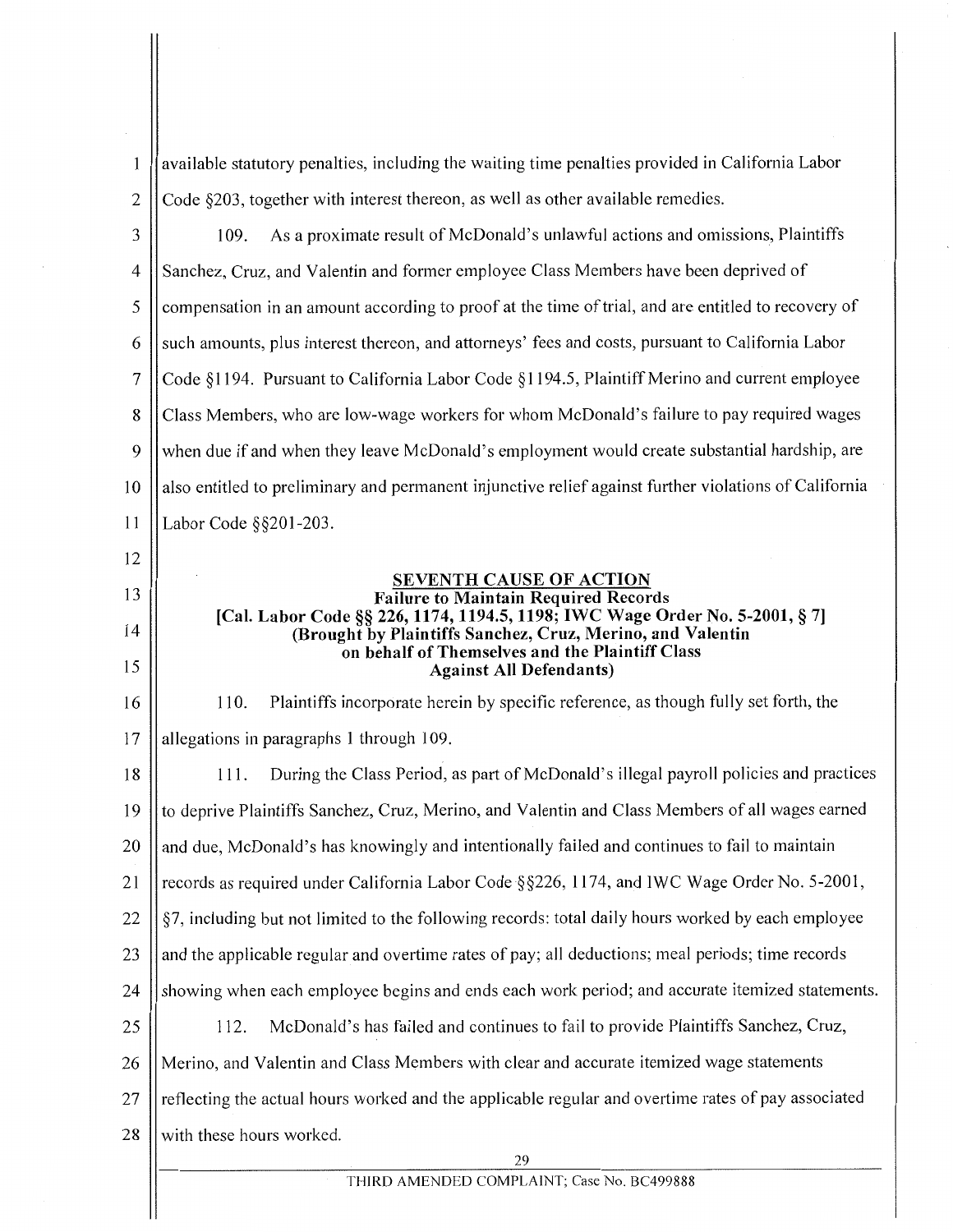| $\mathbf{1}$   | Additionally, McDonald's has failed to provide Plaintiffs Sanchez, Cruz, Merino,<br>113.                                                                            |  |
|----------------|---------------------------------------------------------------------------------------------------------------------------------------------------------------------|--|
| $\overline{2}$ | and Valentin and Class Members with itemized wage statements identifying the name and/or                                                                            |  |
| 3              | address of the legal entity that was their employer as required under California Labor Code §226.                                                                   |  |
| $\overline{4}$ | As a proximate result of McDonald's unlawful actions and omissions, Plaintiffs<br>114.                                                                              |  |
| 5              | Sanchez, Cruz, Merino, and Valentin and Class Members have been and continue to be damaged in                                                                       |  |
| 6              | an amount according to proof at trial, and are entitled to all wages earned and due, plus interest                                                                  |  |
| 7              | thereon. Additionally, Plaintiffs Sanchez, Cruz, Merino, and Valentin and Class Members are                                                                         |  |
| 8              | entitled to all available statutory penalties, including but not limited to civil penalties pursuant to                                                             |  |
| 9              | California Labor Code §§226(e), 226.3, and 1174.5, and an award of costs, expenses, and                                                                             |  |
| 10             | reasonable attorneys' fees, including but not limited to those provided in California Labor Code                                                                    |  |
| 11             | §226(e), as well as other available remedies. Pursuant to California Labor Code §1194.5, Plaintiff                                                                  |  |
| 12             | Merino and current employee Class Members, who are low-wage workers for whom McDonald's                                                                             |  |
| 13             | failure to maintain required accurate records of all hours worked and rates of pay creates                                                                          |  |
| 14             | substantial hardship, are also entitled to preliminary and permanent injunctive relief against further                                                              |  |
| 15             | violations of these laws and wage orders.                                                                                                                           |  |
| 16             |                                                                                                                                                                     |  |
| 17             | <b>EIGHTH CAUSE OF ACTION</b><br><b>Failure to Furnish Accurate Itemized Wage Statements</b><br>[Cal. Labor Code §§204, 226, 1194.5; IWC Wage Order No. 5-2001, §7] |  |
| 18             | (Brought by Plaintiffs Sanchez, Cruz, Merino, and Valentin<br>on behalf of Themselves and the Plaintiff Class                                                       |  |
| 19             | <b>Against All Defendants)</b>                                                                                                                                      |  |
| 20             | Plaintiffs incorporate herein by specific reference, as though fully set forth, the<br>115.                                                                         |  |
| 21             | allegations in paragraphs 1 through 114.                                                                                                                            |  |
| 22             | During the Class Period, McDonald's has routinely failed and continues to fail to<br>116.                                                                           |  |
| 23             | provide Plaintiffs Sanchez, Cruz, Merino, and Valentin and Class Members with timely, accurate,                                                                     |  |
| 24             | and itemized wage statements in writing showing each employee's gross wages earned, total hours                                                                     |  |
| 25             | worked, all deductions made, net wages earned, the name and address of the legal entity or entities                                                                 |  |
| 26             | employing Plaintiffs Sanchez, Cruz, Merino, and Valentin and Class Members, and all applicable                                                                      |  |
| 27             | hourly rates in effect during each pay period and the corresponding number of hours worked at                                                                       |  |
| 28             | each hourly rate, in violation of California Labor Code §226 and IWC Wage Order No. 5-2001, §7.                                                                     |  |
|                | 30                                                                                                                                                                  |  |
|                | THIRD AMENDED COMPLAINT; Case No. BC499888                                                                                                                          |  |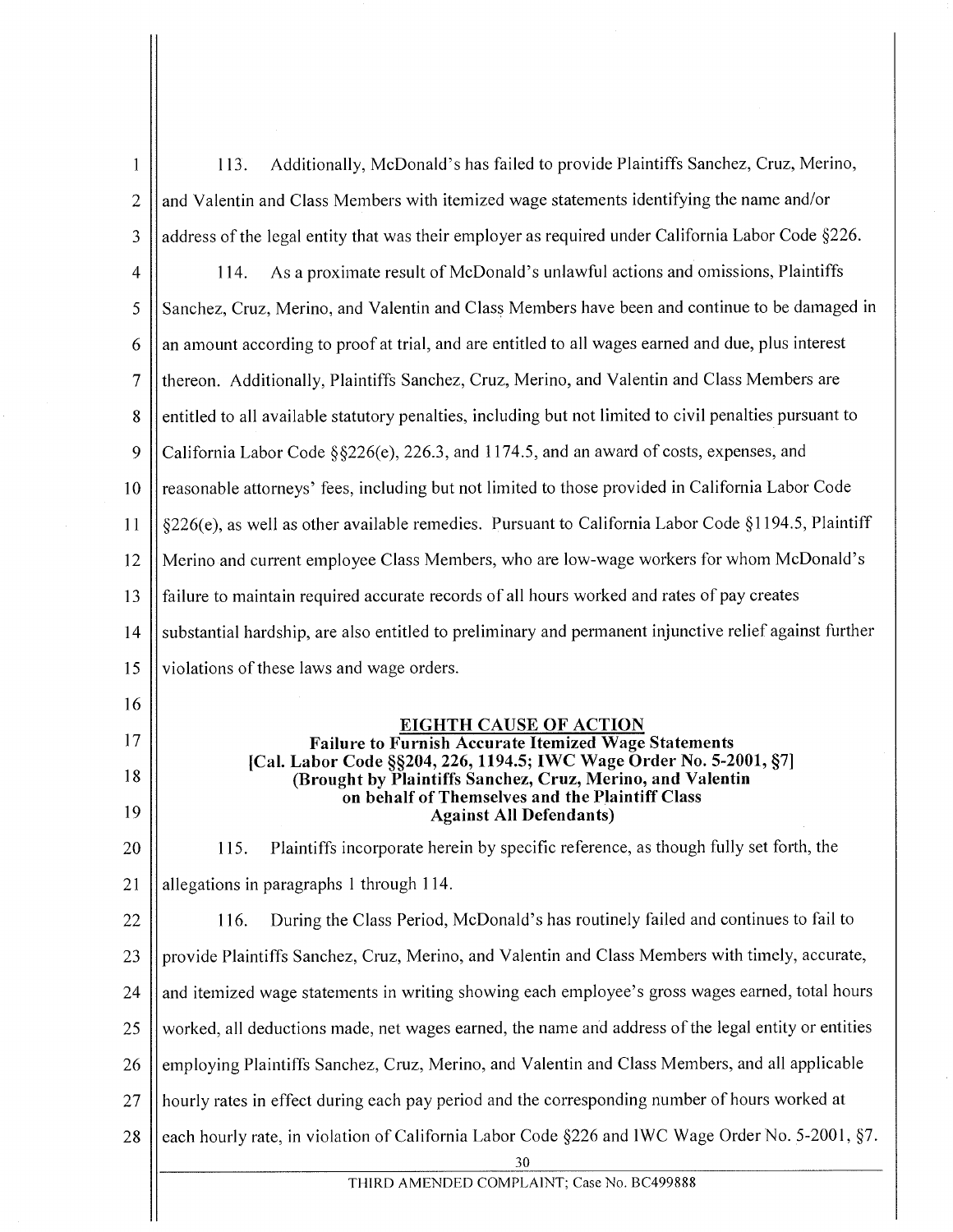117. During the Class Period, McDonald's has knowingly and intentionally failed and  $\mathbf{1}$ 2 || continues to fail to provide Plaintiffs Sanchez, Cruz, Merino, and Valentin and Class Members 3 || with timely, accurate, and itemized wage statements in accordance with California Labor Code  $4 \mid \nvert$  §226(a). As set forth above, McDonald's has provided and continues to provide Plaintiffs 5 S Sanchez, Cruz, Merino, and Valentin and Class Members with wage statements that are unclear  $6$  || and that inaccurately and illegally fail to reflect the actual hours worked and the regular and 7 | overtime rates of pay associated with these hours worked.

8 | 118. Additionally, McDonald's has failed to provide Plaintiffs Sanchez, Cruz, Merino,  $9 \parallel$  and Valentin and Class Members with itemized wage statements identifying the name and/or 10 | address of the legal entity that was their employer as required under California Labor Code §226.

II 12 13 14 15 16 17 18 19 20 21 22 119. As a proximate result of McDonald's unlawful actions and omissions, Plaintiffs Sanchez, Cruz, Merino, and Valentin and Class Members have been damaged in an amount according to proof at trial, and seek all wages earned and due, plus interest thereon. Additionally, Plaintiffs Sanchez, Cruz, Merino, and Valentin and Class Members are entitled to all available statutory penalties, including but not limited to civil penalties pursuant to California Labor Code §§226(e), 226.3, and 1174.5, and an award of costs, expenses, and reasonable attorneys' fees, including but not limited to those provided in California Labor Code  $\S226(e)$ , as well as other available remedies. Pursuant to California Labor Code § 1194.5, Plaintiff Merino and current employee Class Members, who are low-wage workers for whom McDonald's failure to provide itemized wage statements accurately showing all hours worked and wage rates creates substantial hardship, are also entitled to preliminary and permanent injunctive relief against further violations of these laws and wage orders.

## NINTH CAUSE OF ACTION Failure to Indemnify Employees for Necessary Expenditures Incurred in Discharge of Duties [Cal. Labor Code §§221, 450, 1198, 2802, 1194.5; IWC Wage Order No. 5-2001, §9] (Brought by Plaintiffs Sanchez, Cruz, Merino, and Valentin on behalf of Themselves and the Plaintiff Class Against All Defendants)

120. Plaintiffs incorporate herein by specific reference, as though fully set forth, the

28  $\parallel$  allegations in paragraphs 1 through 119.

23

24

25

26

27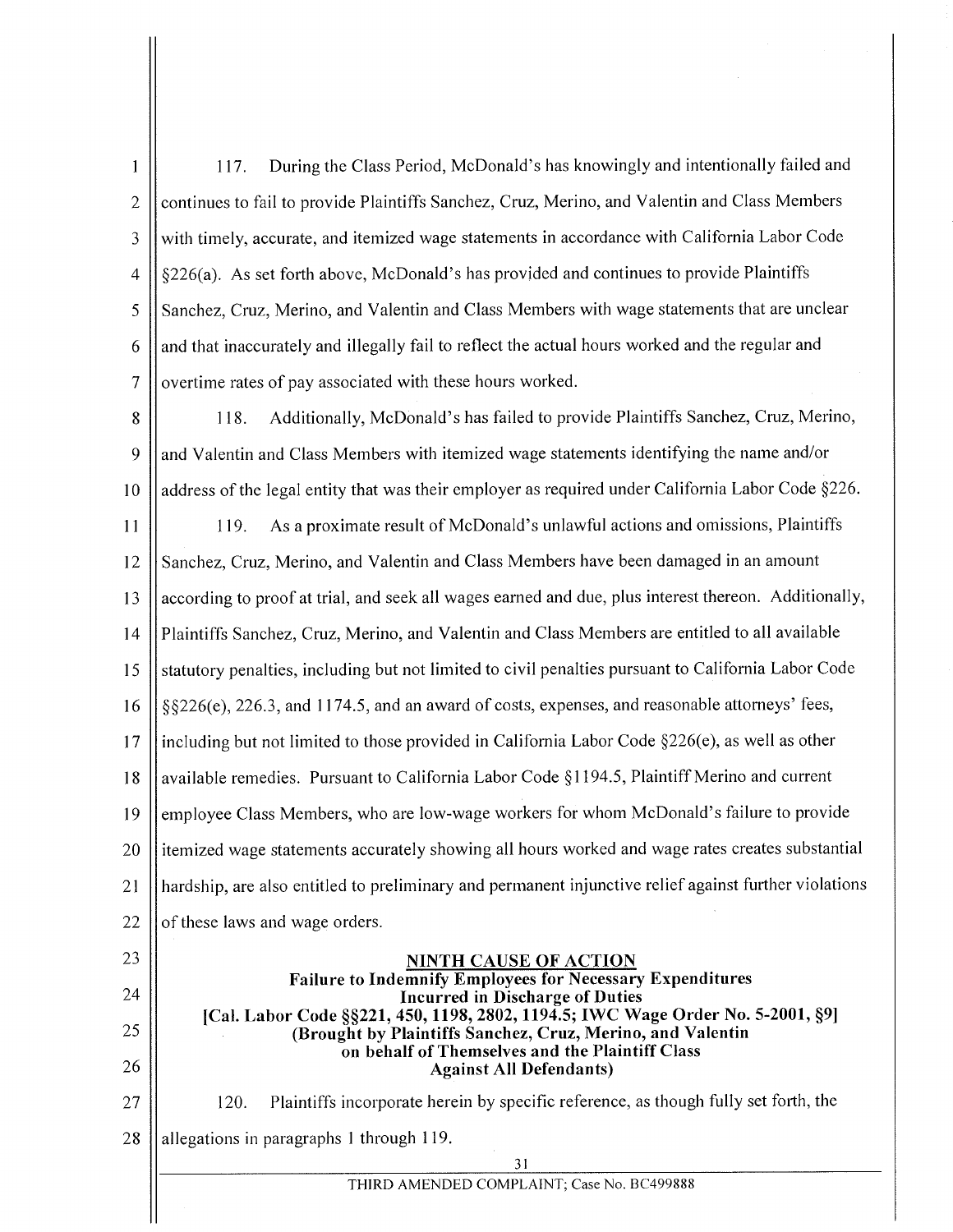121. California Labor Code §2802(a) requires an employer to indemnify an employee for  $\mathbf{1}$  $2 \parallel$  all necessary expenditures or losses incurred by the employee in direct consequence of the 3 discharge of his or her duties, or of his or her obedience to the directions of the employer. 4 || California Labor Code §221 makes it unlawful for employers to collect or receive from an 5 | employee any part of wages paid. California Labor Code §450 makes it unlawful for an employer  $6 \parallel$  to compel or coerce employees to purchase anything of value from the employer. IWC Wage 7 || Order 5-2001,  $\S9(A)$ , provides that if an employer requires a uniform or part of a uniform to be 8 || worn by an employee, the employer must provide and maintain the uniform, or pay for the 9 Il maintenance of that uniform.

10 122. During the Class Period, McDonald's has knowingly and willfully failed and 11 continues to fail to indemnify Plaintiffs Sanchez, Cruz, Merino, and Valentin and Class Members 12 || for all business expenses and/or losses incurred in direct consequence of the discharge of their 13 duties while working under the direction of McDonald's, including but not limited to by failing to 14 maintain uniforms McDonald's required and continues to require Plaintiffs Sanchez, Cruz, Merino, 15 || and Valentin and Class Members to wear. Although McDonald's has provided Plaintiffs Sanchez, 16 | Cruz, Merino, and Valentin and Class Members with a limited number of uniforms, McDonald's 17 || has implemented no policy that provides for the maintenance of these uniforms. Consequently, 18 | Plaintiffs Sanchez, Cruz, Merino, and Valentin and Class Members have been and continue to be 19 || required to maintain their uniforms themselves, without being compensated for the costs of such 20 || maintenance. As Defendants run a food service business, the uniforms of Plaintiff Sanchez, Cruz, 21 Merino, and Valentin and Class Members regularly become extremely dirty over time and 22 || necessitate special and/or frequent cleaning. McDonald's has failed and continues to fail to 23 || reimburse Plaintiffs Sanchez, Cruz, Merino, and Valentin and Class Members for the time spent  $24$  || and the reasonable expenses they incur in maintaining their uniforms in violation of California 25 Labor Code §2802 and IWC Wage Order No. 5-2001, §9(A).

26 | 123. By requiring Plaintiffs Sanchez, Cruz, Merino, and Valentin and Class Members to  $27$  pay for work-related expenses without reimbursement, McDonald's, pursuant to its policy and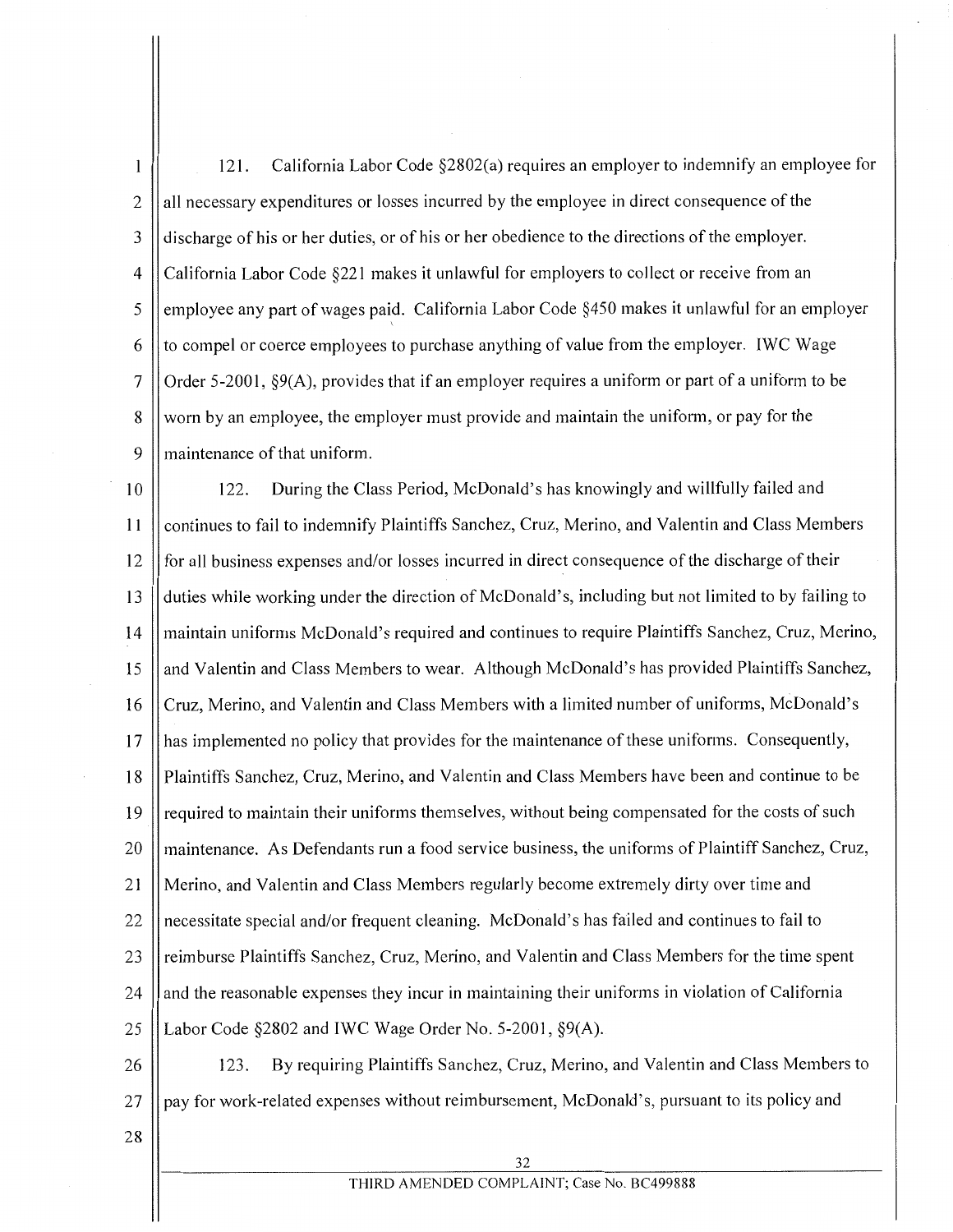practice, has willfully violated and continues to violate California Labor Code §§221, 450, and  $\left| \right|$  $2$  2802.

| 3              | As a proximate result of McDonald's unlawful actions and omissions, Plaintiffs<br>124.                |
|----------------|-------------------------------------------------------------------------------------------------------|
| $\overline{4}$ | Sanchez, Cruz, Merino, and Valentin and Class Members have been damaged in an amount                  |
| 5              | according to proof at trial, and seek reimbursement of all necessary expenditures, coerced            |
| 6              | payments, and unlawful deductions, plus interest thereon pursuant to California Labor Code §§221,     |
| 7              | 450, and 2802(b). Additionally, Plaintiffs Sanchez, Cruz, Merino, and Valentin and Class              |
| 8              | Members are entitled to all available statutory penalties and an award of costs, expenses, and        |
| 9              | reasonable attorneys' fees, including those provided in California Labor Code §2802(c), as well as    |
| 10             | other available remedies. Pursuant to California Labor Code $\S1194.5$ , Plaintiff Merino and current |
| 11             | employee Class Members, who are low-wage workers for whom McDonald's failure to reimburse             |
| 12             | necessary business expenses creates substantial hardship, are also entitled to preliminary and        |
| 13             | permanent injunctive relief against further violations of the laws and wage orders alleged herein.    |
| 14             |                                                                                                       |
| 15             | <b>TENTH CAUSE OF ACTION</b><br><b>Unfair and Unlawful Business Practices</b>                         |
| 16             | [Cal. Bus. & Prof. Code §17200 et seq.]<br>(Brought by Plaintiffs Sanchez, Cruz, Merino, and Valentin |
| 17             | on behalf of Themselves and the Plaintiff Class<br><b>Against All Defendants)</b>                     |
| 18             | Plaintiffs incorporate herein by specific reference, as though fully set forth, the<br>125.           |
| 19             | allegations in paragraphs 1 through 124.                                                              |
| 20             | Each and every one of McDonald's acts and omissions in violation of the California<br>126.            |
| 21             | Labor Code and/or the applicable IWC Wage Order as alleged herein, including but not limited to       |
| 22             | McDonald's wage theft through failure to pay all wages when due; McDonald's failure and refusal       |
| 23             | to provide required meal periods or to pay required wages when meal periods are missed, late, or      |
| 24             | shortened; McDonald's failure and refusal to provide required rest breaks or to pay required wages    |
| 25             | when rest breaks are missed, late, or shortened; McDonald's failure and refusal to pay overtime       |
| 26             | compensation; McDonald's failure and refusal to pay minimum wages; McDonald's failure and             |
| 27             | refusal to pay all wages due to discharged and quitting employees; McDonald's failure and refusal     |
| 28             | to furnish accurate itemized wage statements; McDonald's failure and refusal to maintain required     |
|                | 33<br>THIRD AMENDED COMPLAINT: Case No. BC499888                                                      |

THIRD AMENDED COMPLAINT; Case No. BC499888

 $\mathop{||}$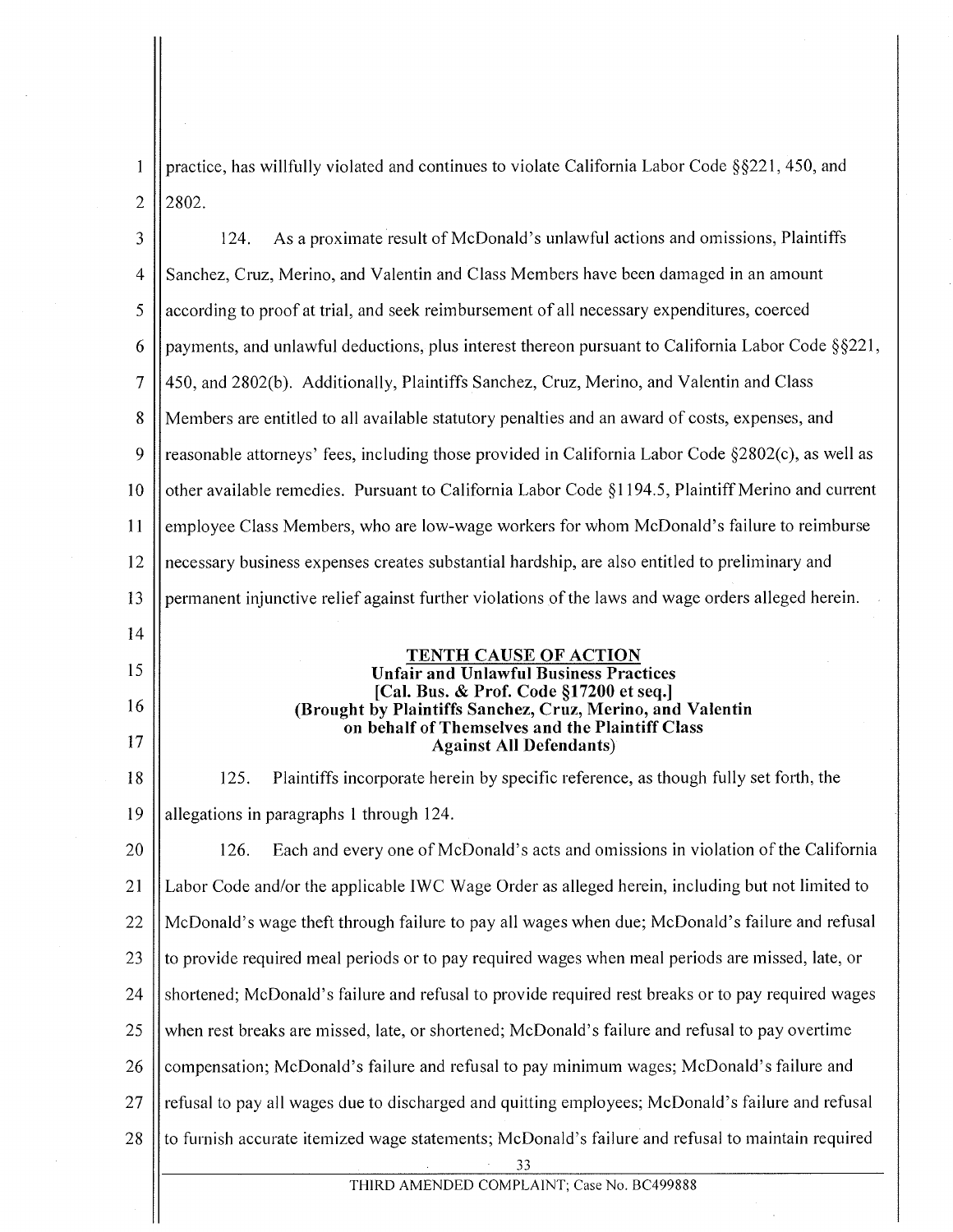records; and McDonald's failure and refusal to indemnify Plaintiffs Sanchez, Cruz, Merino, and  $\mathbf{1}$ 2 || Valentin and Class Members for necessary expenditures and/or losses incurred in discharging their 3 duties, constitutes an unfair and unlawful business practice under California Business and 4 || Professions Code §17200 et seq.

5 127. McDonald's violations of California wage and hour laws constitute a business 6 practice because McDonald's aforementioned acts and omissions have been done repeatedly over a 7 || significant period of time, and in a systematic manner, to the detriment of Plaintiffs and Class 8 Members.

9 128. McDonald's has avoided and continues to avoid payment of wages, overtime wages, 10 minimum wages, meal periods, rest breaks, and other benefits as required by the California Labor 11 Code, the California Code of Regulations, and the applicable IWC Wage Order. Further, 12 || McDonald's has failed and continues to fail to record, report, and pay the correct sums of 13 assessment to the state authorities under the California Labor Code and other applicable 14  $\parallel$  regulations.

15 129. As a result of McDonald's unfair and unlawful business practices, McDonald's has 16 || reaped and continues to reap unfair and illegal profits during the Class Period at the expense of 17 Plaintiffs Sanchez, Cruz, Merino, and Valentin, Class Members, and members of the public. 18 McDonald's should be made to disgorge its ill-gotten gains and to restore them to Plaintiffs 19 Sanchez, Cruz, Merino, and Valentin and Class Members.

20 | 130. McDonald's unfair and unlawful business practices entitle Plaintiff Merino and 21 | current employee Class Members to seek preliminary and permanent injunctive relief, and entitle 22 || Plaintiffs Sanchez, Cruz, Merino, and Valentin and Class Members to seek equitable relief 23 || including but not limited to orders that McDonald's account for, disgorge, and restore to Plaintiffs 24 Sanchez, Cruz, Merino, and Valentin and Class Members the wages and other compensation  $25$  unlawfully withheld from them. Plaintiffs Sanchez, Cruz, Merino, and Valentin and Class 26 Members are entitled to restitution of all monies to be disgorged from McDonald's in an amount 27  $\parallel$  according to proof at the time of trial.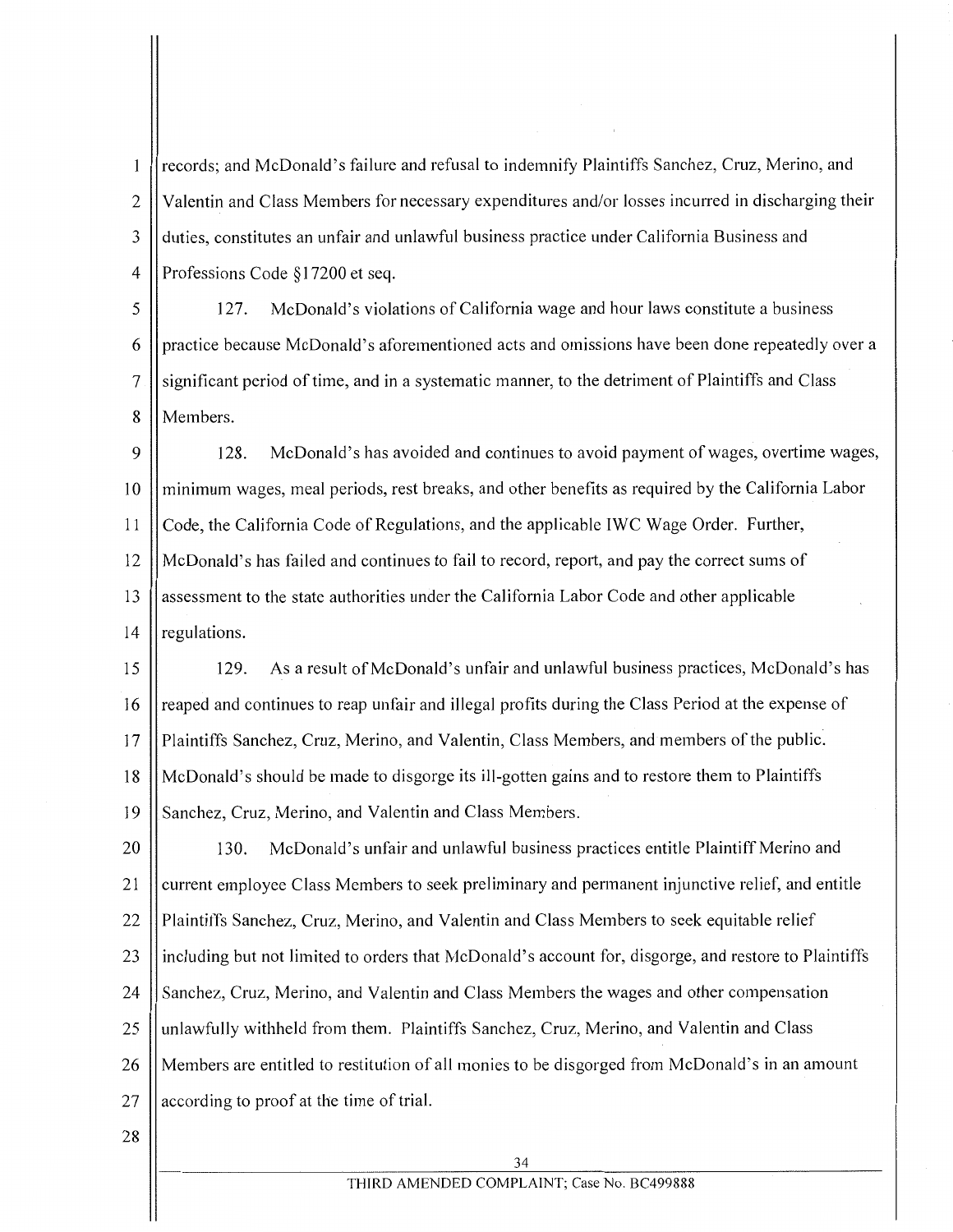| <b>ELEVENTH CAUSE OF ACTION</b><br><b>Declaratory Judgment</b><br>[Cal. C.C.P. §1060 et seq.]<br>(Brought by Plaintiffs Sanchez, Cruz, Merino, and Valentin<br>on behalf of Themselves and the Plaintiff Class<br><b>Against All Defendants)</b>                                                                                 |
|----------------------------------------------------------------------------------------------------------------------------------------------------------------------------------------------------------------------------------------------------------------------------------------------------------------------------------|
| Plaintiffs incorporate herein by specific reference as though fully set forth the<br>131.                                                                                                                                                                                                                                        |
| allegations in paragraphs 1 through 130.                                                                                                                                                                                                                                                                                         |
| An actual controversy has arisen and now exists between the parties relating to the<br>132.                                                                                                                                                                                                                                      |
| legal rights and duties of the parties as set forth above, for which Plaintiffs Sanchez, Cruz, Merino,                                                                                                                                                                                                                           |
| and Valentin desire a declaration of rights and other relief available pursuant to the California                                                                                                                                                                                                                                |
| Declaratory Judgment Act, C.C.P. §1060 et seq.                                                                                                                                                                                                                                                                                   |
| A declaratory judgment is necessary and proper in that Plaintiffs Sanchez, Cruz,<br>133.                                                                                                                                                                                                                                         |
| Merino, and Valentin contend that McDonald's has committed and continues to commit the                                                                                                                                                                                                                                           |
| violations set forth above and McDonald's, on information and belief, will deny that it has done so                                                                                                                                                                                                                              |
| and/or that it will continue to do so.                                                                                                                                                                                                                                                                                           |
|                                                                                                                                                                                                                                                                                                                                  |
| <b>TWELFTH CAUSE OF ACTION</b><br><b>Representative Action for Civil Penalties</b><br>[Cal. Labor Code §§2698-2699.5]<br>(Brought by Plaintiffs Sanchez, Cruz, Merino, and Valentin on behalf of Themselves,<br>all similarly situated current and former McDonald's employees, and the Public<br><b>Against All Defendants)</b> |
| Plaintiffs incorporate herein by specific reference as though fully set forth the<br>134.                                                                                                                                                                                                                                        |
| allegations in paragraphs 1 through 133.                                                                                                                                                                                                                                                                                         |
| Plaintiffs Sanchez, Cruz, Merino, and Valentin are each an "aggrieved employee"<br>135.                                                                                                                                                                                                                                          |
| within the meaning of California Labor Code §2699(c), and are each a proper representative to                                                                                                                                                                                                                                    |
| bring a civil action on behalf of himself or herself and other current and former employees of                                                                                                                                                                                                                                   |
| McDonald's pursuant to the procedures specified in California Labor Code §2699.3, because                                                                                                                                                                                                                                        |
| Plaintiffs Sanchez, Cruz, Merino, and Valentin are or were employed by McDonald's and the                                                                                                                                                                                                                                        |
| alleged violations of the California Labor Code were committed against Plaintiffs Sanchez, Cruz,                                                                                                                                                                                                                                 |
| Merino, and Valentin and continue to be committed against Plaintiff Merino.                                                                                                                                                                                                                                                      |
| Pursuant to the California Private Attorneys General Act of 2004 ("PAGA"), Labor<br>136.                                                                                                                                                                                                                                         |
| Code §§2698-2699.5, Plaintiffs Sanchez, Cruz, Merino, and Valentin seek to recover civil<br>35                                                                                                                                                                                                                                   |
| THIRD AMENDED COMPLAINT; Case No. BC499888                                                                                                                                                                                                                                                                                       |
|                                                                                                                                                                                                                                                                                                                                  |

 $\hat{\mathcal{A}}$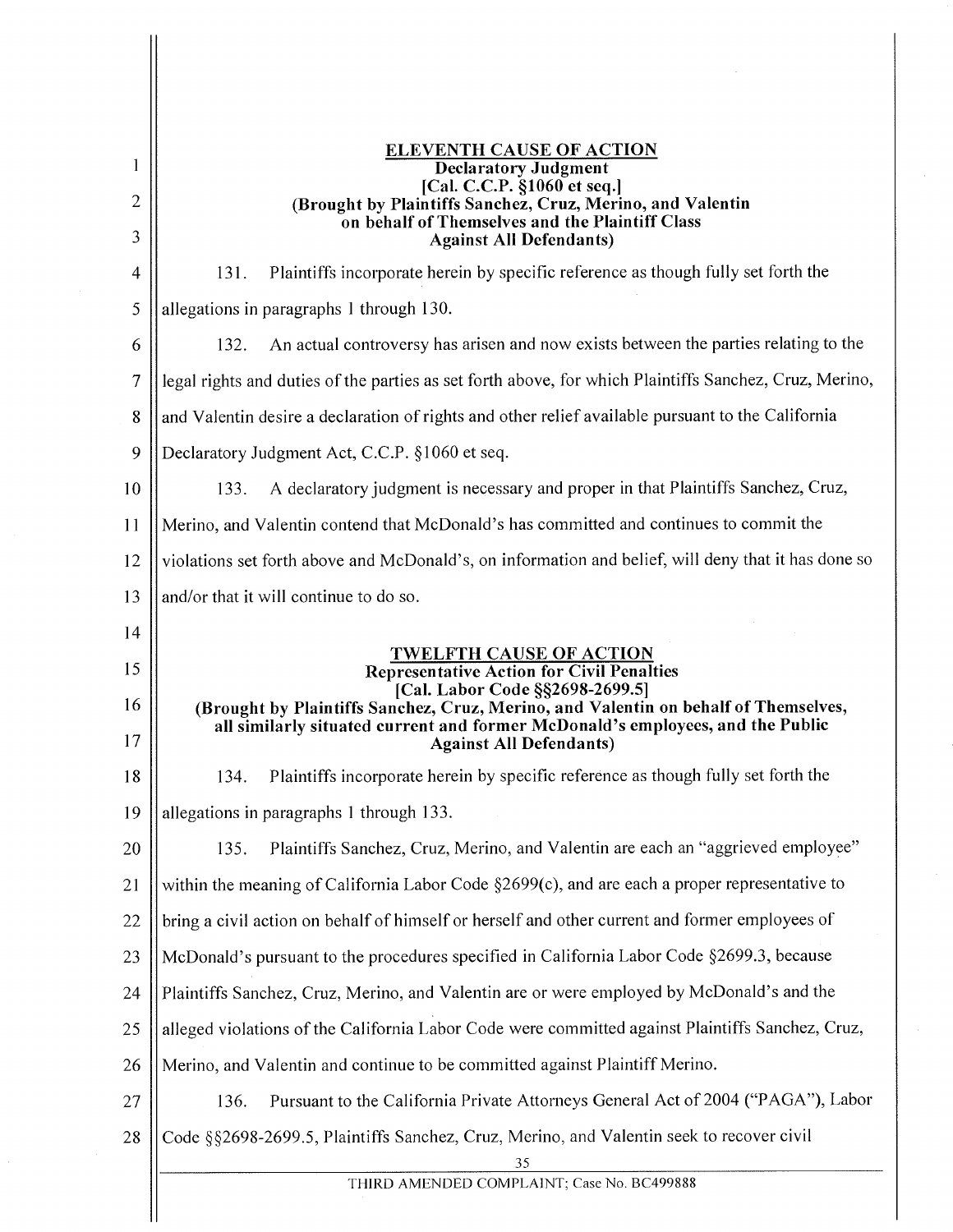penalties, including but not limited to penalties under California Labor Code §§2699, 210, 225.5,  $\mathbf{1}$ 2 | 226.3, 558, 1174.5, 1197.1, 1199, and IWC Wage Order No. 5-2001, § 20, from McDonald's in a  $3 \parallel$  representative action for the violations set forth above, including but not limited to violations of 4 || California Labor Code §§201, 202, 203, 204, 226, 226.7, 510, 512, 1174, 1194, 1197, 1198, and 5 2802. Plaintiffs Sanchez, Cruz, Merino, and Valentin are also entitled to an award of reasonable 6 Attorneys' fees and costs pursuant to California Labor Code  $\S2699(g)(1)$ .

7 137. Pursuant to California Labor Code §2699.3, Plaintiff Sanchez, on behalf of herself 8 and all Class Members, including Plaintiffs Cruz, Merino and Valentin, gave written notice by 9 Certified mail to the California Labor and Workforce Development Agency ("LWDA") and 10 || McDonald's of the specific provisions of the California Labor Code and IWC Wage Orders alleged 11 | to have been violated, including the facts and theories to support the alleged violations. Within 12  $\parallel$  thirty-three (33) calendar days of the postmark date of Plaintiff Sanchez's notice letter, which 13  $\parallel$  expired before the original complaint in this action was filed in January 2013, the LWDA did not 14 | provide notice to Plaintiff Sanchez that it intended to investigate the alleged violations.

15 | 138. Further, on March 13, 2014, before filing the Second Amended Complaint in this 16 action, Plaintiffs Sanchez, Cruz, Merino and Valentin, on behalf of themselves and all Class 17 Members, gave an additional written notice by certified mail to the LWDA and McDonald's of the 18 | specific provisions of the California Labor Code and IWC Wage Orders alleged to have been 19 || violated, including the facts and theories to support the alleged violations. That letter included a 20 Copy of, and incorporated by reference, the entire Second Amended Complaint. Within thirty-three 21  $\left| \frac{\partial 3}{\partial 3} \right|$  calendar days of the postmark date of Plaintiff's second notice letter, the LWDA did not 22 provide notice to Plaintiffs that it intended to investigate the alleged violations.

23 | 139. Therefore, Plaintiffs have complied with all of the requirements set forth in

24 | California Labor Code §2699.3 to pursue a representative action under PAGA.

- $25$   $\frac{1}{11}$
- $26$  II*II*
- $27$  II  $\prime\prime$
- $28$  || //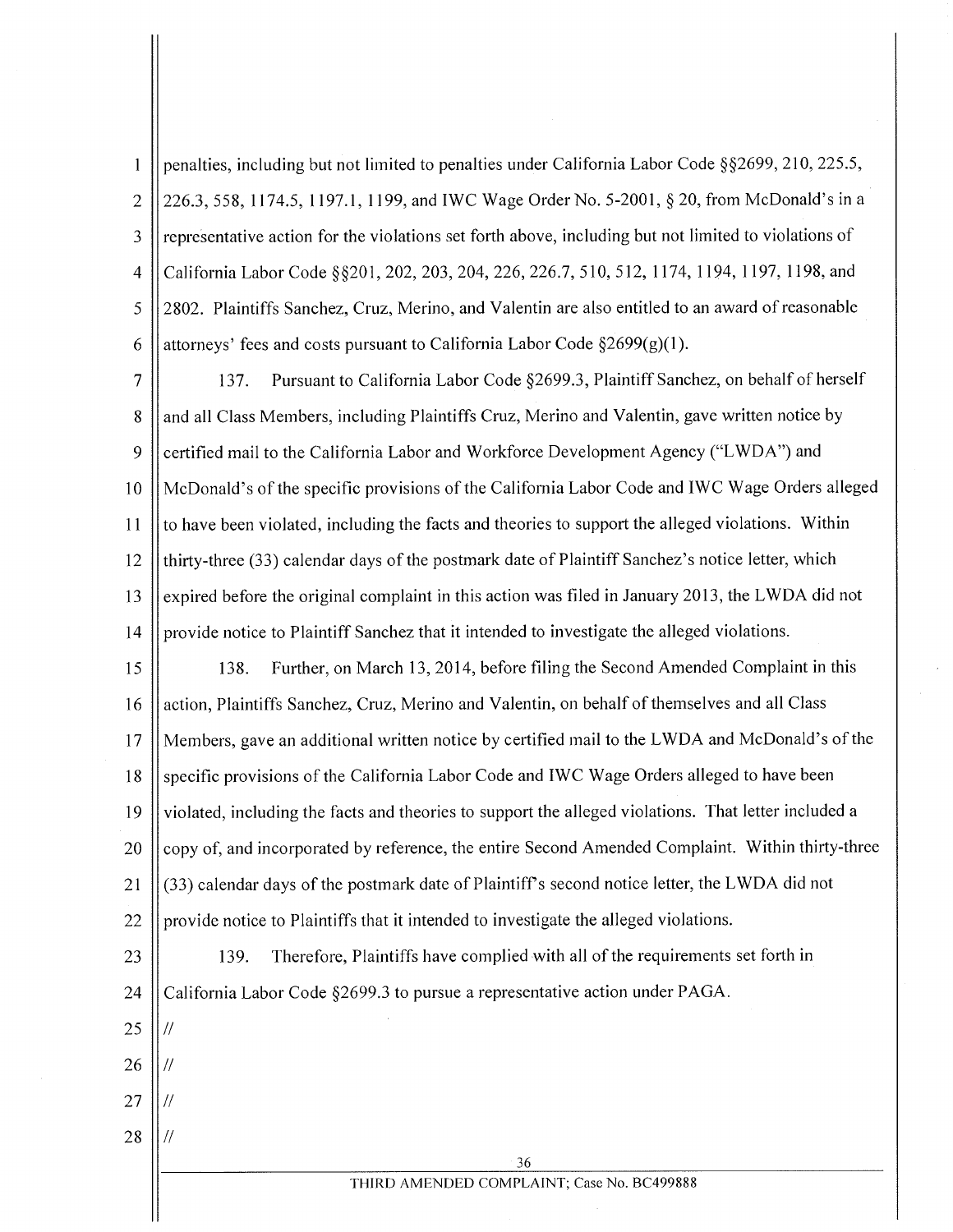| ł              |                                                                                                    | <b>PRAYER FOR RELIEF</b>                                                                               |
|----------------|----------------------------------------------------------------------------------------------------|--------------------------------------------------------------------------------------------------------|
| $\overline{c}$ | WHEREFORE, Plaintiffs Sanchez, Cruz, Merino, and Valentin, individually and on behalf              |                                                                                                        |
| 3              |                                                                                                    | of all other persons similarly situated, respectfully pray for relief against all Defendants, and each |
| 4              | of them, as follows:                                                                               |                                                                                                        |
| 5              | 1.                                                                                                 | For compensatory damages in an amount to be ascertained at trial;                                      |
| 6              | 2.                                                                                                 | For restitution of all monies due to Plaintiffs Sanchez, Cruz, Merino, and Valentin and                |
| $\tau$         | Class Members, as well as disgorged profits from the unfair and unlawful business practices of     |                                                                                                        |
| 8              | McDonald's;                                                                                        |                                                                                                        |
| 9              | 3.                                                                                                 | For meal period and rest break compensation pursuant to California Labor Code §226.7                   |
| 10             |                                                                                                    | and IWC Wage Order No. 5-2001;                                                                         |
| 11             | 4.                                                                                                 | For liquidated damages pursuant to California Labor Code §1194.2;                                      |
| 12             | 5.                                                                                                 | For preliminary and permanent injunctive relief on behalf of Plaintiff Merino enjoining                |
| 13             | McDonald's from violating the relevant provisions of the California Labor Code and the IWC         |                                                                                                        |
| 14             | Wage Orders, and from engaging in the unfair and unlawful business practices complained of         |                                                                                                        |
| 15             | herein;                                                                                            |                                                                                                        |
| 16             | 6.                                                                                                 | For waiting time penalties for Plaintiffs Sanchez, Cruz, and Valentin and former                       |
| 17             |                                                                                                    | employee Class Members pursuant to California Labor Code §203;                                         |
| 18             | 7.                                                                                                 | For statutory and civil penalties according to proof, including but not limited to all                 |
| 19             | penalties authorized by the California Labor Code §§210, 225.5, 226(e), 226.3, 1174.5, 1197.1, and |                                                                                                        |
| 20             | 2699;                                                                                              |                                                                                                        |
| 21             | 8.                                                                                                 | For interest on the unpaid wages at 10% per annum pursuant to California Labor Code                    |
| 22             |                                                                                                    | §§218.6, 1194, 2802, California Civil Code §§3287, 3288, and/or any other applicable provision         |
| 23             |                                                                                                    | providing for pre-judgment interest;                                                                   |
| 24             | 9.                                                                                                 | For reasonable attorneys' fees and costs pursuant to California Labor Code §§218.5,                    |
| 25             |                                                                                                    | 226, 1194, 2802, and 2699, and California Code of Civil Procedure §1021.5, and/or any other            |
| 26             |                                                                                                    | applicable provisions providing for attorneys' fees and costs;                                         |
| 27             | 10.                                                                                                | For declaratory relief;                                                                                |
| 28             | 11.                                                                                                | For an order requiring and certifying this action as a class action;                                   |
|                |                                                                                                    | 37<br>THIRD AMENDED COMPLAINT; Case No. BC499888                                                       |
|                |                                                                                                    |                                                                                                        |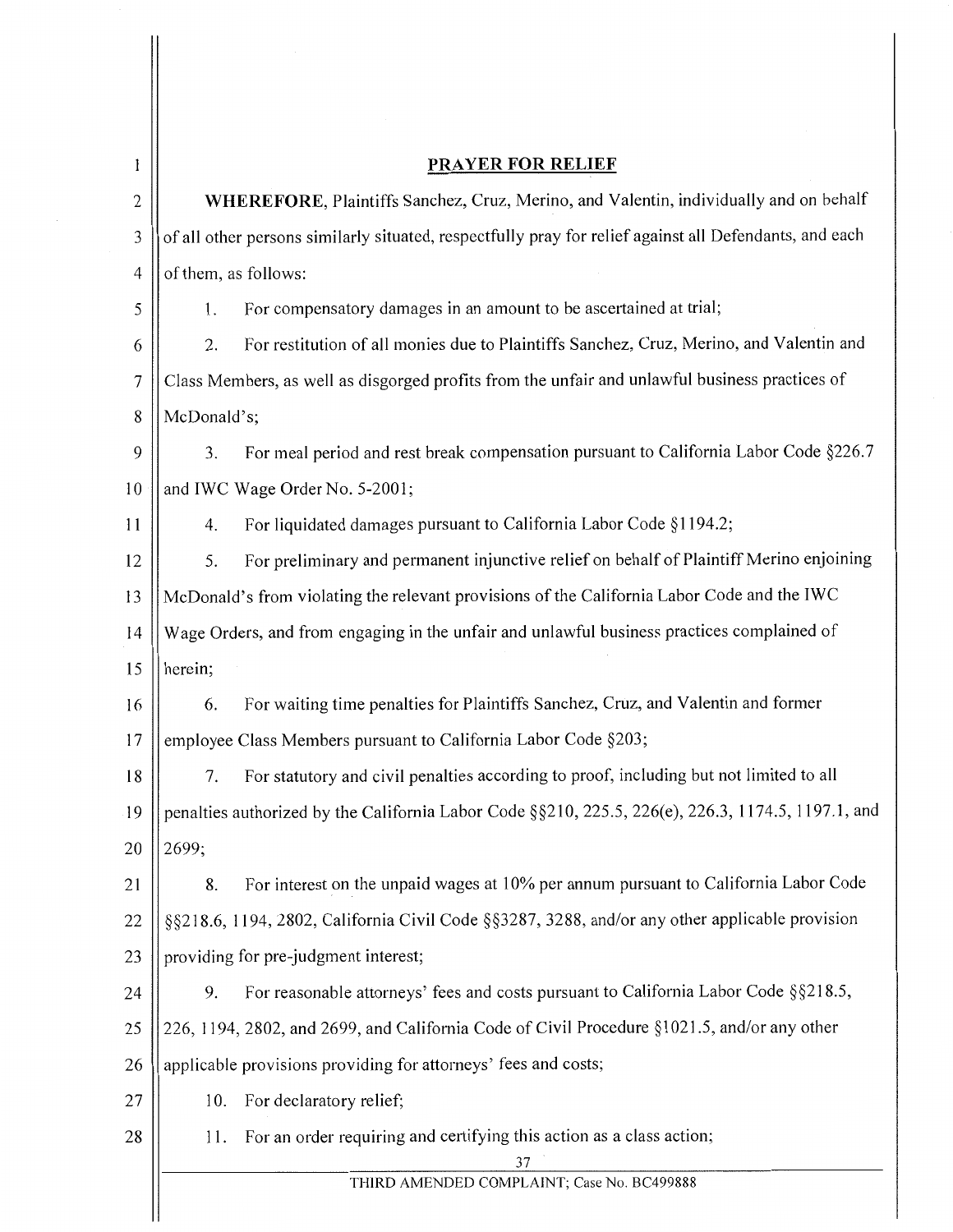| $\mathbf{l}$   | 12.                                                            | For an order appointing Plaintiffs Sanchez, Cruz, Merino, and Valentin as class |
|----------------|----------------------------------------------------------------|---------------------------------------------------------------------------------|
| $\overline{c}$ | representatives, and Plaintiffs' counsel as class counsel; and |                                                                                 |
| 3              | 13.                                                            | For such further relief that the Court may deem just and proper.                |
| $\overline{4}$ |                                                                | DATED: June 6, 2014<br>Respectfully submitted,                                  |
| 5              |                                                                | MATTHEW J. MATERN                                                               |
| 6              |                                                                | <b>AUBRY WAND</b><br>Matern Law Group                                           |
|                |                                                                | MICHAEL RUBIN                                                                   |
| 8              |                                                                | BARBARA J. CHISHOLM                                                             |
| 9              |                                                                | MATTHEW J. MURRAY<br>Altshuler Berzon LLP                                       |
| 10             |                                                                | JOSEPH M. SELLERS                                                               |
| 11             |                                                                | <b>ABIGAIL E. SHAFROTH</b><br>Cohen Milstein Setters & Toll, PLLC               |
| 12<br>13       |                                                                |                                                                                 |
| 14             |                                                                | By:<br>Matthew J. Matern                                                        |
| 15             |                                                                | Attorneys for Plaintiffs                                                        |
| 16             |                                                                |                                                                                 |
| 17             |                                                                |                                                                                 |
| 18             |                                                                |                                                                                 |
| 19             |                                                                |                                                                                 |
| 20             |                                                                |                                                                                 |
| 21             |                                                                |                                                                                 |
| 22             |                                                                |                                                                                 |
| 23             |                                                                |                                                                                 |
| 24             |                                                                |                                                                                 |
| 25             |                                                                |                                                                                 |
| 26             |                                                                |                                                                                 |
| 27             |                                                                |                                                                                 |
| 28             |                                                                | 38                                                                              |
|                |                                                                | THIRD AMENDED COMPLAINT; Case No. BC499888                                      |
|                |                                                                |                                                                                 |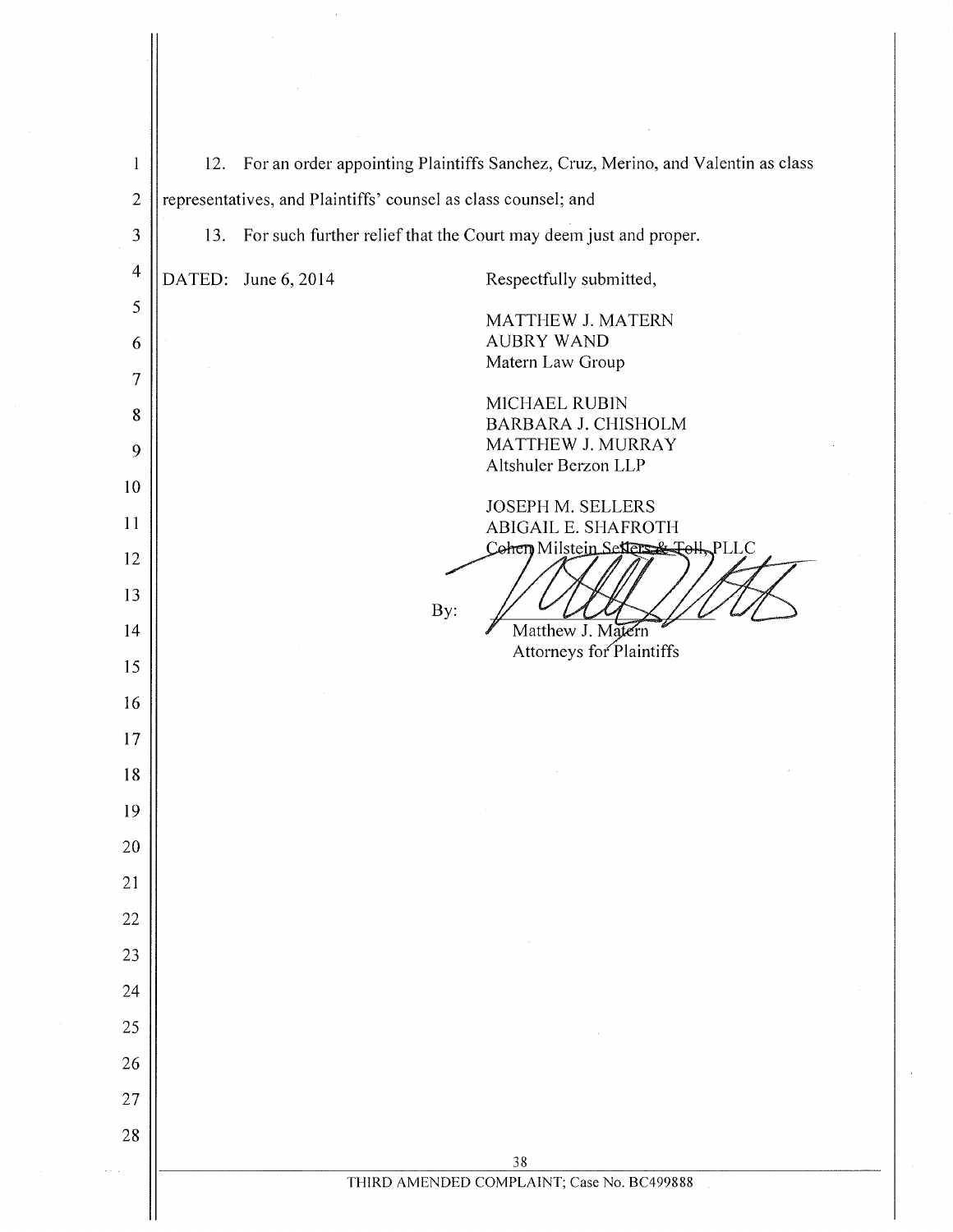| <b>DEMAND FOR JURY TRIAL</b>                                                                        |
|-----------------------------------------------------------------------------------------------------|
| Plaintiffs Sanchez, Cruz, Merino, and Valentin, on behalf of themselves and all others              |
| similarly situated, hereby demand a jury trial with respect to all issues triable of right by jury. |
|                                                                                                     |
| Respectfully submitted,<br>DATED: June 6, 2014                                                      |
| MATTHEW J. MATERN<br><b>AUBRY WAND</b>                                                              |
| Matern Law Group                                                                                    |
| MICHAEL RUBIN                                                                                       |
| <b>BARBARA J. CHISHOLM</b><br>MATTHEW J. MURRAY                                                     |
| Altshuler Berzon LLP                                                                                |
| <b>JOSEPH M. SELLERS</b><br>ABIGAIL E. SHAFROTH                                                     |
| Cohen Milstein Sollers & Toll, PLLC                                                                 |
| By:                                                                                                 |
| Matthew J. Matern<br>Attorneys for Plaintiffs                                                       |
|                                                                                                     |
|                                                                                                     |
|                                                                                                     |
|                                                                                                     |
|                                                                                                     |
|                                                                                                     |
|                                                                                                     |
|                                                                                                     |
|                                                                                                     |
|                                                                                                     |
|                                                                                                     |
|                                                                                                     |
| 39                                                                                                  |
| THIRD AMENDED COMPLAINT; Case No. BC499888                                                          |
|                                                                                                     |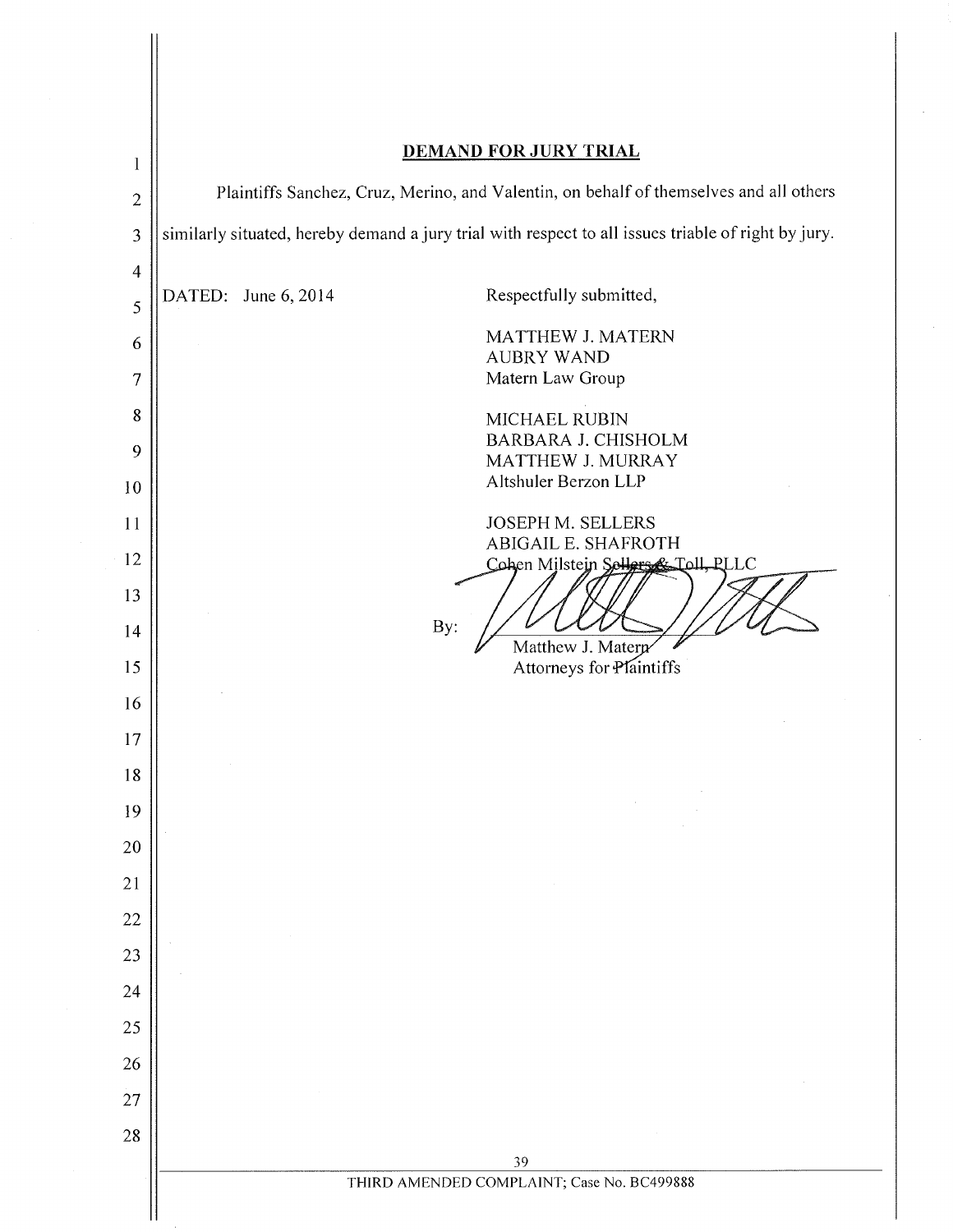|                |                                                                                                                                                                                                                                   | PROOF OF SERVICE                                                                                                                                                                                                                                                |
|----------------|-----------------------------------------------------------------------------------------------------------------------------------------------------------------------------------------------------------------------------------|-----------------------------------------------------------------------------------------------------------------------------------------------------------------------------------------------------------------------------------------------------------------|
| 1              |                                                                                                                                                                                                                                   |                                                                                                                                                                                                                                                                 |
| 2              | I am employed in the County of Los Angeles, State of California. I am over the age of<br>18 years, and not a party to this action. My business address is 1230 Rosecrans Avenue, Suite<br>200, Manhattan Beach, California 90266. |                                                                                                                                                                                                                                                                 |
| 3<br>4         | On June 6, 2014, I served the following document or documents:                                                                                                                                                                    |                                                                                                                                                                                                                                                                 |
| 5              | THIRD AMENDED COMPLAINT                                                                                                                                                                                                           |                                                                                                                                                                                                                                                                 |
| 6              |                                                                                                                                                                                                                                   |                                                                                                                                                                                                                                                                 |
| $\overline{7}$ | $\boxtimes$                                                                                                                                                                                                                       | By electronic service (via electronic filing service provider). I caused the documents<br>to be electronically transmitted to Case Anywhere, an electronic filing service provider,                                                                             |
| 8              |                                                                                                                                                                                                                                   | at www.caseanywhere.com, pursuant to the Court's Electronic Case Management Order<br>governing the matter titled Maria Sanchez, et al. v. McDonald's Restaurants of<br>California, Inc., et al., mandating electronic service. The transmission was reported as |
| 9              |                                                                                                                                                                                                                                   | complete and without error to the addresses as stated on the attached service list.                                                                                                                                                                             |
| 10             |                                                                                                                                                                                                                                   |                                                                                                                                                                                                                                                                 |
| 11             | <b>GIBSON DUNN &amp; CRUTCHER LLP</b><br>Catherine A. Conway, Esq.<br>Jesse A. Cripps, Esq.                                                                                                                                       | Attorneys for Defendant McDonald's<br>Restaurants of California, Inc.                                                                                                                                                                                           |
| 12             | Neta Levanon, Esq.<br>333 South Grand Avenue                                                                                                                                                                                      |                                                                                                                                                                                                                                                                 |
| 13<br>14       | Los Angeles, California 90071<br>Telephone: (213) 229-7000<br>Facsimile: (213) 229-7520                                                                                                                                           |                                                                                                                                                                                                                                                                 |
| 15             | Email: cconway@gibsondunn.com<br>jcripps@gibsondunn.com<br>nlevanon@gibsondunn.com                                                                                                                                                |                                                                                                                                                                                                                                                                 |
| 16             |                                                                                                                                                                                                                                   |                                                                                                                                                                                                                                                                 |
| 17             |                                                                                                                                                                                                                                   |                                                                                                                                                                                                                                                                 |
| 18             | ALTSHULER BERZON LLP<br>Michael Rubin, Esq.                                                                                                                                                                                       | Attorneys for Plaintiffs Maria Sanchez, David<br>Cruz, Ines Mendez Merino, and Jonathan                                                                                                                                                                         |
| 19             | Barbara J. Chisholm, Esq.<br>Matthew J. Murray, Esq.                                                                                                                                                                              | Valentin, on behalf of themselves and all<br>others similarly situated                                                                                                                                                                                          |
| 20             | 177 Post Street, Suite 300<br>San Francisco, California 94108                                                                                                                                                                     |                                                                                                                                                                                                                                                                 |
| 21             | Telephone: (415) 421-7151                                                                                                                                                                                                         |                                                                                                                                                                                                                                                                 |
| 22             | Facsimile: (415) 362-8064<br>E-mail: mrubin@altshulerberzon.com                                                                                                                                                                   |                                                                                                                                                                                                                                                                 |
| 23             | bchisholm@altshulerberzon.com<br>mmurray@altshulerberzon.com                                                                                                                                                                      |                                                                                                                                                                                                                                                                 |
| 24             |                                                                                                                                                                                                                                   |                                                                                                                                                                                                                                                                 |
| 25             |                                                                                                                                                                                                                                   |                                                                                                                                                                                                                                                                 |
| 26             |                                                                                                                                                                                                                                   |                                                                                                                                                                                                                                                                 |
| 27             |                                                                                                                                                                                                                                   |                                                                                                                                                                                                                                                                 |
| 28             |                                                                                                                                                                                                                                   |                                                                                                                                                                                                                                                                 |
|                |                                                                                                                                                                                                                                   | Page 1                                                                                                                                                                                                                                                          |